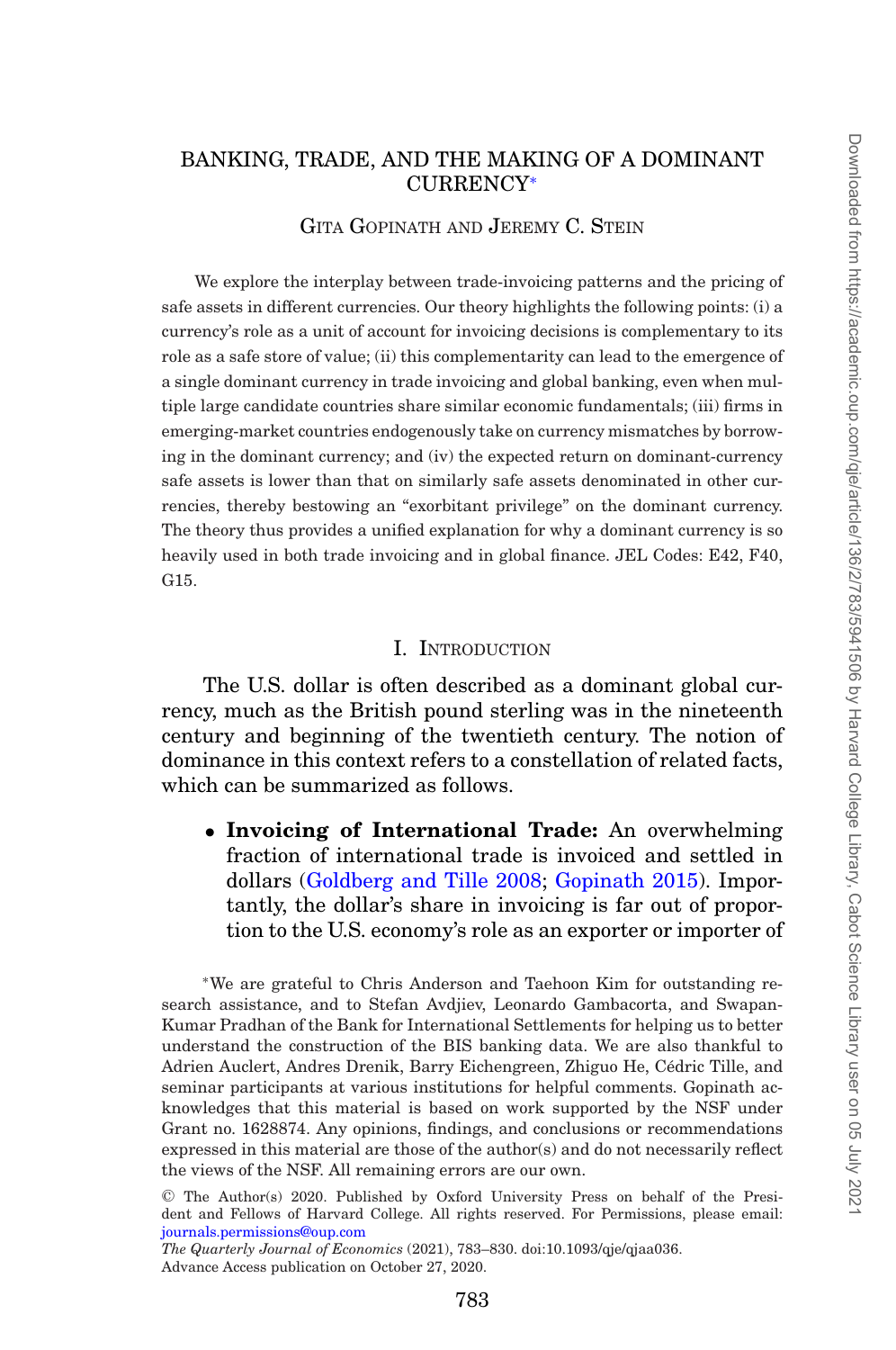traded goods. For example, [Gopinath \(2015\)](#page-46-1) notes that 60% of Turkey's imports are invoiced in dollars, while only 6% of its total imports come from the United States. More generally, in a sample of 43 countries, [Gopinath \(2015\)](#page-46-1) finds that the dollar's share as an invoicing currency for imported goods is approximately 4.7 times the share of U.S. goods in imports. This stands in sharp contrast to the euro, where in the same sample the euro invoicing share and the share of imports coming from countries using the euro are much closer to one another, so that the corresponding multiple is only 1.2.

- **Bank Funding:** Non-U.S. banks raise very large amounts of dollar-denominated deposits. Indeed, the dollar liabilities of non-U.S. banks, which are on the order of \$10 trillion, are roughly comparable in magnitude to those of U.S. banks [\(Shin 2012;](#page-47-0) [Ivashina, Scharfstein, and Stein 2015\)](#page-47-1). According to [Bank for International Settlements \(BIS\)](#page-46-2) locational banking statistics, 62% of the foreign currency local liabilities of banks are denominated in dollars.
- **Corporate Borrowing:** Non-U.S. firms that borrow from banks and from the corporate bond market often do so by issuing dollar-denominated debt, more so than any other non-local "hard" currency, such as euros. According to the BIS locational banking statistics, 60% of foreign currency local claims of banks are denominated in dollars. [Brauning](#page-46-3) [and Ivashina \(2017\)](#page-46-3) document the dominance of dollardenominated loans in the syndicated cross-border loan market. Importantly, this dollar borrowing is in many cases done by firms that do not have corresponding dollar revenues, so that these firms end up with a currency mismatch and can be harmed by dollar appreciation [\(Aguiar](#page-45-0) [2005;](#page-45-0) [Du and Schreger 2014;](#page-46-4) [Kalemli-Ozcan, Kamil, and](#page-47-2) [Villegas-Sanchez 2016\)](#page-47-2).
- **Central Bank Reserve Holdings:** The dollar is also the predominant reserve currency, accounting for 64% of worldwide official foreign exchange reserves. The euro is in second place at 20%, and the yen is in third at 4% [\(ECB Staff](#page-46-5) [2017\)](#page-46-5).
- **Low Expected Returns and UIP Violation:** [Gilmore](#page-46-6) [and Hayashi \(2011\)](#page-46-6) and [Hassan \(2013\),](#page-47-3) among others, document that U.S. dollar risk-free assets generally pay lower expected returns (net of exchange rate movements) than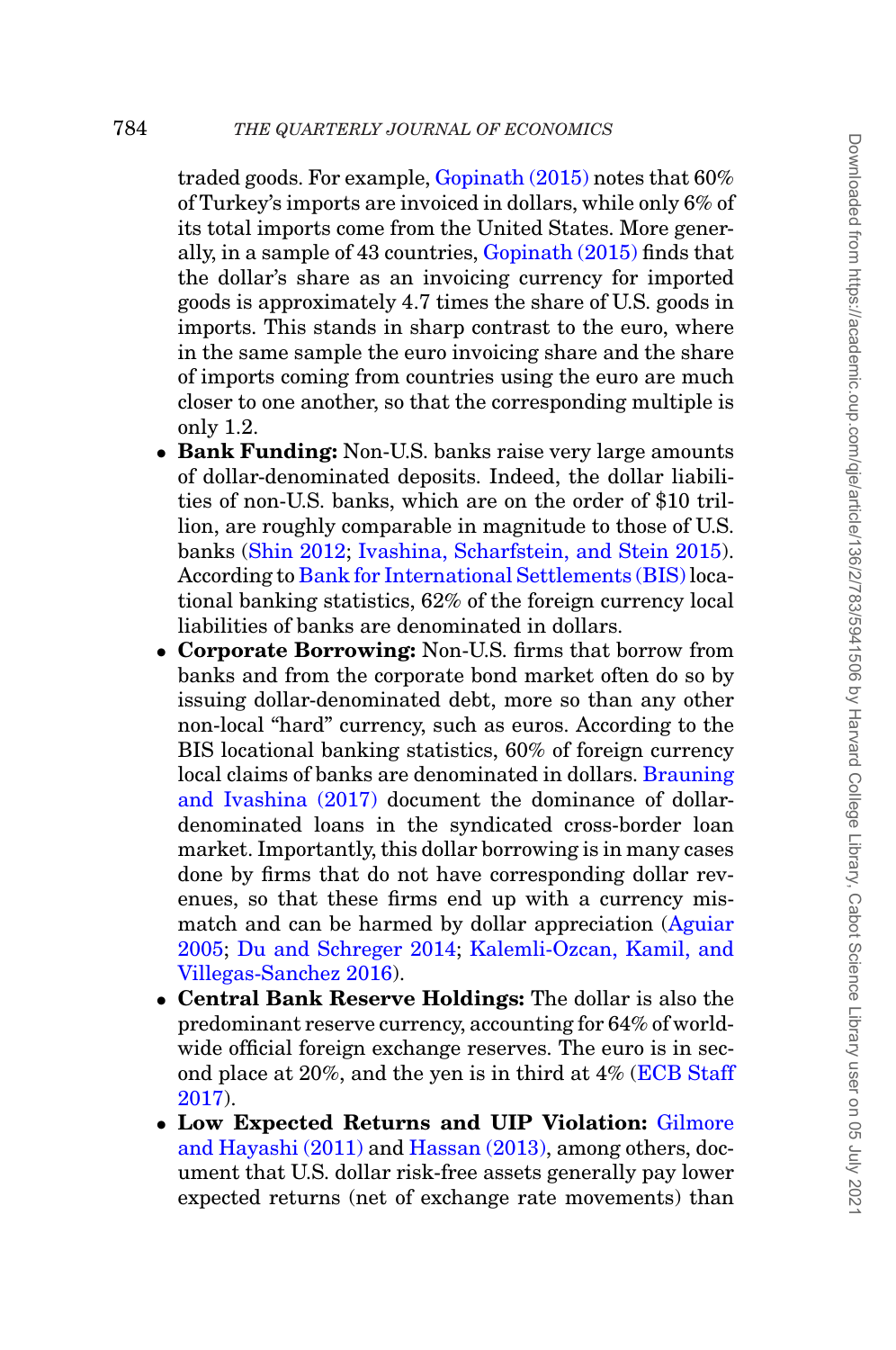the risk-free assets of most other currencies. That is, there is a violation of uncovered interest parity (UIP) that favors the dollar as a cheap funding currency. This violation is all the more striking—relative to other currencies that have historically also had low returns—in light of the fact that so much borrowing is done in dollars. Sometimes this phenomenon is referred to as the dollar benefiting from an "exorbitant privilege."[1](#page-2-0)

The goal of this article is to develop a model that can help make sense of this multifaceted notion of currency dominance. Our starting point is the connection between invoicing behavior and safe asset demand. These topics have been the subject of much recent (and largely separate) work, but their joint implica-tions have not been given as much attention.<sup>[2](#page-2-1)</sup> Yet a fundamental observation is that in a multicurrency world, one cannot think about the structure of safe asset demands without taking into account invoicing patterns. Simply put, a financial claim is only meaningfully "safe" if it can be used to buy a known quantity of some specific goods at a future date, and this necessarily forces one to ask about how the goods will be priced.

Consider, for example, a representative household in an emerging market (EM). The household purchases some imported goods from abroad, both from the United States and from other emerging markets.<sup>3</sup> The household also holds a buffer stock of bank deposits that it can use to make these purchases over the next several periods. In what currency would it prefer to hold its deposits? If most of its imports are priced in dollars—and crucially, if these dollar prices are sticky—the household will tend to prefer deposits denominated in dollars, as these are effectively the safest

<span id="page-2-0"></span>1. Our notion of "exorbitant privilege" is the empirical phenomenon whereby dollar safe assets pay a lower interest rate compared with most other safe assets in the world. [Gourinchas and Rey \(2007\)](#page-46-7) define the concept more broadly, to also capture the fact that the United States earns a higher return on its assets compared with what it pays on its liabilities.

<span id="page-2-1"></span>2. On the choice of invoicing currency, contributions include [Friberg \(1998\),](#page-46-8) [Engel \(2006\),](#page-46-9) [Gopinath, Itskhoki, and Rigobon \(2010\),](#page-46-10) and [Goldberg and Tille](#page-46-11) [\(2013\).](#page-46-11) On safe asset determination in an international context, some recent papers are [Hassan \(2013\),](#page-47-3) [Gourinchas and Rey \(2010\),](#page-46-12) [Maggiori \(2017\),](#page-47-4) [He,](#page-47-5) [Krishnamurthy, and Milbradt \(2016\),](#page-47-5) and [Farhi and Maggiori \(2018\).](#page-46-13) We discuss these works in more detail below.

<span id="page-2-2"></span>3. This "representative household" label could also refer to firms that purchase imported inputs for production purposes.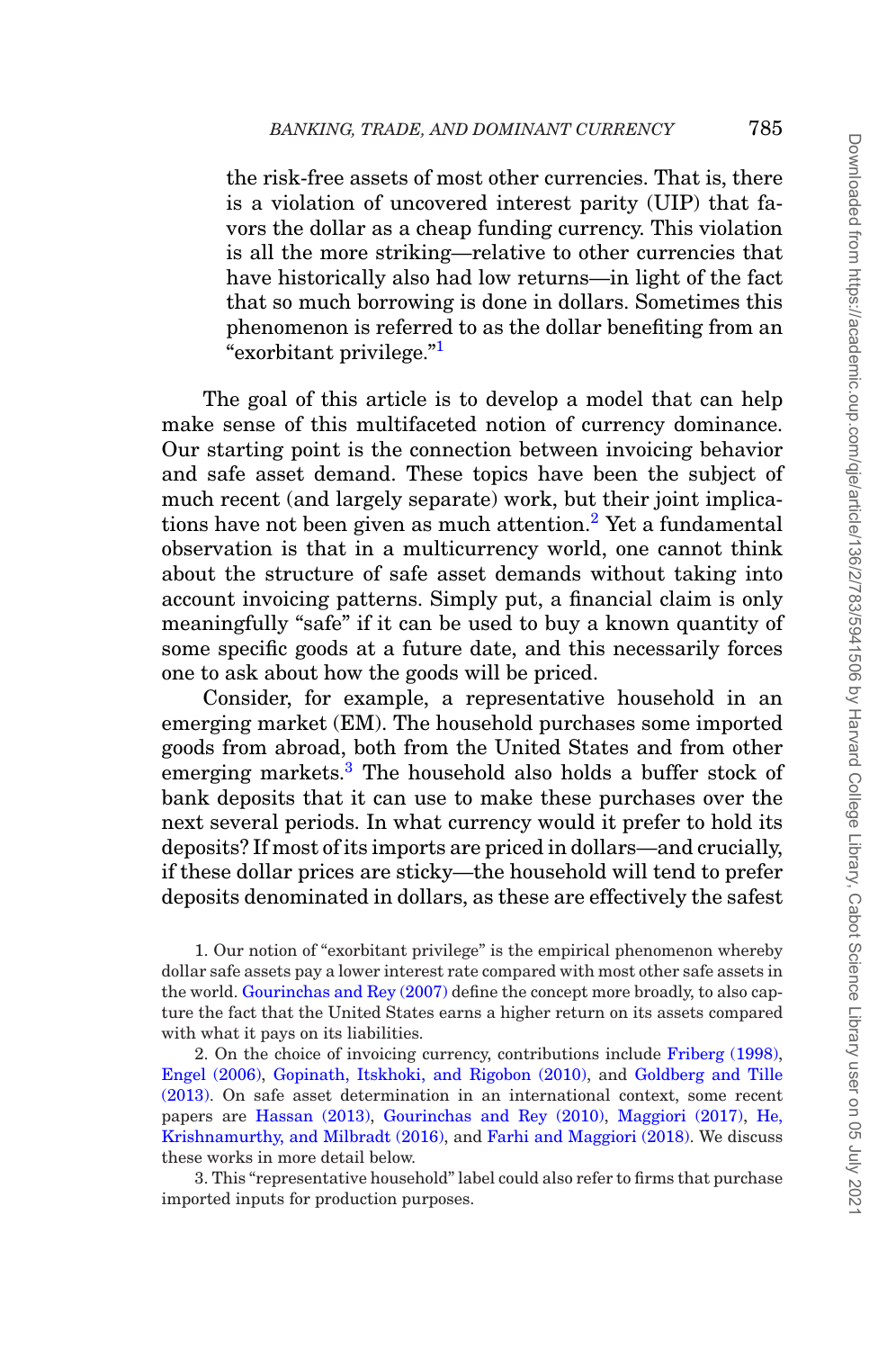claim in real terms from its perspective. In other words, while deposits in any currency may be free of default risk, in a world in which exchange rates are variable, only a dollar deposit held today can be used to purchase a certain quantity of dollar-invoiced goods tomorrow. Deposits in different currencies are therefore imperfect substitutes.

It follows that when more internationally traded goods are invoiced in dollars, there will be a greater demand for dollar deposits—or more generally, for financial claims that pay off a guaranteed amount in dollar terms. Some of these may be provided by the U.S. government, in the form of Treasury securities, but to the extent that Treasury supply is inadequate to satiate global demand, private financial intermediaries will also have an important role to play. Specifically, banks operating in other countries will naturally seek to provide safe dollar claims to their customers who want them. However, in so doing, they must satisfy a collateral constraint: a bank that promises to repay a depositor \$1 tomorrow must have assets sufficient to back that promise. This collateral in turn, must ultimately come from the revenues on the projects the bank lends to. And importantly, not all of these projects need to produce revenues that are dollar-based. For example, a bank in an EM that is trying to accommodate a large demand for dollar deposits may seek to back these deposits by turning around and making a dollar-denominated loan to a local firm that produces nontradable, local-currency-denominated goods. Of course, this firm's revenues do not make particularly good collateral for dollar claims, because of exchange rate risk: it would be more efficient to use the firm's revenues to back localcurrency deposits, all else equal.

This inefficiency in collateral creation is at the heart of our results. If global demand for dollar deposits is strong enough, equilibrium inevitably involves having even those operating firms that generate revenues in other currencies serving as a marginal source of collateral for dollar deposits. Because these firms effectively have an inferior technology for producing dollar collateral relative to own-currency collateral, they can only be drawn into doing the latter if they are paid a premium for doing so, that is, if it is cheaper for them to borrow in dollars than in their home currency. The intuition is of walking up a supply curve: as worldwide demand for safe dollar claims expands, we exhaust the supply that can be provided by low-cost producers (the U.S. Treasury and firms that naturally have dollar-denominated revenues) and therefore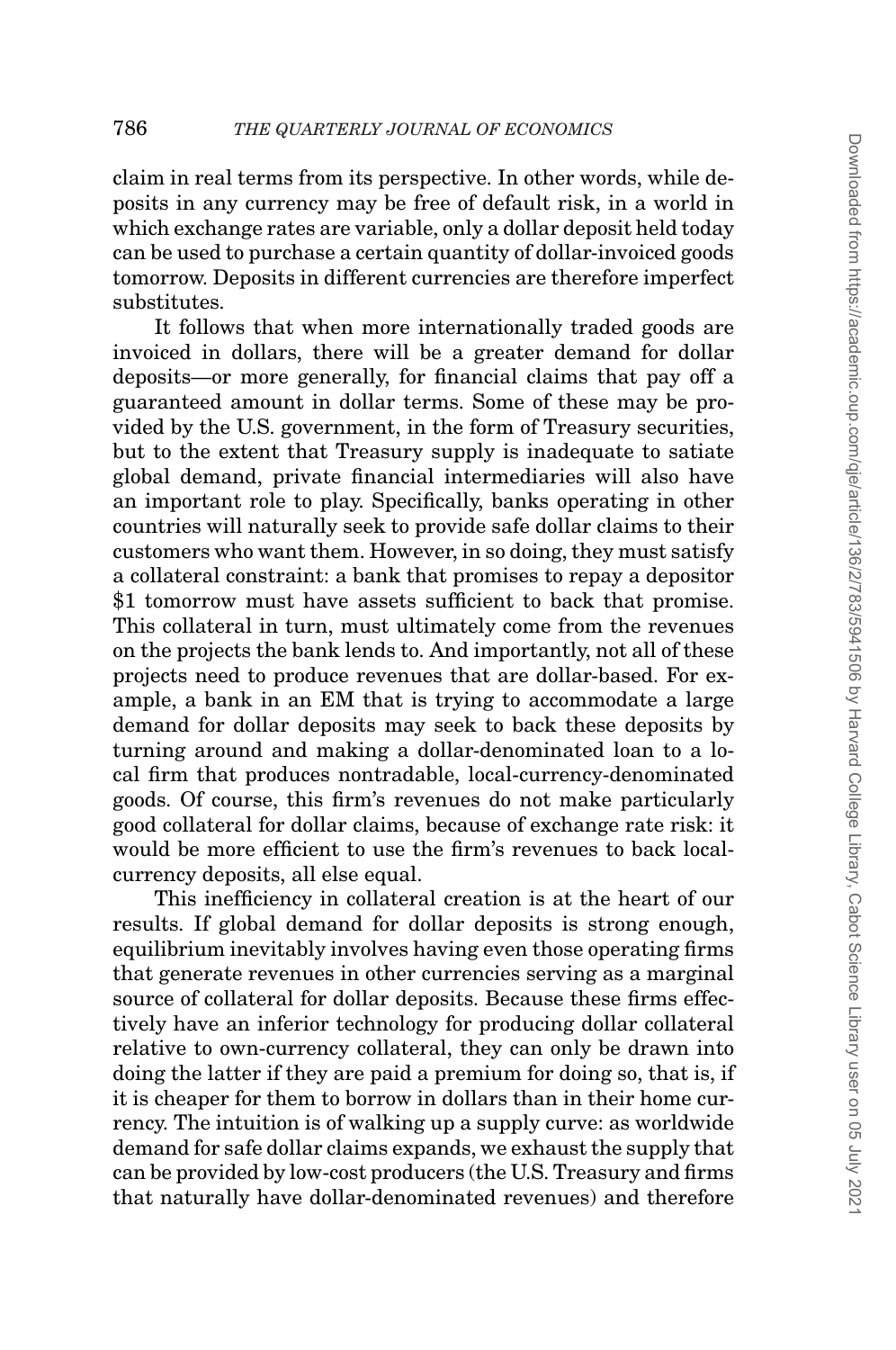must turn to less efficient, higher-cost producers, namely, firms that have to take on currency risk to create the collateral that backs dollar claims. As a result, the safety premium on dollar deposits exceeds that on local-currency deposits. Put differently, the expected return on dollar deposits is on average lower, in violation of UIP. This is the exorbitant privilege associated with the dollar.

Note that this line of argument turns on its head much informal reasoning about why foreign firms borrow in dollars. In particular, if one takes the UIP violation as exogenous, it seems obvious why some firms might be willing to court exchange rate risk by borrowing in dollars—it can be worth it simply because dollar borrowing is on average cheaper. But this leaves open the question of where the UIP violation comes from in the first place. Our explanation is that dollar borrowing has to be cheaper because the worldwide demand for safe dollar claims is so large that even those firms that are not particularly well suited to it must be recruited to help provide collateral for such claims; again, the intuition here is of walking up the supply curve. This recruiting can only happen in equilibrium if it is cheaper to borrow in dollars than in local currency. Thus the primitive in our story is the volume of internationally traded goods invoiced in dollars, which in turn drives the demand for safe dollar claims; the specific nature of the UIP violation, wherein the expected return on dollar deposits is on average lower, then emerges endogenously as the equilibrium "price" required to bring supply in line with demand.

Of course, this line of reasoning prompts the question of where dollar invoicing volume comes from: what determines whether EM firms selling goods internationally price them in dollars, as opposed to their own currency or another potential dominant currency like the euro? Although a variety of factors probably come into play, we argue that there is an important feedback loop from UIP violations back to invoicing choices. Suppose for the moment that for an EM exporting firm dollar borrowing is cheaper in equilibrium than borrowing in either its own currency or in euros. All else equal, the EM firm then has an incentive to choose to invoice its exports in dollars, because doing so gives it more certainty about its next-period dollar revenues, which in turn allows it to safely borrow more in dollars, that is, in the cheaper currency.

This generates a link back to safe asset demand and the UIP violation. To see this, consider two emerging markets *i* and *j*. An initially high quantity of dollar-invoiced imports by households in *i* leads to an increased demand on their part for safe dollar claims,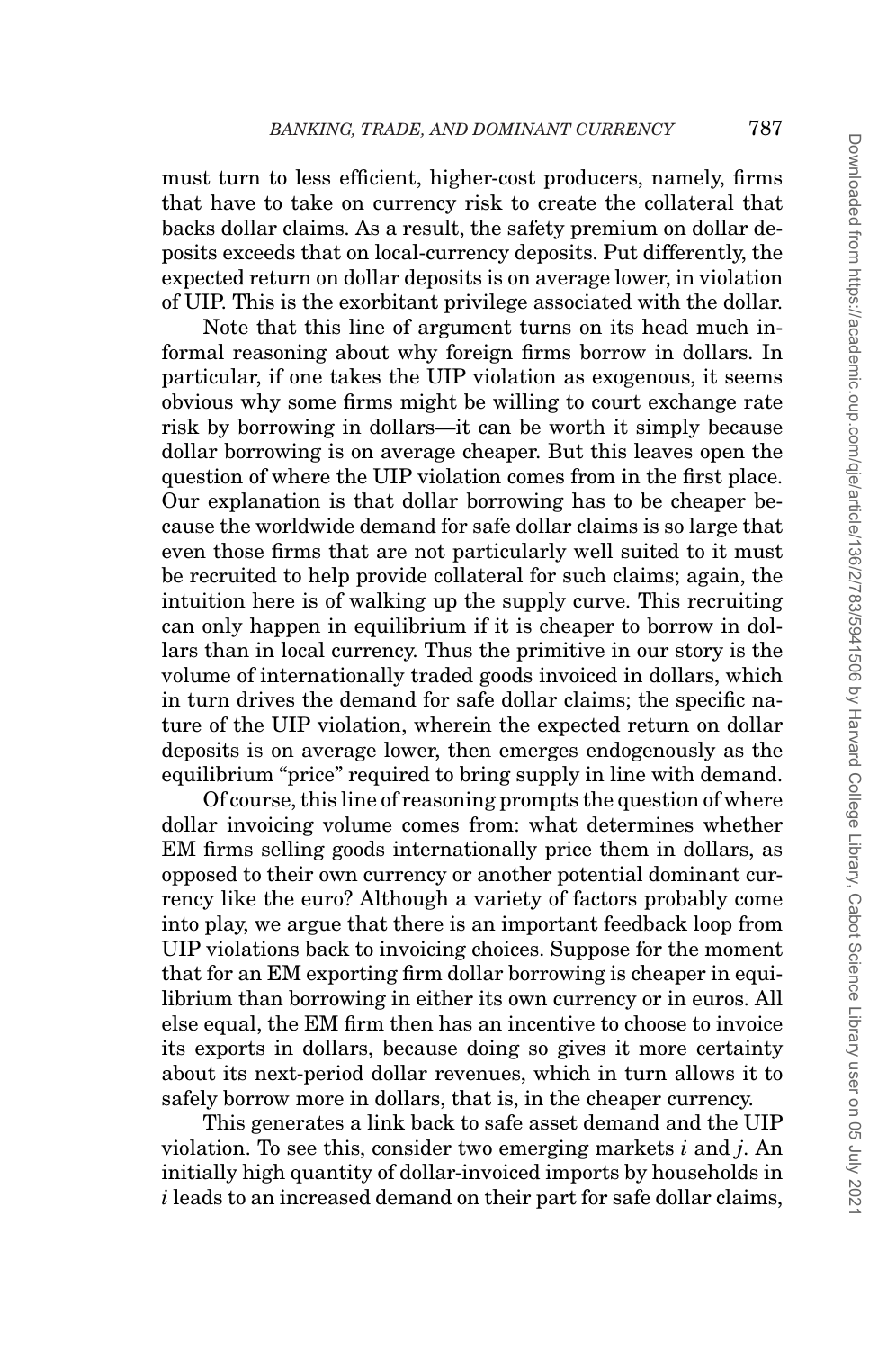which in turn drives down dollar borrowing costs. Responding to this financing advantage, exporting firms in *j* are induced to invoice more of their sales to importers in country *i* in dollars. So the volume of dollar-invoiced imports in country *i* goes up further. This same mechanism also increases the incentive for exporters in country *i* to price in dollars when selling to country *j*. In other words, a high dollar invoice volume in country *i* tends to push up the dollar invoicing volume in country *j*, and vice versa, through a safe asset demand-and-supply mechanism. As we show, this form of strategic complementarity can give rise to asymmetric equilibria in which a single currency becomes disproportionately dominant in both global trade and banking, even when two large candidate countries share similar economic fundamentals.

The model that we develop below formalizes this line of argument. For example, in a case where the United States and Europe are otherwise identical in all respects, we obtain asymmetric equilibrium outcomes where the majority of trade invoicing is done in dollars, and where most non-local currency deposit-taking and lending by banks in other EM countries is dollar denominated, rather than euro denominated.

Finally, in such an asymmetric equilibrium, it seems natural to expect that the foreign currency reserve holdings of a typical EM central bank would skew heavily toward dollars, as opposed to euros. Although we do not model this last link in the chain formally here, we do so in a companion paper [\(Gopinath and Stein](#page-46-14) [2018b\)](#page-46-14). The logic is straightforward: given that an important role for the central bank is to act as a lender of last resort to its commercial banking system, the fact that the commercial banks' hardcurrency deposits are primarily in dollars means that the central bank will want to have a stockpile of dollars so as to be able to replace any sudden loss of bank funding that occurs during a liquidity crisis. Thus the central bank's asset mix is to some extent a mirror of the commercial banks' liability structure, and both are ultimately shaped by—and feed back on—the invoicing decisions made by exporters in other countries. This argument is consistent with the evidence in [Obstfeld, Shambaugh, and Taylor \(2010\),](#page-47-6) who argue that the dramatic accumulation of reserves by central banks in emerging markets is driven in part by considerations of maintaining domestic financial stability[.4](#page-5-0)

<span id="page-5-0"></span><sup>4.</sup> [Bocola and Lorenzoni \(2017\)](#page-46-15) also analyze central bank reserve holdings from the perspective of a lender of last resort.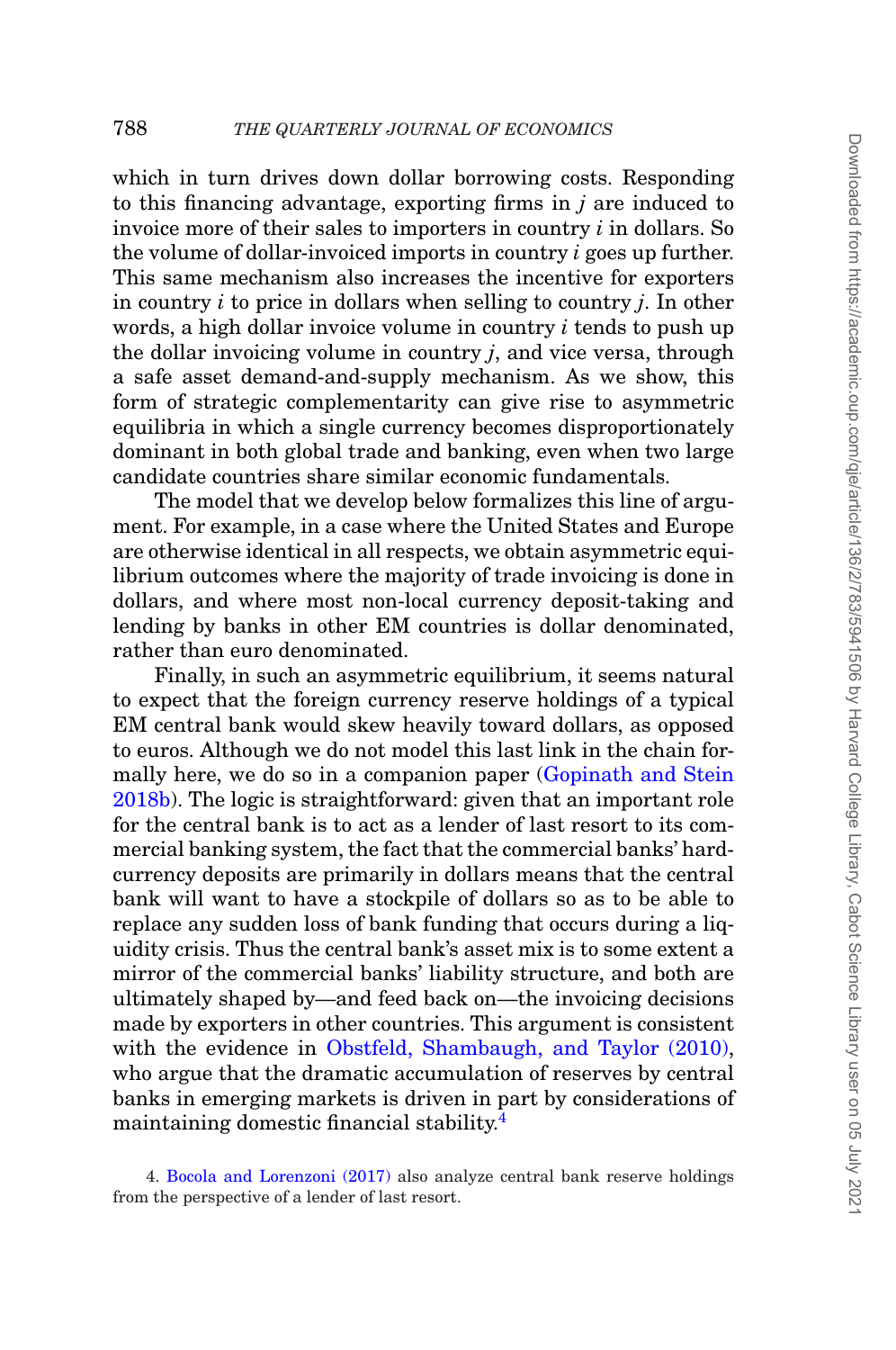Our analysis is very much in the spirit of the historical nar-rative of [Eichengreen \(2010,](#page-46-16) 3), which he summarizes by writing, "experience suggests that the logical sequencing of steps in internationalizing a currency is: first, encouraging its use in invoicing and settling trade; second, encouraging its use in private financial transactions; third encouraging its use by central banks and governments as a form in which to hold private reserves." As we discuss below, this logic may be helpful in thinking about the evolution of events in the early part of the twentieth century, when the dollar first displaced the pound sterling as a dominant global currency. It may also shed light on the strategy currently being undertaken by the Chinese government in their efforts to internationalize the renminbi, in particular, the fact that they are focusing at this early stage on creating incentives for the use of the renminbi in international trade transactions. The model also offers a lens through which to examine the creation of private currencies such as Facebook's Libra. Initially such a currency may be meant primarily for transactional purposes, but one can see how with sufficient scale this can lead to a demand for safe assets in this currency, which in turn triggers the production of further safe assets in the currency via borrowing, as well as other goods being invoiced in this currency.

Although our contribution is primarily theoretical, we present some preliminary evidence that is consistent with our basic premise, namely, that there is a close connection between the dollar's prominence in a country's import invoicing and its role in that country's banking system. Specifically, we find a strong correlation at the country level between the dollar's share (relative to other nonlocal currencies) in the invoicing of its imports and the dollar's share (again relative to other nonlocal currencies) in the liabilities of the domestic banking sector.

This article aims to connect two strands of research: one on trade invoicing, and the other on safe asset determination in an international context. The former emphasizes the role of a dominant currency as a unit of account, and the latter focuses on its role as a store of value.<sup>[5](#page-6-0)</sup> Our contribution is to highlight the strategic complementarity between these two roles, that is, to show how

<span id="page-6-0"></span>5. [Matsuyama, Kiyotaki, and Matsui \(1993\),](#page-47-7) [Rey \(2001\),](#page-47-8) and [Devereux and](#page-46-17) [Shi \(2013\)](#page-46-17) study the medium of exchange role of currencies and the emergence of a "vehicle" currency. While we focus on the unit of account role of the currency, adding a medium of exchange role only strengthens our conclusions.

Downloaded from https://academic.cup.com/cje/article/136/2/783/5941506 by Harvard College Library, Cabot Science Library user on 05 July 202 Downloaded from https://academic.oup.com/qje/article/136/2/783/5941506 by Harvard College Library, Cabot Science Library user on 05 July 2021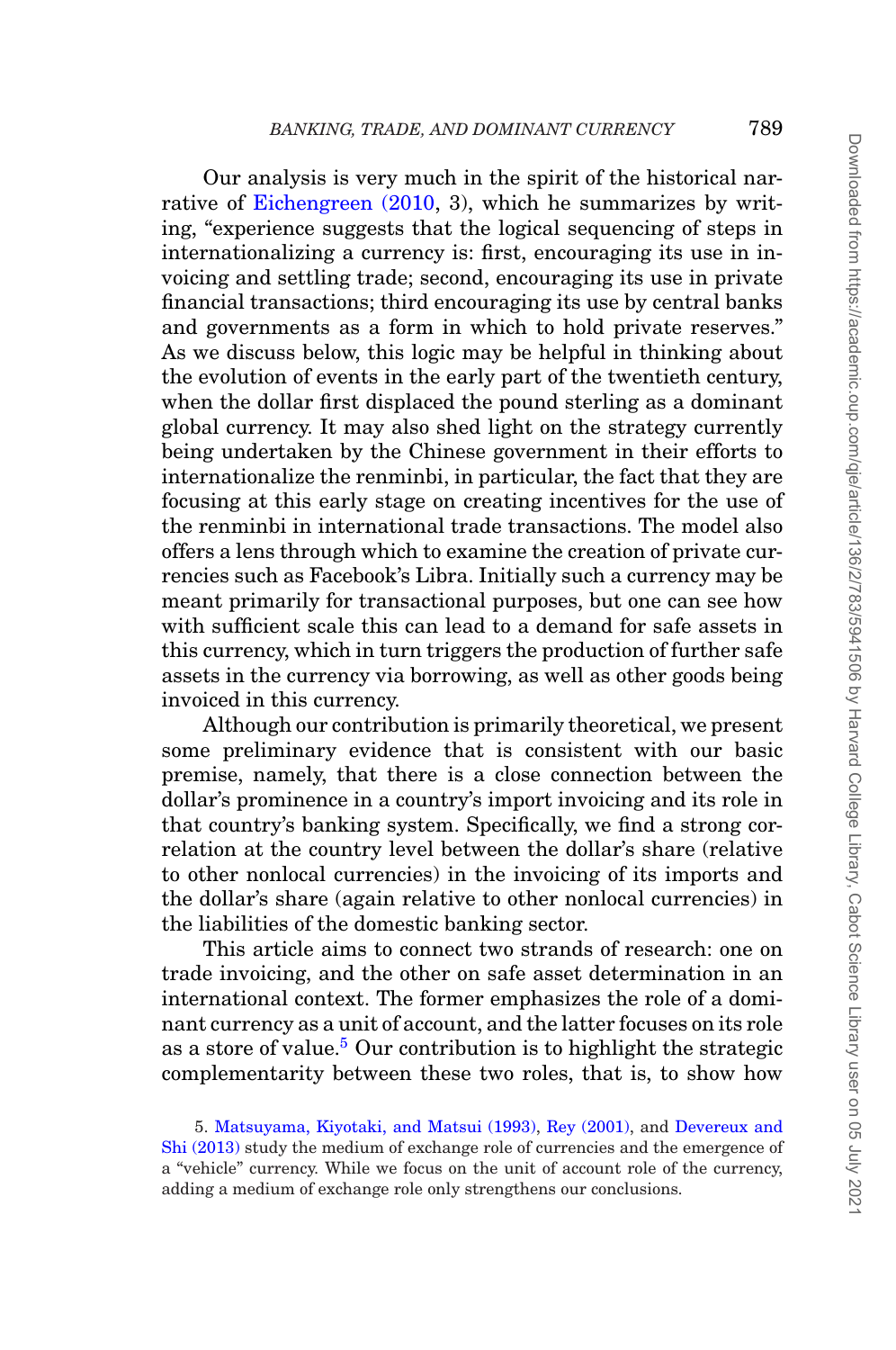they mutually reinforce each other. The only other work we are aware of that ties together trade invoicing and finance is contemporaneous work by [Chahrour and Valchev \(2017\),](#page-46-18) who focus on the medium of exchange role of currencies. [Farhi and Maggiori](#page-46-13) [\(2018\)](#page-46-13) explore the unidirectional impact of trade invoicing on safe asset determination.

We also provide a novel perspective on both trade invoicing and safe asset determination. The literature on trade invoicing sets aside financing considerations and instead focuses on factors that influence the optimal degree of exchange rate pass-through into prices, as in the contributions of [Friberg \(1998\),](#page-46-8) [Engel \(2006\),](#page-46-9) [Gopinath, Itskhoki, and Rigobon \(2010\),](#page-46-10) and [Goldberg and Tille](#page-46-11) [\(2013\).](#page-46-11) [Doepke and Schneider \(2017\)](#page-46-19) rationalize the role of a dominant unit of account in payment contracts by the desire to avoid exchange rate risk and default risk. By contrast, we provide a complementary explanation that relates exporters' pricing decisions to their financing choices, and in particular to their desire to borrow in a cheap currency. In our model, the only reason exporters choose to invoice in dollars is because they are able to more cheaply finance their projects.

On the safe asset role of the dollar and the lower expected return on the dollar relative to other currency assets, existing explanations are tied to the superior insurance properties of U.S. bonds that arise either from country size [\(Hassan 2013\)](#page-47-3); from the tendency of the dollar to appreciate in a crisis [\(Gourinchas and](#page-46-12) [Rey 2010;](#page-46-12) [Maggiori 2017\)](#page-47-4); from better fiscal fundamentals and liquidity of debt markets [\(He, Krishnamurthy, and Milbradt 2016\)](#page-47-5); or from the monopoly power of the United States as a safe asset provider [\(Farhi and Maggiori 2018\)](#page-46-13). We offer a distinct explanation that is tied to the invoicing role of the dollar in international trade. In our model, this invoicing behavior generates the demand for dollar safe assets and, importantly, implies that the marginal supplier of dollar claims must have a mismatch of its assets and liabilities in equilibrium.

The full model that we consider here has two large countries, the United States and the euro area, a continuum of EM economies, and endogenous invoicing and financing decisions. To provide a clear exposition of the mechanism, we build up to the full model in steps. [Section II](#page-8-0) starts with a simple case in which there is just the United States and one EM, and in which the quantity of dollar-invoiced imports in the EM is exogenously specified. Here we highlight the fundamental source of the UIP violation.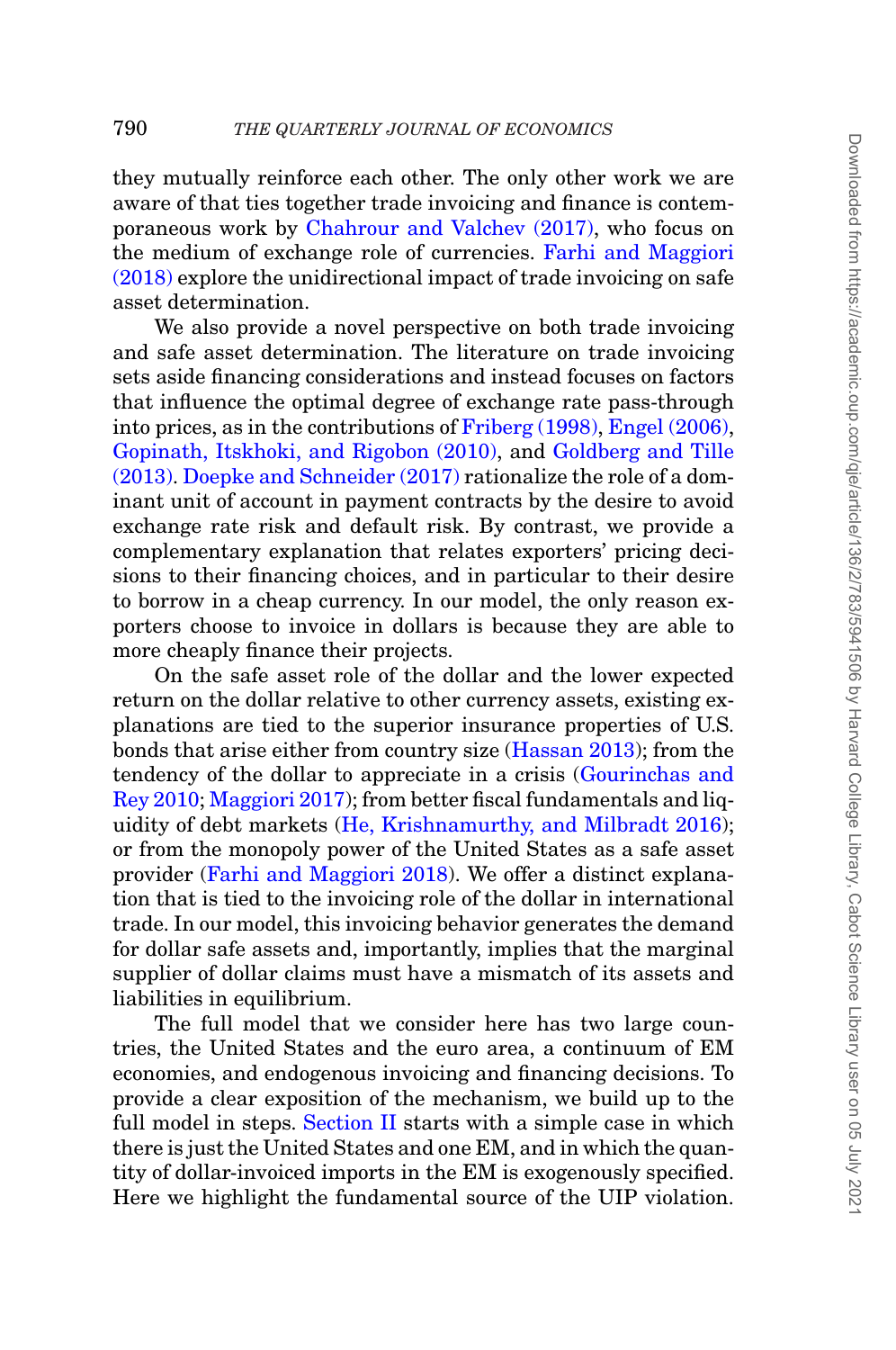[Section III](#page-17-0) endogenizes the invoicing decision of exporter firms in the EM and explains the financial incentive for invoicing in dollars. [Section IV](#page-22-0) brings in the continuum of EMs and demonstrates the strategic complementarity between their invoicing decisions and the safe asset demand that gives rise to multiple equilibria. Finally in [Section V](#page-28-0) we add the euro as another candidate global currency and show that in spite of the symmetry in fundamentals, for some parameter values the equilibrium outcomes are asymmetric, with only one global currency being used extensively by EM countries to invoice their exports and to finance their projects. [Section VI](#page-39-0) discusses several further implications of the model, and [Section VII](#page-44-0) concludes.

## <span id="page-8-0"></span>II. EXOGENOUS DOLLAR INVOICING AND THE UIP VIOLATION

In the simplest version of the model, the world is composed of just the United States and one emerging market. All of the focus is on decisions made by EM agents. The United States only plays two simple roles. First, an exogenous quantity *M* of goods are imported by EM households from the United States and these are priced in dollars. Second, the United States supplies an exogenous net quantity  $X_{\text{\$}}$  of safe dollar claims that are available to these same EM households. These safe claims could be, say, Treasury securities, or deposits in U.S.-based financial intermediaries such as banks or money market funds.<sup>6</sup>

There are three groups of agents in the EM and there are two dates, denoted 0 and 1. There are also three types of assets: (i) riskfree home-currency deposits,  $D_h$ ; (ii) risk-free dollar deposits,  $D_s$ ; and (iii) risky home-currency assets,  $A_R$ ; that is, assets with risky nominal payoffs such as bonds with credit risk, or equities. The first group of agents are risk-neutral investors who can potentially invest in all three assets. As will become clear momentarily, their only role is to pin down the expected return on risky assets  $A_R$ . The second group are risk-averse importers, and they can only save in the two risk-free assets  $D_h$  and  $D_s$ . This assumption captures a

<span id="page-8-1"></span>6. To put a little more flesh on this assumption: imagine that U.S. households and firms have an inelastic demand for up to  $Z_{\$}$  units of safe assets, and no more, and that the Treasury has issued  $Y_{\$}$  units of safe Treasury securities. Then  $X_{\$} =$  $Y_{\$} - Z_{\$},$  and the empirically relevant case for us to consider is when  $X_{\$} \geqq 0.$  The assumption of a perfectly inelastic supply of  $X_{\hat{\bm{\theta}}}$  is made for tractability and is not essential to the analysis.

Downloaded from https://academic.cup.com/cje/article/136/2/783/5941506 by Harvard College Library, Cabot Science Library user on 05 July 202 Downloaded from https://academic.oup.com/qje/article/136/2/783/5941506 by Harvard College Library, Cabot Science Library user on 05 July 2021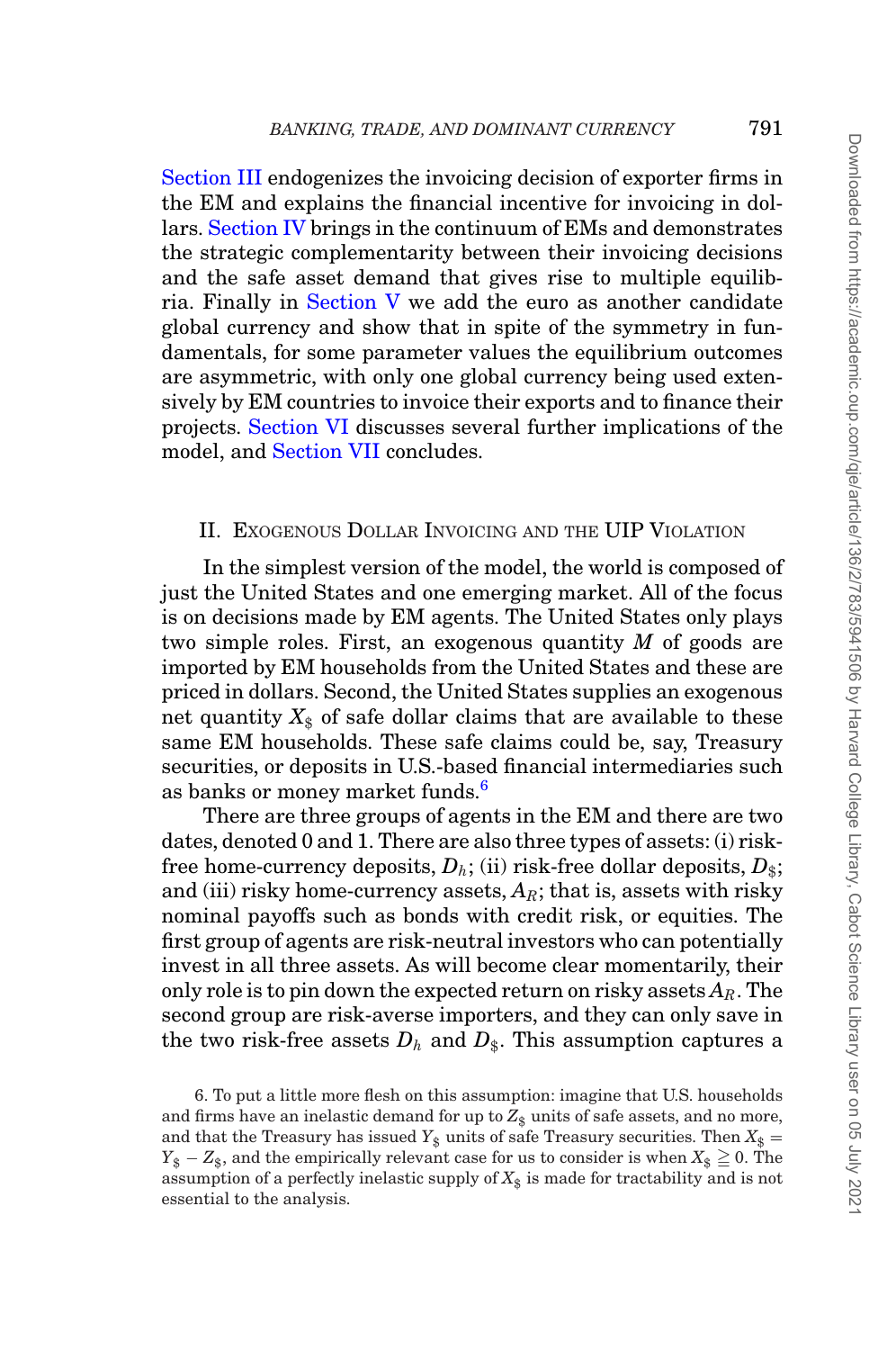form of market segmentation, whereby importers are not informed enough to evaluate the underlying operations of the banks and firms in the economy that issue risky claims, and hence behave in an infinitely risk-averse fashion with respect to these risks. The importers also have finite risk aversion over consumption risk, which, as we show, leads them to prefer a portfolio mix that is more tilted toward dollar deposits when they consume more dollar-invoiced goods at time 1. The third group, whom we call "banks," can be thought of as an agglomeration of the local banking sector with those firms—and by extension, those real projects—to which the banks lend. We describe each group in detail next. As a simplification, we assume all goods prices are normalized to 1, and are assumed to be sticky over time in whatever currency they are set—so that those imports that are priced in dollars have sticky dollar prices.

# *II.A. Risk-Neutral Investors*

Risk-neutral investors save at time 0, and consume only goods produced at home at both time 0 and time 1, in amounts given by  $C_0^n$  and  $C_1^n$ , respectively. Their utility is therefore given by  $C_0^n$  +  $\beta \mathbb{E}_0 C_1^n$ , where  $\beta$  is a discount factor. If we define  $Q_R$  as the time 0 price of a risky asset that provides a payoff with an expected value of one at time 1—that is,  $Q_R$  is the reciprocal of 1 plus the risky discount rate—then it follows immediately that  $Q_R =$  $\beta$ . In principle, risk-neutral investors also have access to the safe local currency and dollar-denominated claims, but given their risk neutrality, they will choose not to invest in these safe claims if—as we establish below—they have a lower equilibrium rate of return than the risky asset. We also assume that these investors cannot short-sell the safe claims, presumably because they do not have the collateral that would be required to guarantee payment with absolute certainty. Hence the determination of the rate of return on safe claims will depend only on the preferences of the riskaverse importers.

#### *II.B. Risk-Averse Importers*

Importers consume quantities of home goods  $C_0$  and  $C_1$  at times 0 and 1, respectively, and of imported goods *M* at time 1 only. A key simplifying assumption is that importers have a completely inelastic demand for the bundle of imported goods, implying that *M* is a fixed constant, and consequently exchange rate variation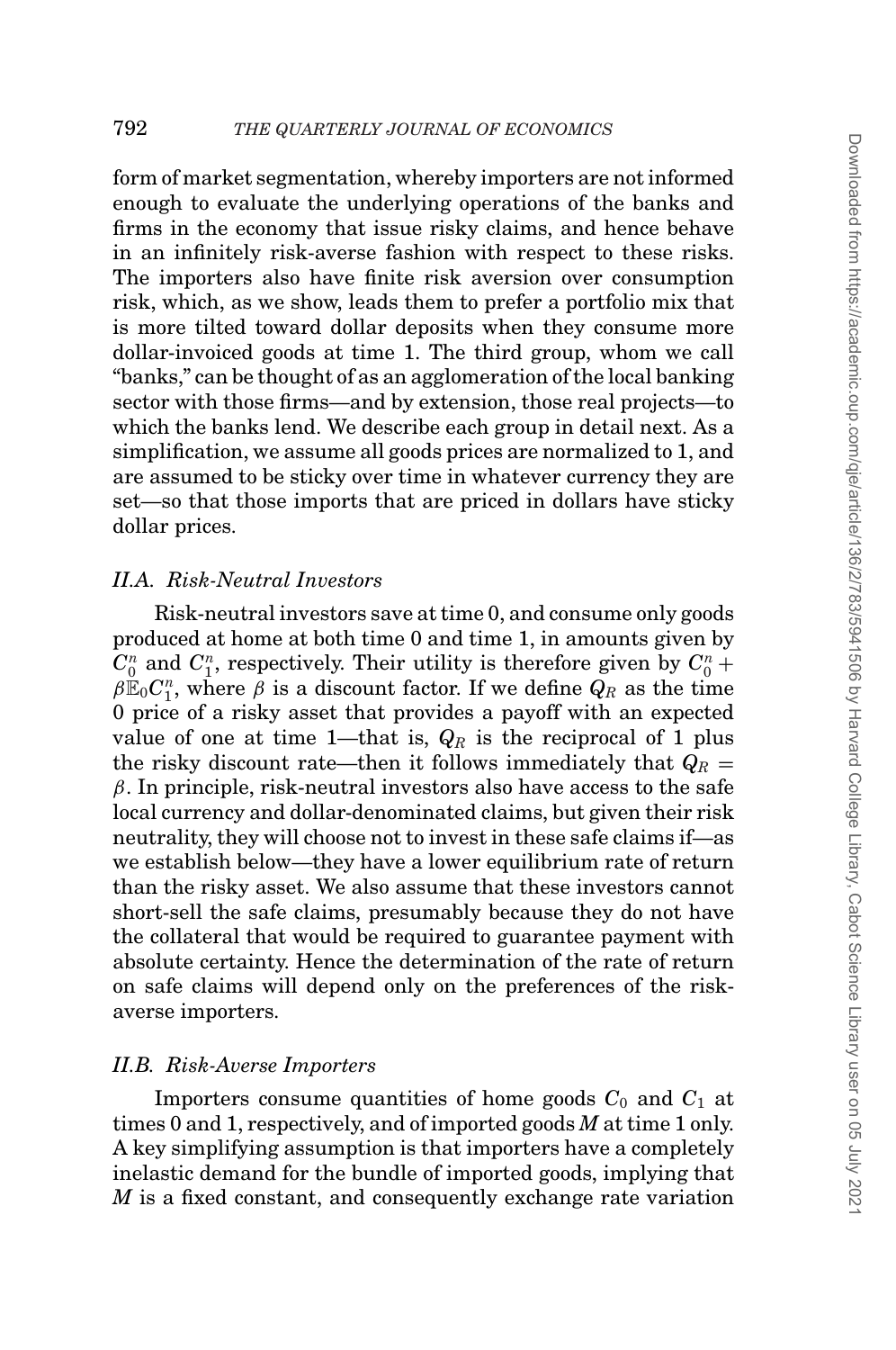ends up affecting only the value of *C*1. [7](#page-10-0) Their initial endowment in home currency is given by *W*, and all imported goods are priced in dollars. The time *t* exchange rate is  $\mathcal{E}_t$ , and we adopt the normalization that  $\mathbb{E}_0(\mathcal{E}_1) = \mathcal{E}_0 = 1$ . We denote by  $Q_h$  the time 0 price of a deposit that pays off a certain one unit in the home currency at time 1. Similarly,  $Q_{\$}$  is the time 0 price of a deposit that pays off a certain one unit in dollars at time 1. Finally, importers are risk averse over their time 1 consumption of home goods  $C_1$  and have a strictly greater discount factor than the risk-neutral investors, given by  $\delta = \beta + \theta$ .

Taken together, these assumptions allow us to write the importers' problem as:

$$
\begin{aligned} & \max_{D_h,D_\S} C_0 + \delta \mathbb{E}_0 U(C_1), \\ & \text{subject to:} \\ & C_0 = W - Q_h D_h - Q_\S D_\S \\ & C_1 = D_h + \mathcal{E}_1 D_\S - \mathcal{E}_1 M \\ & C_0, C_1, D_h, D_\S \geqslant 0. \end{aligned}
$$

For concreteness, we assume a mean variance utility function for  $U(C_1)$  such that  $\mathbb{E}_0 U(C_1) = \mathbb{E}_0 C_1 - \frac{\psi}{2} \mathbb{V}_0(C_1)$ , where  $\mathbb {V}$  stands for variance. It is easy to see that:

$$
\mathbb{E}_0(C_1) = D_h + D_{\$} - M
$$
  

$$
\mathbb{V}_0(C_1) = (D_{\$} - M)^2 \sigma^2,
$$

where  $\sigma^2 = V_0[\mathcal{E}_1]$  is the variance of the exchange rate. Intuitively, importers face risk in their time 1 consumption of home goods to the extent that  $D_{\hat{x}} \neq M$ , that is, to the extent that their dollar deposit holdings do not match their time 1 consumption of imports that are dollar invoiced. Thus all else equal, there will be a greater hedging demand for dollar deposits when the quantity of dollarinvoiced goods consumed, *M*, is larger. To see this explicitly, note that the first-order conditions for the importers' problem imply the following in an interior optimum where  $D_h$  and  $D_s$  are both

<span id="page-10-0"></span>7. We assume that  $M < \frac{W}{Q_\$}$  for feasibility.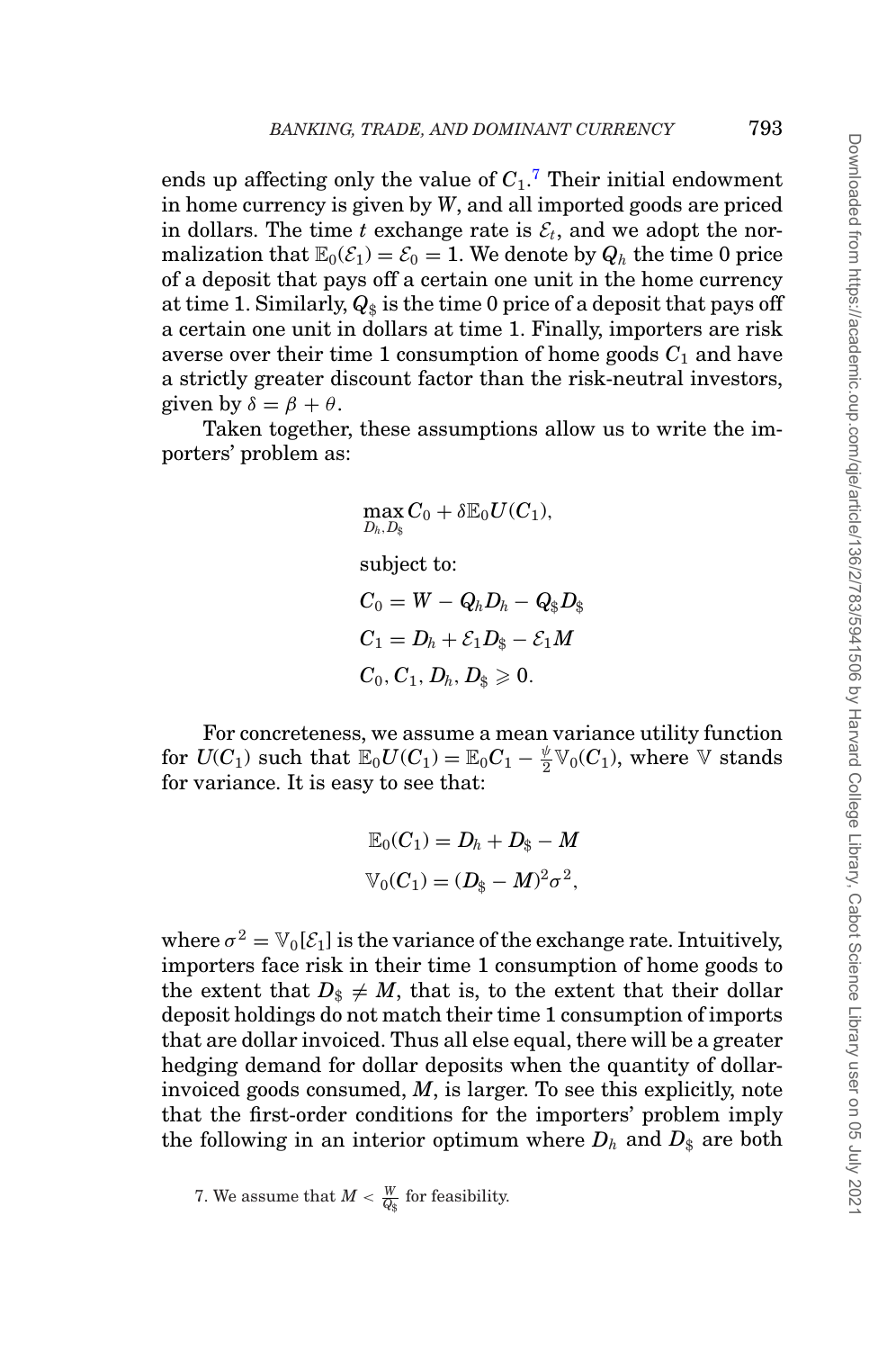positive:

$$
D_{\$} = M - \frac{1}{\psi \delta \sigma^2} (Q_{\$} - Q_h)
$$
  

$$
Q_h = \delta.
$$

Thus the demand for dollar deposits increases with *M*, but decreases when  $(Q_{\$} - Q_{h})$  goes up, that is, when the interest rate on dollar deposits falls relative to that on home currency deposits. To close the model and solve for  $Q_{\$}$ , we therefore need to bring in the supply side and pin down the equilibrium quantity of dollar safe claims provided by the banking sector. This is what we turn to next.

# *II.C. Banks*

We model the representative EM bank as an entity that is endowed with *N* projects that collectively pay a risky return of  $\gamma N$ in home currency at date 1, where  $\gamma$  is a random variable. Each project requires a unit of home currency investment at time 0 that the bank finances through borrowing with one of three types of liabilities: safe home currency claims *Bh*, safe dollar-denominated claims  $B_{\hat{s}}$ , and risky home currency bonds  $B_R$ . The bank is a price-taker in the three markets. Importantly, because the bank's projects are risky, there is an upper bound on how much it can promise in terms of safe claims. In other words, it faces a collateral constraint on its production of  $B_h$  and  $B_s$ . Specifically, define  $\gamma_L$ to be the worst realization of the productivity shock  $\gamma$ , and  $\bar{\mathcal{E}} > 1$ to be the most depreciated value of the home currency (recall that  $\mathbb{E}_0(\mathcal{E}_1) = \mathcal{E}_0 = 1$ .<sup>[8](#page-11-0)</sup> Then the maximum quantities of safe claims  $B_h$ and  $B_{\$}$  that the bank can issue are constrained by the condition  $\mathcal{E}B_{\hat{\mathbf{x}}} + B_h \leqslant \gamma_L N$ .

A central piece of intuition that emerges from this collateral constraint is that the bank has a comparative advantage in manufacturing home currency safe claims relative to dollardenominated safe claims. This is because the bank's underlying collateral is a collection of projects that pay off in the home currency. Given the risk of currency depreciation, an amount of home

<span id="page-11-0"></span><sup>8.</sup> To be clear,  $\bar{\mathcal{E}}$  is in units of home currency/dollar, so a higher value indicates a weaker home currency.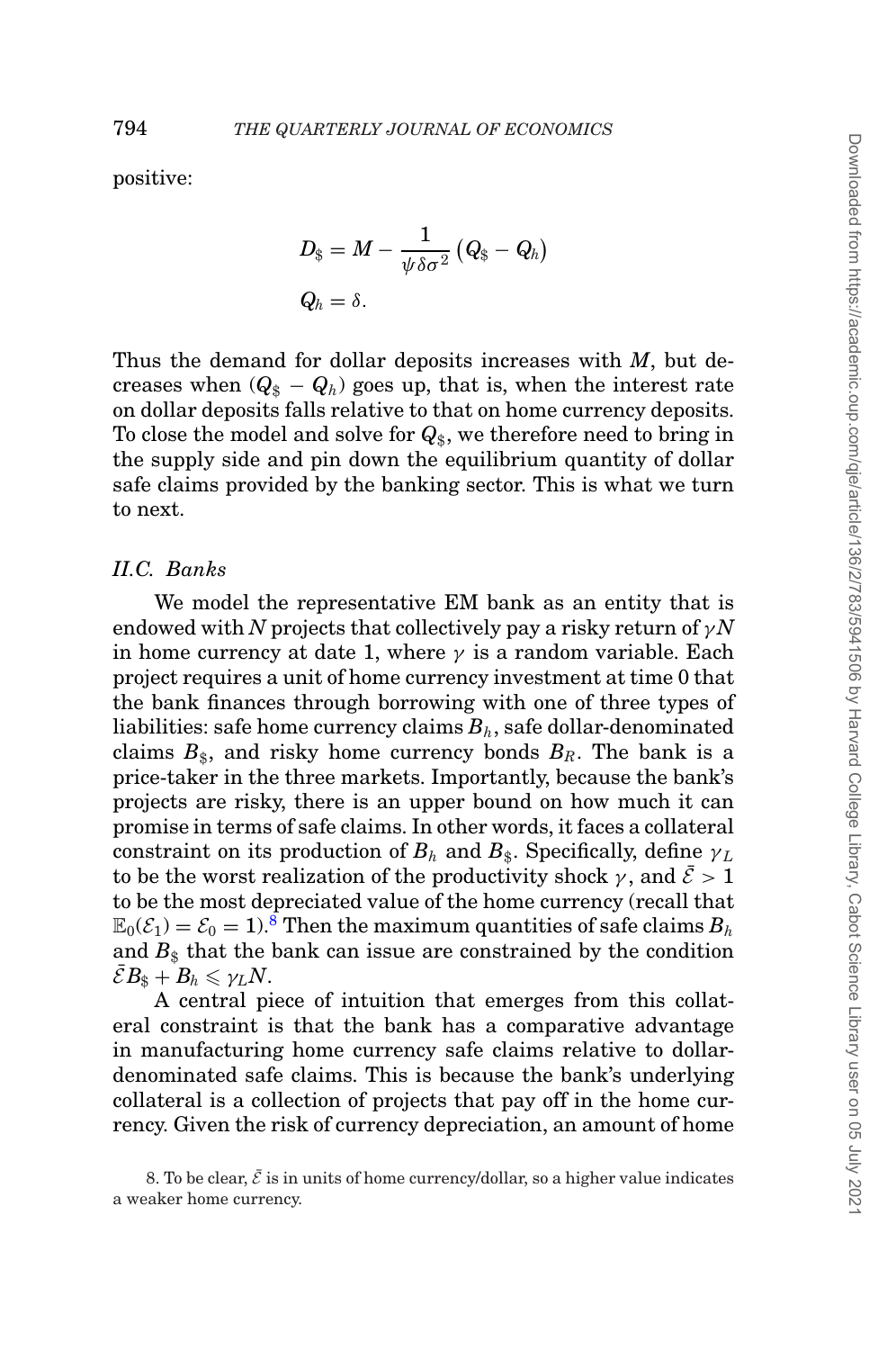collateral that is sufficient to back one unit of safe home currency claims is only enough to back  $\frac{1}{\epsilon}$  units of safe dollar claims.<br>The hank's problem is therefore.

The bank's problem is therefore:

$$
\max_{B_h,B_\$,B_R} \mathbb{E}_0\left[ \gamma N - B_h - \mathcal{E}_1 B_\$ - B_R \right],
$$

subject to

<span id="page-12-0"></span>
$$
(1) \hspace{1cm} Q_h B_h + Q_\$ B_\$ + Q_R B_R \geqslant N
$$

<span id="page-12-1"></span>
$$
(2) \t\t\t \bar{\mathcal{E}}B_{\$}+B_{h}\leqslant \gamma_{L}N.
$$

Define  $\lambda$  and  $\mu$  to be the Lagrange multipliers on the financing constraint [equation \(1\)](#page-12-0) and the collateral constraint [equation \(2\),](#page-12-1) respectively. The first-order conditions for the problem imply:

$$
B_{\$} : \t Q_{\$} = \frac{\mu \bar{\mathcal{E}} + 1}{\lambda}
$$

$$
B_{h} : \t Q_{h} = \frac{\mu + 1}{\lambda}
$$

$$
B_{R} : \t Q_{R} = \frac{1}{\lambda},
$$

These conditions yield the following proposition.

PROPOSITION 1 (**Exorbitant Privilege**). In an interior equilibrium in which the bank issues all three forms of debt, we have that  $Q_{\$} > Q_{h} > Q_{R}.$ 

$$
\frac{Q_{\$} - \beta}{Q_h - \beta} = \bar{\mathcal{E}}.
$$

In other words, in an interior equilibrium, UIP is violated, and dollar deposits benefit from an "exorbitant privilege" relative to local currency deposits: they have a higher price and a lower expected return.

The proposition is a direct consequence of the bank's comparative disadvantage in creating dollar safe claims out of home currency–denominated collateral. Because of this disadvantage, the bank will only be willing to fund these home projects with dollar borrowing if doing so is cheaper than funding with home currency deposits. However, it still remains to check, as we do below, whether the bank does fund its home currency projects with dollar claims in equilibrium. Intuitively, it will do so only if the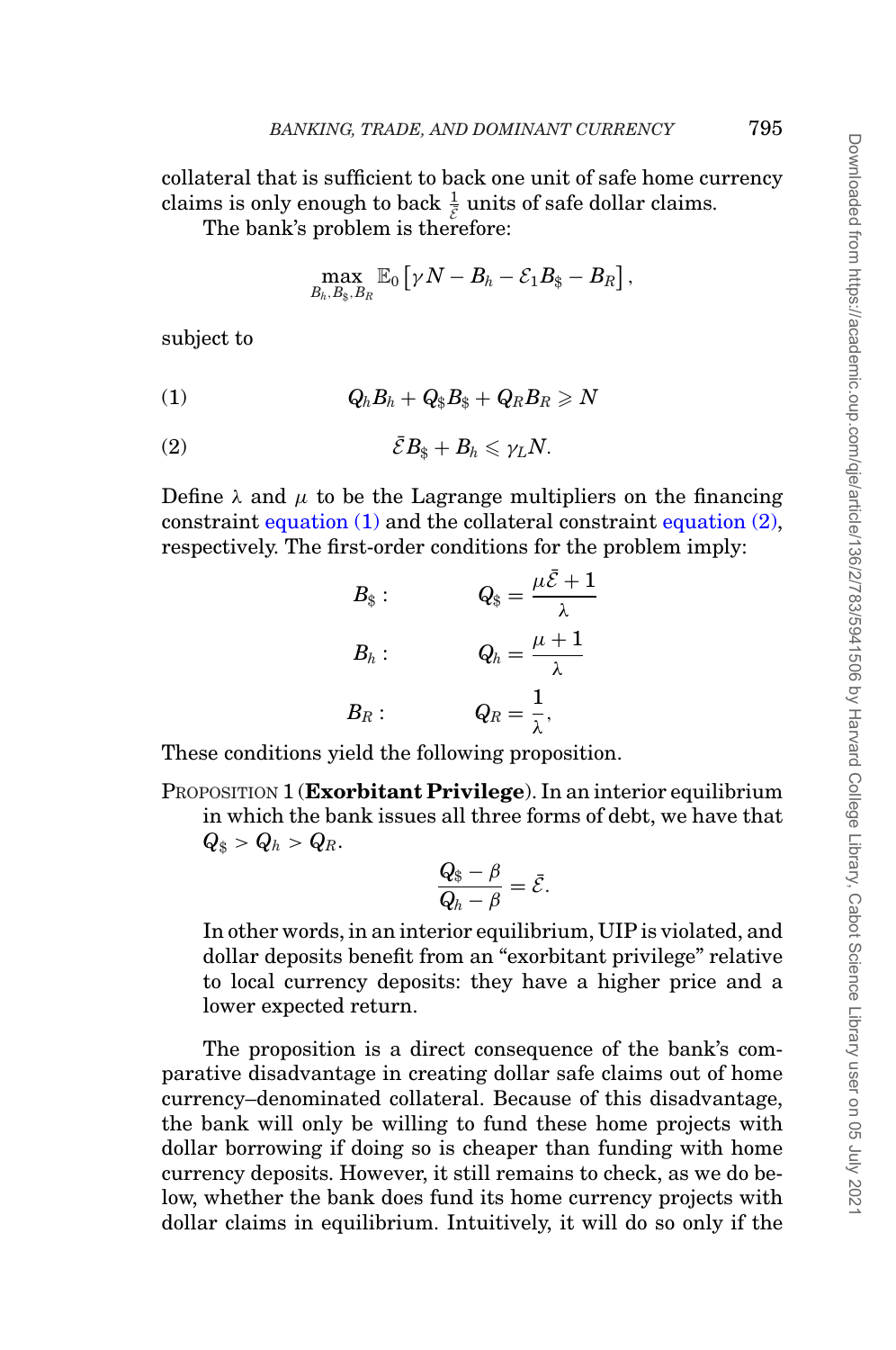home demand for dollars is large relative to the exogenous supply of safe dollar claims  $X_{\text{\$}}$  that are available from abroad.<sup>[9](#page-13-0)</sup>

#### *II.D. Market-Clearing Conditions*

To solve for the equilibrium of the model, we note that total safe dollar claims available to EM importers are the sum of those produced by the bank borrowing against home currency collateral, and those exogenously supplied from abroad:  $D_{\$} = B_{\$} + X_{\$}$ . At the same time, safe home currency claims can only be collateralized by home projects, meaning that  $D_h = B_h$ . The safe asset constraint always binds, which implies that  $\bar{\mathcal{E}}(D_{\$} - X_{\$}) + D_h = \gamma_L N^{10}$  $\bar{\mathcal{E}}(D_{\$} - X_{\$}) + D_h = \gamma_L N^{10}$  $\bar{\mathcal{E}}(D_{\$} - X_{\$}) + D_h = \gamma_L N^{10}$ 

The next proposition, which we prove in [Online Appendix](file:qje.oxfordjournals.org) A.1, shows that if the quantity of dollar-invoiced imports *M* is large enough relative to the supply  $X_{\$}$  of safe dollar claims available from abroad, the bank will necessarily get drawn into the business of manufacturing dollar deposits backed by home currency projects, which in turn requires the rate of return on these dollar deposits to be lower than that on home currency deposits.

<span id="page-13-2"></span>PROPOSITION 2 (**Dollar-Invoiced Imports and Exorbitant Privilege**). Define the cutoff  $\bar{M} = X_{\$} + \frac{\theta(\bar{\mathcal{E}}-1)}{\psi \delta \sigma^2}$ . The full

<span id="page-13-0"></span>9. One striking feature of the proposition is that the magnitude of the UIP violation is driven entirely by the worst-case realization of the domestic exchange rate, as captured by  $\bar{\mathcal{E}}$ ; nothing else about the distribution of exchange rate outcomes appears to matter. But this somewhat unnatural feature is easily tweaked. Consider a case where the exchange rate follows a known distribution, such as the normal. Suppose further that our collateral constraint implicitly reflects a form of capital regulation. In particular, the regulator allows the bank to issue short-term deposits (as opposed to equity) only up to the point where its risk of failure is some fixed probability, for example, 0.1%, with the understanding that there will be a government bailout in the event of such a failure, so that deposits are alway riskless to households, just as they are in the model here. In this case, the relevant item will no longer be the worst-case realization of the exchange rate, but whatever moment of the distribution (e.g., the variance, in the normal case) it is that governs this tail probability. So if one wants to interpret  $\bar{\mathcal{E}}$  more generally as a proxy for the variability of the exchange rate, rather than literally its worst-case value, this interpretation can be comfortably rationalized in a variant of our setting.

<span id="page-13-1"></span>10. Given that importers discount the future less as compared with riskneutral investors, the interest rate on safe assets is always strictly below that of risky assets. Consequently, the bank/firm will always borrow first by issuing safe assets and only when this channel is exhausted will they switch to risky assets. Last, because the safe asset constraint ensures that only  $\gamma_L < 1$  can be raised for each unit of investment, the bank/firm will necessarily exhaust this constraint and then turn to borrowing at the risky rate.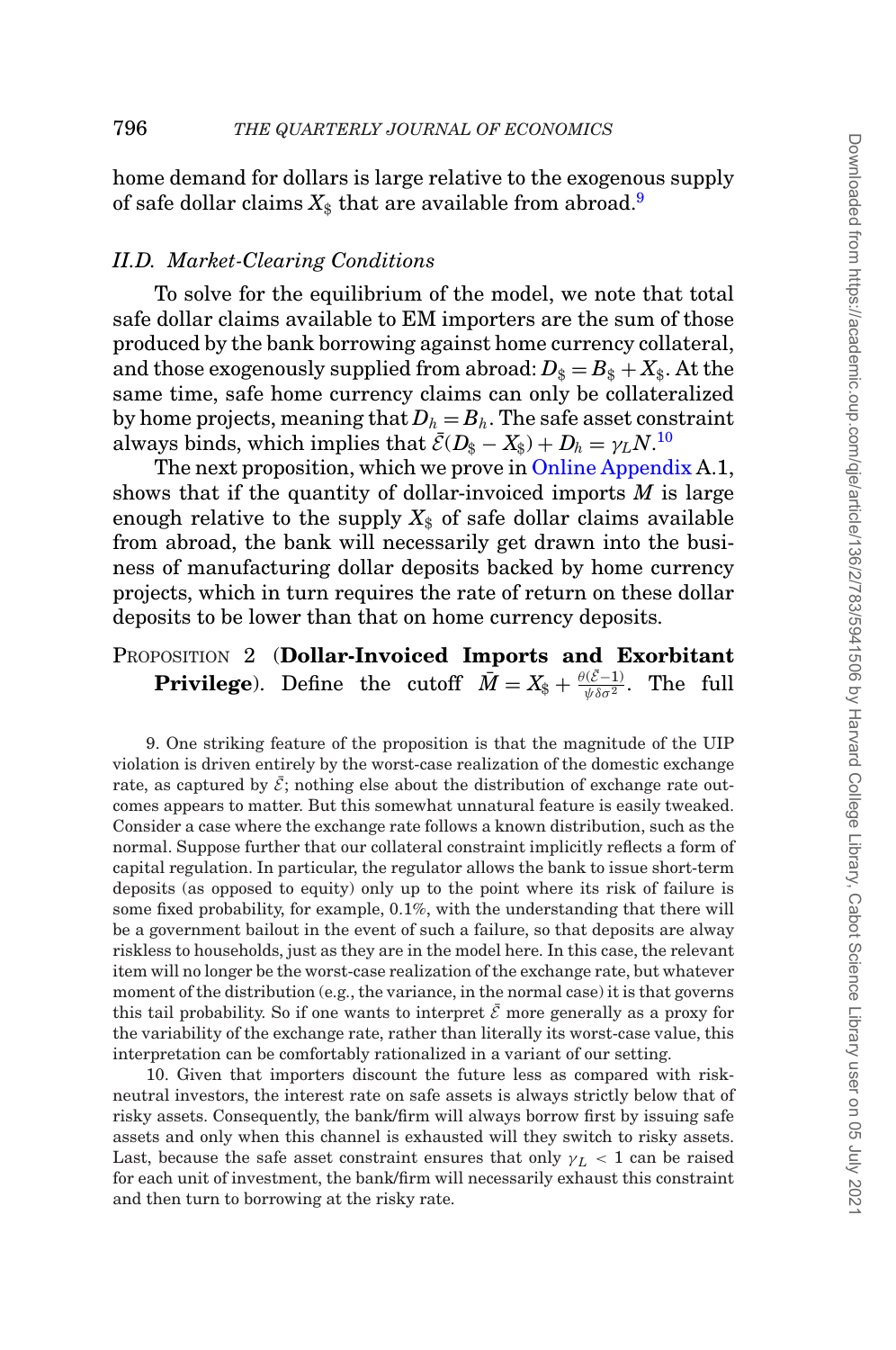<span id="page-14-0"></span>

FIGURE I Dollar Invoicing, Deposit Rates, and Dollar Borrowing

solution to the model is as follows (recall that  $\theta = \delta - \beta$ ):

$$
D_{\$}=\begin{cases} X_{\$} & \text{if } M<\bar{M} \\ M-\frac{\theta(\bar{\mathcal{E}}-1)}{\psi\delta\sigma^2} & \text{if } M\geqslant \bar{M} \end{cases}
$$

$$
Q_{\$}-Q_{h}=\begin{cases} (M-X_{\$})\psi\delta\sigma^{2} & \text{if } M<\bar{M} \\ \theta(\bar{\mathcal{E}}-1) & \text{if } M\geqslant \bar{M} \end{cases}
$$

 $B_{\$} = D_{\$} - X_{\$}$  and  $B_h = \gamma_L N - \mathcal{E} B_{\$}$ .

[Figure I](#page-14-0) illustrates Proposition [2,](#page-13-2) plotting the magnitude of the UIP deviation  $Q_{\$} - Q_{h}$  (in Panel A) and the quantity of dollar funding by the banking system  $B_8$  (in Panel B) versus the quantity of dollar-invoiced imports *M*. Note that  $Q_{\$} - Q_{h}$  has to become significantly positive—in particular, it has to reach a value of  $\theta(\bar{\mathcal{E}}-1)$ —before the banks start using home currency collateral to back dollar claims. This is because the cost of doing even the first unit of this kind of currency conversion is discretely positive and is proportional to  $\bar{\mathcal{E}}$  − 1, which is effectively a proxy for the variability of the exchange rate.

Proposition [2](#page-13-2) and [Figure I](#page-14-0) highlight our first key point: that in equilibrium, there is a fundamental link between the dollar's role as a global invoicing currency and the low return on safe dollar claims, that is, the exorbitant privilege. To the extent that a large volume of trade is invoiced in dollars (i.e., *M* is large) this increases the demand on the part of importers for safe dollar deposits. Equilibrium then requires these claims to have a higher price, or equivalently, to offer a lower rate of return. This is true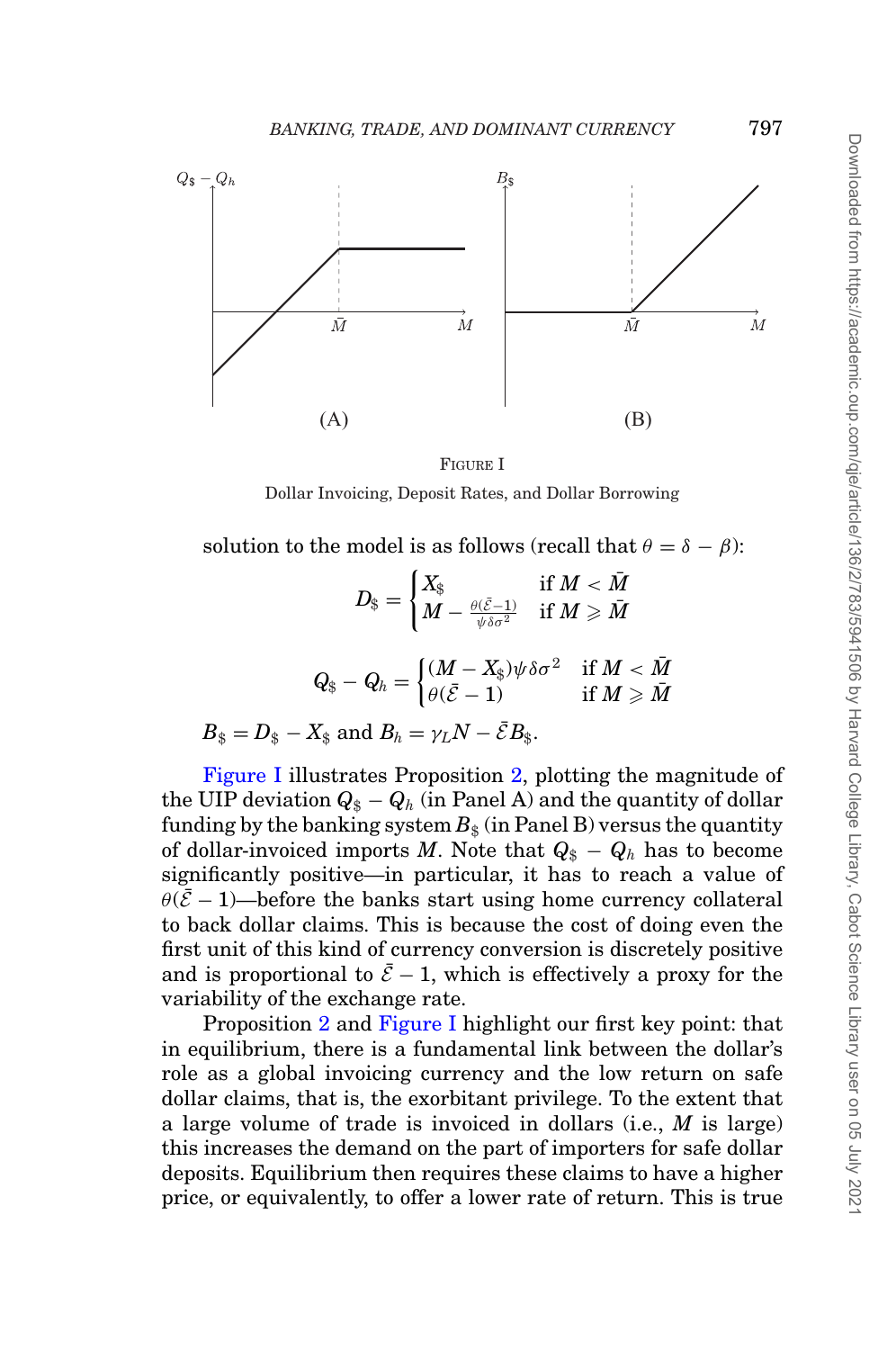because when the demand is high enough, the marginal supply of safe dollar claims must be produced with a relatively inefficient technology—that is, it must be backed by the collateral coming from non-dollar-denominated projects.

REMARK 1. *Exogenous Exchange Rates?* We are taking exchange rates as exogenous and assuming that there is no expected appreciation or depreciation between time 0 and time 1. This is not important for our key conclusions. The logic of the model fundamentally pins down the net-of-exchange-rate expected returns on the different assets in the economy. With expected exchange rate changes set to zero, this maps into own-currency rates of return; the analysis is best thought of as suited to making on-average statements about the safe interest rate in different currencies. An alternative approach would be to add active monetary policy to the model, thereby allowing rates in each country to be displaced from their average values in response to aggregate demand shocks. In this case, there would still be the same violations of UIP described in Proposition [2.](#page-13-2) But now, if interest rates rose in the United States due to contractionary monetary policy, the dollar would have to be expected to weaken going forward so as to maintain the same relative expected return on dollar claims. This is how exchange rates might be endogenized in the richer version of the model. Note however, that we would still be making the same statements about on-average interest rate differentials—that is, rate differentials when monetary policy in both countries was at its neutral level  $^{11}$  $^{11}$  $^{11}$ 

REMARK 2. *Banks and Nonfinancial Firms.* The agents that we have been calling EM banks invest directly in real projects that yield returns in local currency units. Thus they are more accurately thought of as an agglomeration of banks and the local nonfinancial firms that the banks lend to. To create a separation between these two types of entities, and a more well-defined account of the role of financial intermediation, assume that any individual

<span id="page-15-0"></span>11. Either version of our model is silent with respect to any higher-frequency aspect of UIP violations, such as the forward premium puzzle, according to which the relative expected return to holding a given country's currency increases when the interest rate in that currency rises [\(Engel 2014\)](#page-46-20). Instead, we are interested in on-average cross-country rate of return differentials, of which we take the "exorbitant privilege" to be a leading example.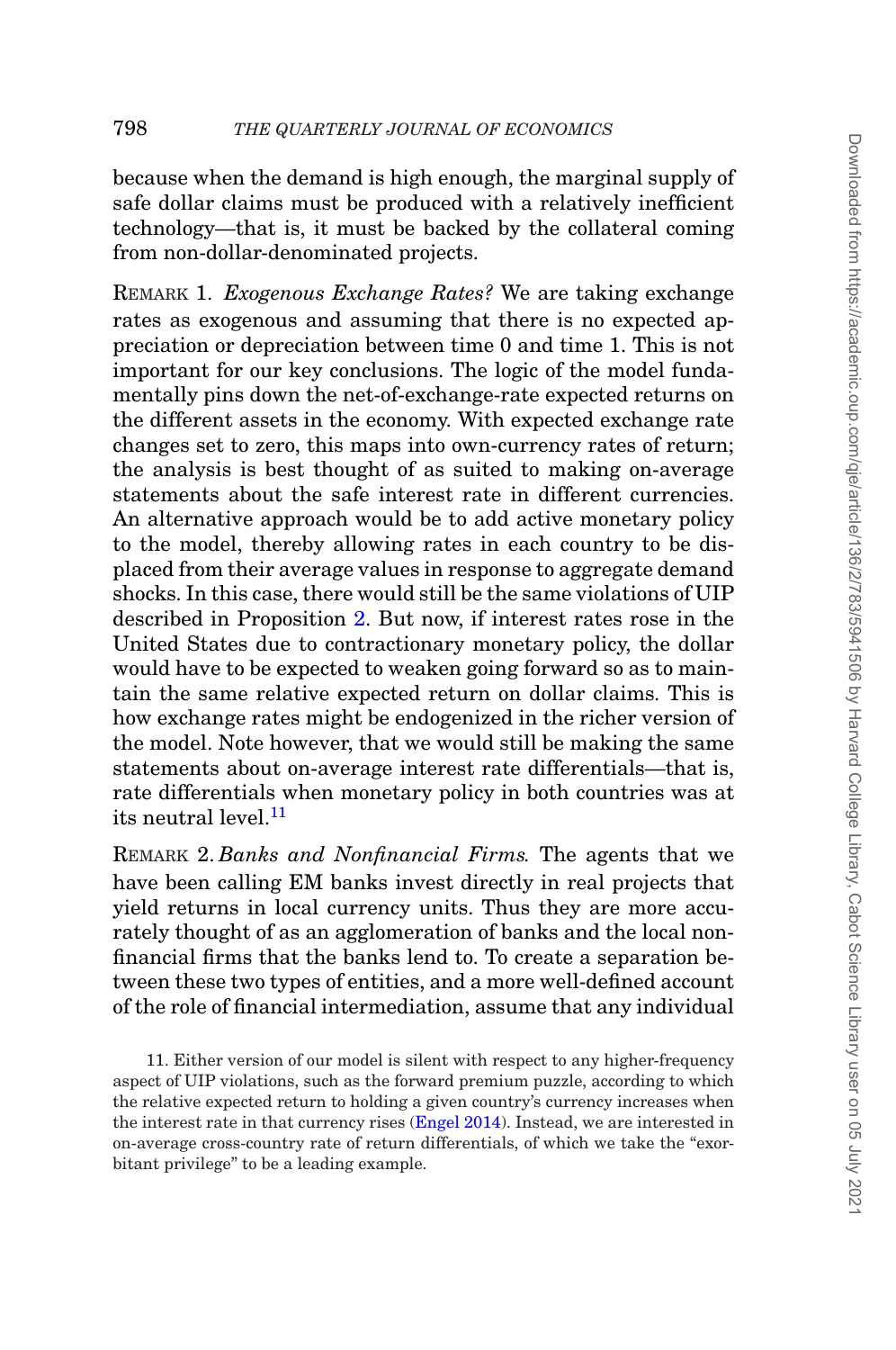nonfinancial firm can invest in a single project that pays a random amount  $\frac{\gamma}{p}$  if the project succeeds, which happens with probability *p*, and zero otherwise. This individual project-level success or failure draw is idiosyncratic and uncorrelated across firms. Thus no single nonfinancial firm can issue any amount of safe claims, because there is always some chance that its project will yield zero. However, a bank that pools a large number *N* of these uncorrelated projects will be assured of a worst-case payout of  $\gamma_l N$ , as we have been assuming.<sup>[12](#page-16-0)</sup> Hence, as originally pointed out by [Gorton](#page-46-21) [and Pennacchi \(1990\),](#page-46-21) there is a specific pooling-and-tranching role for banks in creating safe claims.

However, this observation raises a further question of who bears the exchange rate risk. In the model, a bank that issues dollar deposits against its local currency collateral bears some exchange rate risk: if the dollar appreciates against the local currency, it will see its profits decline. But if the word "bank" is really a metaphor for the combined local banking and nonfinancial sectors, which of the two do we expect will actually wind up bearing the bulk of the currency risk? In other words, one possibility is that nonfinancial firms borrow from banks using local currency debt, in which case the banks assume the currency mismatch. Alternatively, the nonfinancial firms could borrow using dollardenominated debt, in which case they would be the ones bearing the currency risk, while the banks would be insulated. For the internal logic of the model, either interpretation works, because in either case the exchange rate risk acts to limit the ultimate amount of safe dollar claims that can be produced from a given amount of local currency collateral. As a matter of empirical reality, the existing evidence suggests that a significant amount of the exchange rate risk is borne by the nonfinancial corporate sector in emerging markets [\(Galindo, Panizza, and Schiantarelli 2003;](#page-46-22) [Du](#page-46-4) [and Schreger 2014\)](#page-46-4). So when we develop propositions about the degree of exchange rate mismatch in the "banking" sector in what follows, these propositions are best taken as statements that refer at least in part to mismatch among nonfinancial firms.<sup>[13](#page-16-1)</sup>

<span id="page-16-1"></span><span id="page-16-0"></span><sup>12.</sup> This particular formulation follows [Stein \(2012\).](#page-47-9)

<sup>13.</sup> [Niepmann and Schmidt-Eisenlohr \(2017\)](#page-47-10) provide evidence that distress caused by currency mismatch among nonfinancial firms spills over into credit risk for financial institutions.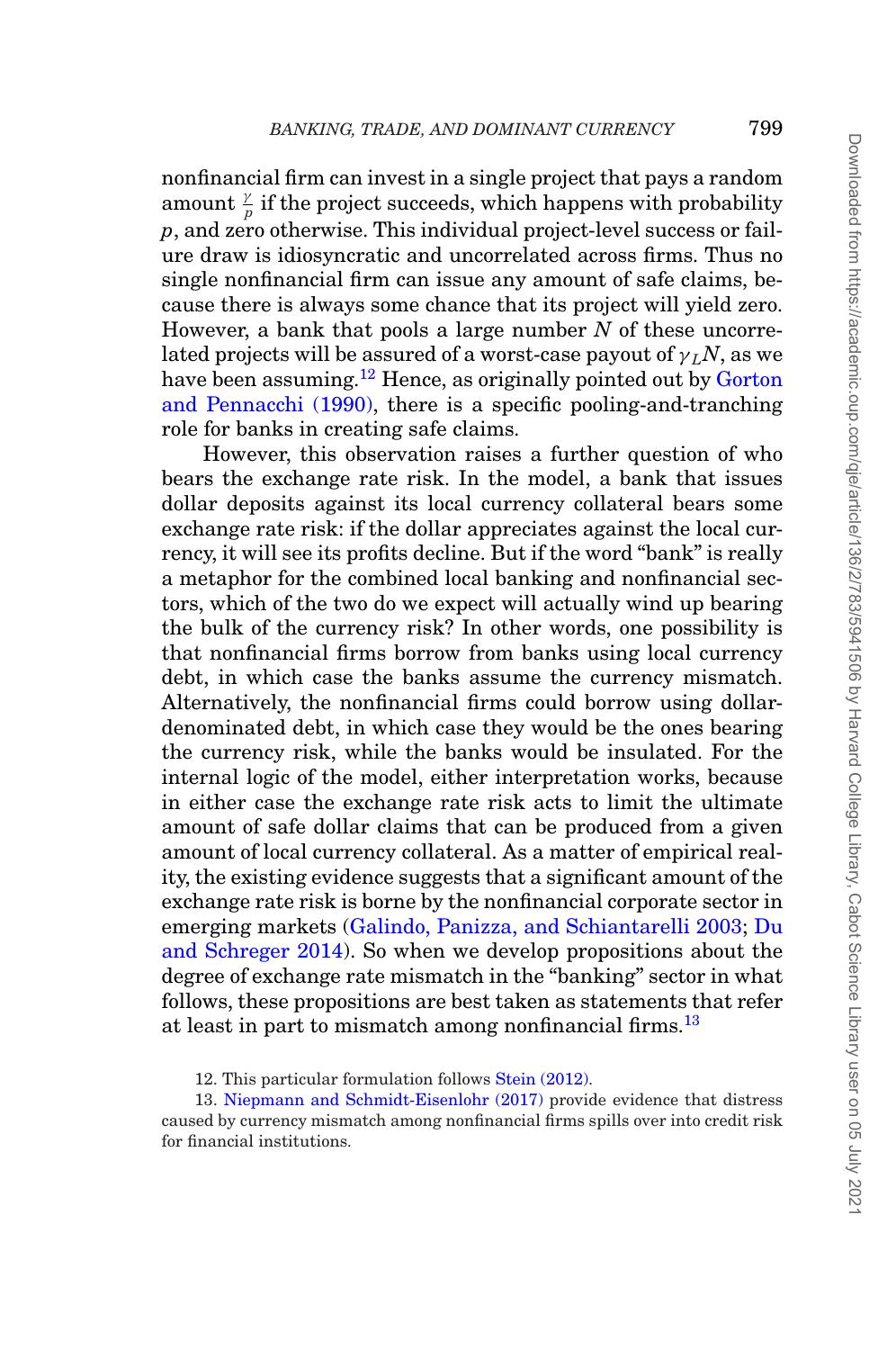# <span id="page-17-0"></span>III. EXPORTER FIRMS AND ENDOGENOUS INVOICING

The next step is to allow exporter firms in the EM to choose how to invoice their sales to other countries, while temporarily maintaining the assumption that the invoice terms facing its importers are exogenously fixed. Bearing in mind the interpretation that the banks in the model are really agglomerations of banks and operating firms, we now assume that the EM banks have two types of projects. First, there are  $N_0$  projects which, as before, necessarily produce home currency revenues; these can be thought of as representing investments undertaken by firms that sell all of their output domestically. Second, there are *N* projects that can produce either dollar revenues or home-currency revenues. These latter projects are meant to capture the pricing decisions facing exporter firms in the EM: they have the choice of whether to invoice their sales in either dollars or their home currency. Moreover, if they do more of the former—and if prices are sticky—their dollar revenues will be more predictable, and hence will make better collateral for backing safe dollar claims.

We denote by η the fraction of the *N* export projects that are invoiced in dollars, with the remaining fraction  $(1 - \eta)$  being invoiced in home currency. Our focus is on the financing motive behind trade invoicing. Accordingly, to shut down other motives—for example, those having to do with imperfect goodsmarket competition—we assume the following: the sticky price of export goods is exogenous to the exporting firm, which acts as a price-taker. The export firm's invoicing decision thus amounts to only the choice between a given sticky home currency price or a dollar price.

To make the micro-foundations behind the bank/exporter's optimization problem more transparent, one can think of each export project as requiring a unit investment denominated in the home currency. Each project, if undertaken, produces  $\gamma$  units of a unique good and that can be sold either at the prefixed dollar price or the prefixed home price, each of which is normalized to one. The ultimate owners of the bank only consume local goods. So their consumption equals net profits denominated in home currency. If they invoice their exports in dollars, their revenue in home currency is therefore  $\gamma \mathcal{E}_1$  per project. Analogously, if they invoice their exports in home currency, their revenue in home currency is simply  $\gamma$ .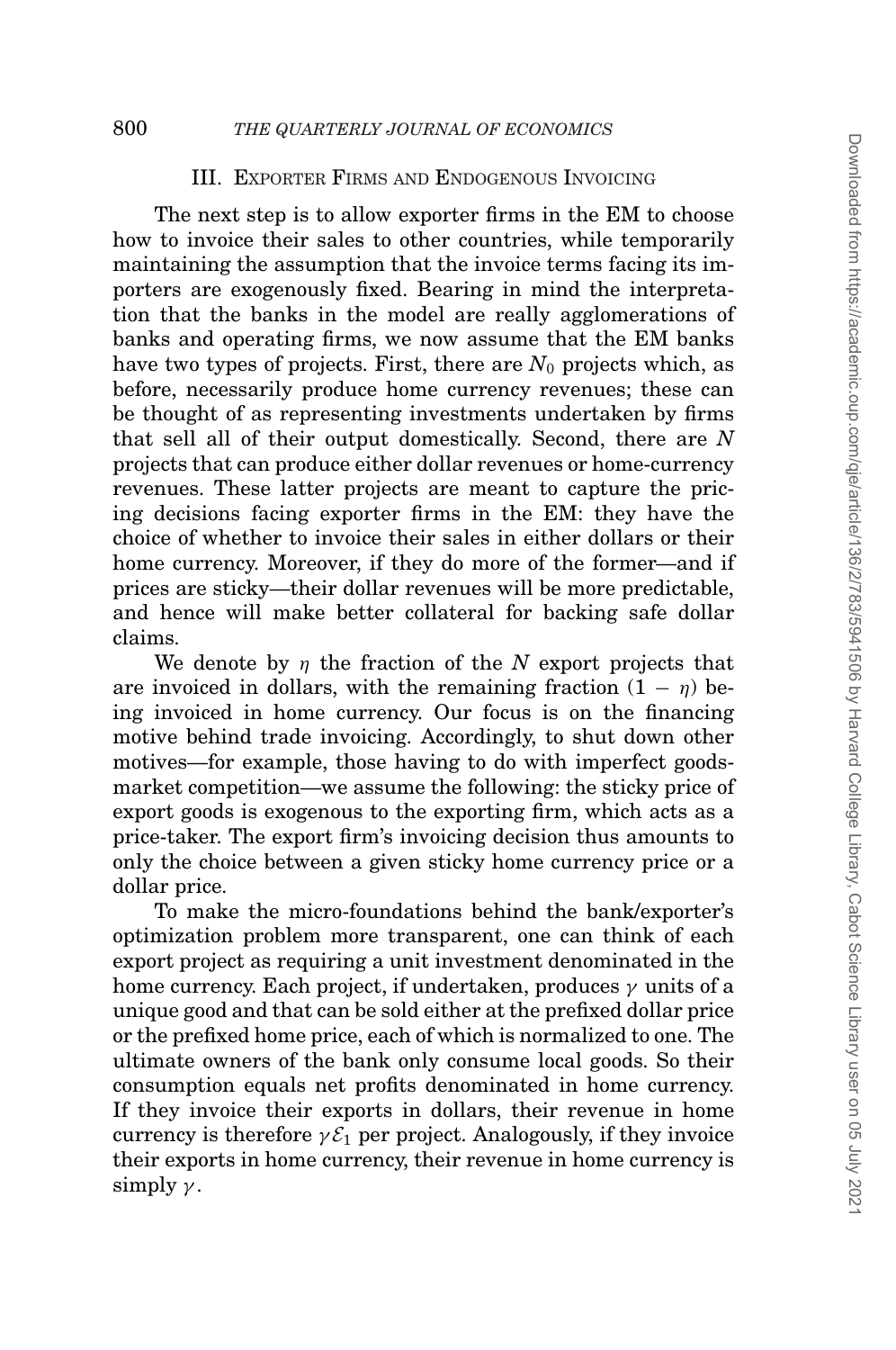With these assumptions in place, the bank/exporter's profitmaximization problem can be stated as:

$$
\max_{B_h,B_\$,B_R,\eta} \mathbb{E}_0\left[ \gamma N_0 + (1-\eta)\gamma N + \mathcal{E}_1 \eta \gamma N - B_h - \mathcal{E}_1 B_\$ - B_R \right],
$$

subject to

<span id="page-18-3"></span>
$$
(3) \hspace{1cm} Q_h B_h + Q_\$ B_\$ + Q_R B_R \geq N + N_0
$$

<span id="page-18-0"></span>
$$
(4) \hspace{1cm} \bar{\mathcal{E}}B_{\hat{\mathfrak{g}}}+B_{h} \leqslant \gamma_{L}N_{0}+(1-\eta)\gamma_{L}N+\bar{\mathcal{E}}\eta\gamma_{L}N
$$

<span id="page-18-1"></span>(5) 
$$
B_h \leq \gamma_L N_0 + (1 - \eta) \gamma_L N.
$$

There are a couple of points to note about this revised formulation. First, the collateral constraint [\(4\)](#page-18-0) now reflects the fact that by invoicing in dollars, the bank-exporter coalition is able to increase the total quantity of safe dollar claims it can create. Again, this is because when it sets prices in dollars, and these prices are sticky, the lower bound on future dollar revenues is higher. Second, we have added an additional constraint in [equation \(5\),](#page-18-1) which says that all local currency safe claims must be backed by projects with local currency revenues. This rules out a perverse outcome where exporters first bear a cost to invoice their projects in dollars and then turn around and use these dollar revenues to back local currency safe claims.<sup>[14](#page-18-2)</sup>

Define  $\lambda$ ,  $\mu$ , and  $\kappa$  to be the Lagrange multipliers on the three constraints in equations  $(3)$ ,  $(4)$ , and  $(5)$ , respectively. The firstorder conditions for the bank's problem are given by:

| $B_{\$}$ : | $Q_\$ = \frac{\mu \bar{\mathcal{E}} + 1}{\lambda}$ |
|------------|----------------------------------------------------|
| $B_h$ :    | $Q_h = \frac{\mu+1+\kappa}{\lambda}$               |
| $B_R:$     | $Q_R=\frac{1}{\lambda},$                           |

<span id="page-18-2"></span>14. Such an outcome is endogenously ruled out as soon as one notes that the local currency can appreciate, as well as depreciate, against the dollar. For example, denoting the most appreciated value of the local currency by  $\mathcal{E} < 1$ , one can never use a unit of dollar revenues to back more than  $\mathcal E$  units of local-currency safe claims. Incorporating this constraint explicitly into the optimization is formally identical to incorporating [equation \(5\).](#page-18-1)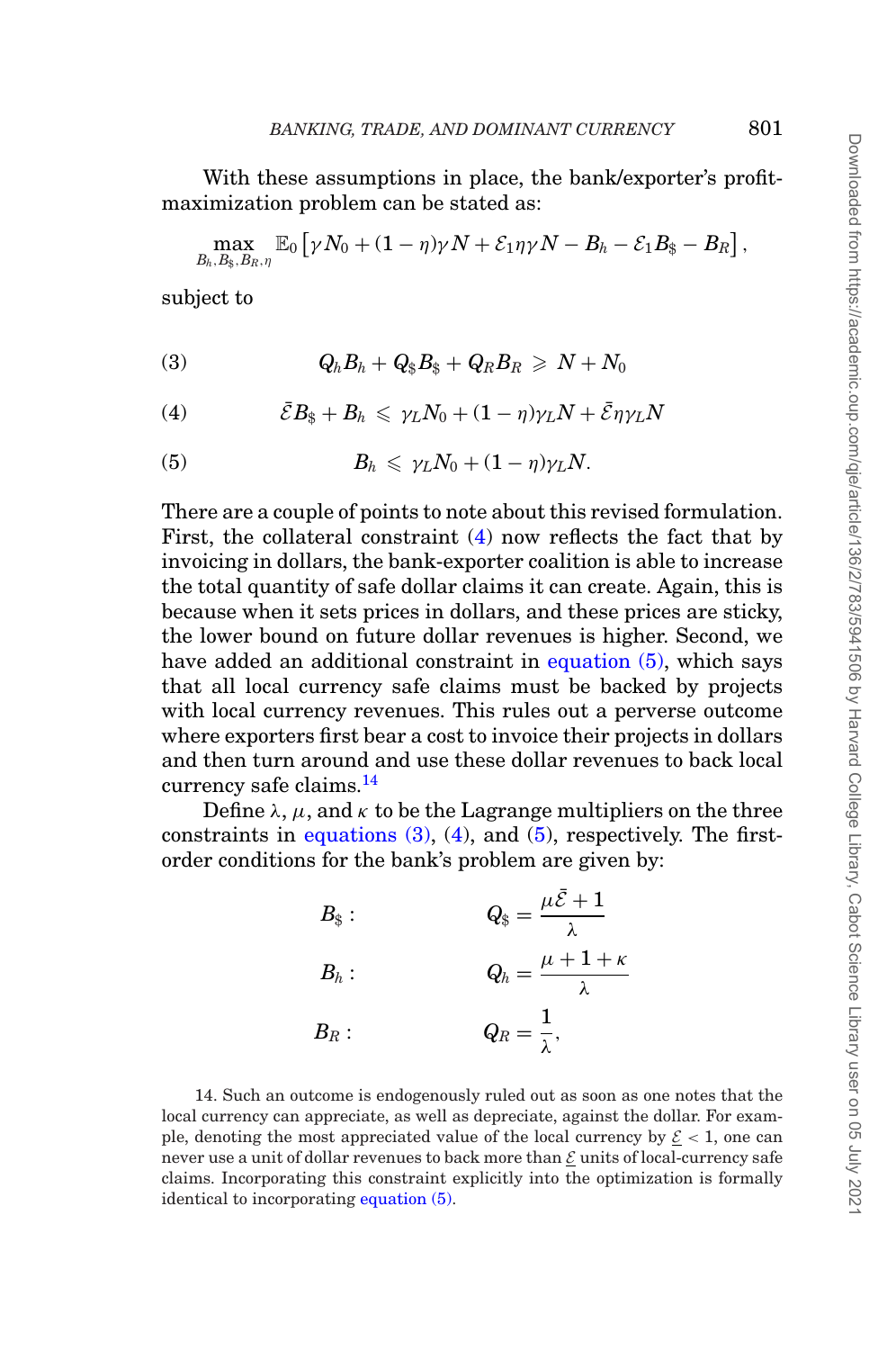and  $\eta$  is now determined by the following condition

<span id="page-19-0"></span>(6) 
$$
\eta = \begin{cases} 0 & \text{if } Q_{\$} - Q_{h} < 0 \\ \in [0, 1] & \text{if } Q_{\$} - Q_{h} = 0 \\ 1 & \text{if } Q_{\$} - Q_{h} > 0. \end{cases}
$$

Equation  $(6)$  captures the key wrinkle in this variant of the model: now when dollar financing is cheaper than home currency financing, it must be that  $\eta > 0$ , that is, there is dollar invoicing by EM exporters in equilibrium. Note that because of the linearity of the bank's problem—the bank is effectively a risk-neutral profitmaximizer in home currency—the solution for  $\eta$  is of a bang-bang nature: as soon as  $Q_{\$} - Q_{h}$  turns positive,  $\eta$  jumps from 0 to 1. The only way to maintain an interior value for  $\eta$  is in an equilibrium where  $Q_{\$} - Q_h = 0$ , that is, where dollar and local-currency interest rates are equalized.<sup>[15](#page-19-1)</sup>

With this apparatus in hand, we can generalize Proposition [2.](#page-13-2) Now as *M* increases, we pass through four distinct regions of the parameter space, rather than just two. In the first, lowest-*M* region,  $M < \underline{M}$ , we have  $Q_{\$} - Q_h < 0$  and  $B_{\$} = 0$ . That is, banks do not finance any of their projects with safe dollar claims, because the interest rate on dollar deposits is higher than that on local currency deposits. In the second region,  $M < M < M$  we have  $Q_{\$} - Q_{h} = 0$ ,  $\eta > 0$ , and  $B_{\$} = \eta \gamma_L N$ . Here there is some amount of dollar invoicing by exporters, and dollar-invoiced projects are the only source of collateral that is used to back safe dollar claims—no dollar claims are backed by home currency projects. In the third region,  $\hat{M} < M < \bar{M}$  we have  $Q_{\$} - Q_h > 0$ ,  $\eta = 1$ , and again  $B_{\$} =$  $\gamma_L N$ . Now all invoicing by exporters is done in dollars, but this is still the only source of backing for safe dollar claims. Finally, in the highest-*M* region,  $M > \overline{M}$ , we have  $Q_{\$} - Q_{h} > 0$ ,  $\eta = 1$ , and  $B_{\$} > \gamma_L N$ . Here, dollar deposits are backed both by dollar-invoiced projects, as well as by the remaining home currency projects, as they were in the earlier setting. Or said differently, here the banks or the home-oriented firms they lend to take on some degree of currency mismatch, as they did in Proposition [2.](#page-13-2)

<span id="page-19-1"></span><sup>15.</sup> Although this bang-bang type of solution for  $\eta$  emerges most naturally from a well-specified risk-neutral profit-maximization objective for the bank, it is not crucial for what follows. We have also derived qualitatively similar results in a version of the model that adds an ad hoc friction that makes  $\eta$  a more continuous function of  $Q_{\$} - Q_h$ . See the NBER working paper version [Gopinath and Stein](#page-46-23) [\(2018a\)](#page-46-23) for this formulation of the model.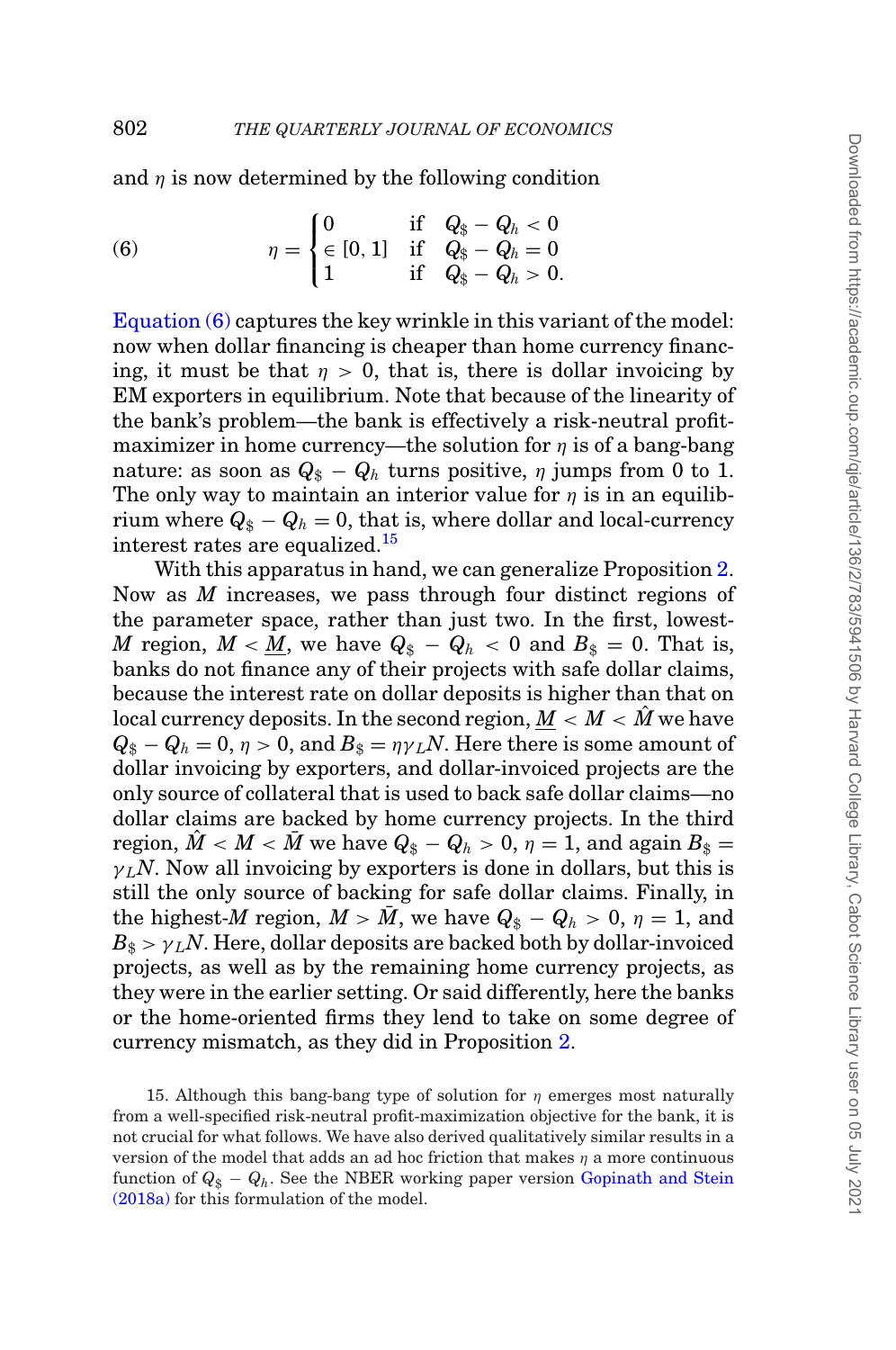The full solution to this version of the model is provided in [Online Appendix](file:qje.oxfordjournals.org) A.2 and characterized in Proposition [3.](#page-20-0)

<span id="page-20-0"></span>PROPOSITION 3 (**Endogenous Invoicing**). Define the three cutoffs

$$
\underline{M} = X_{\$}, \qquad \hat{M} = X_{\$} + \gamma_L N, \qquad \bar{M} = X_{\$} + \gamma_L N + \frac{\theta(\bar{\mathcal{E}} - 1)}{\psi \delta \sigma^2}.
$$

We can characterize the solution to the model as

 $\blacksquare$ 

$$
\eta = \begin{cases} 0 & \text{if } M < \underline{M} \\ \frac{M-X_{\S}}{\gamma_L N} & \text{if } \underline{M} \leqslant M < \hat{M} \\ 1 & \text{if } M \geqslant \hat{M} \end{cases}
$$

$$
D_{\S} = \begin{cases} X_{\S} & \text{if } M < \underline{M} \\ M & \text{if } \underline{M} \leqslant M < \hat{M} \\ X_{\S} + \gamma_L N & \text{if } \hat{M} \leqslant M < \hat{M} \\ M - \frac{\theta(\bar{\mathcal{E}}-1)}{\psi \delta \sigma^2} & \text{if } M > \bar{M} \end{cases}
$$

$$
Q_{\S} - Q_h = \begin{cases} (M - X_{\S})\psi \delta \sigma^2 < 0 & \text{if } M < \underline{M} \\ 0 & \text{if } \underline{M} \leqslant M < \hat{M} \\ (\underline{M} - X_{\S} - \gamma_L N)\psi \delta \sigma^2 > 0 & \text{if } \hat{M} \leqslant M < \hat{M} \\ \theta(\bar{\mathcal{E}} - 1) > 0 & \text{if } M > \bar{M}. \end{cases}
$$

Note that as before, we have that  $B_h = D_h$  and  $B_s = D_s$  –  $X_{\$}$ . [Figure II](#page-21-0) illustrates Proposition [3,](#page-20-0) showing how the equilibrium values of the dollar export share  $\eta$  (in Panel A), the dollar premium  $Q_{\$} - Q_h$  (in Panel B), and dollar borrowing  $B_{\$}$  (in Panel C) all vary as the exogenous volume of dollar-invoiced imports *M* increases. This figure and the associated proposition summarize the second key message of the article: we offer a novel argument for why EM firms choose to invoice their exports in dollars. The existing literature has no role for financing considerations and instead focuses on factors that influence the optimal degree of cost pass-through into prices, such as the contributions of [Friberg](#page-46-8) [\(1998\),](#page-46-8) [Engel \(2006\),](#page-46-9) [Gopinath, Itskhoki, and Rigobon \(2010\)](#page-46-10) and [Goldberg and Tille \(2013\).](#page-46-11) An alternate explanation, as developed in [Rey \(2001\)](#page-47-8) and [Devereux and Shi \(2013\),](#page-46-17) is that the dollar is used as a vehicle currency to minimize transaction costs of exchange.

By contrast, here we set aside all these factors and provide a complementary explanation that relates exporters' pricing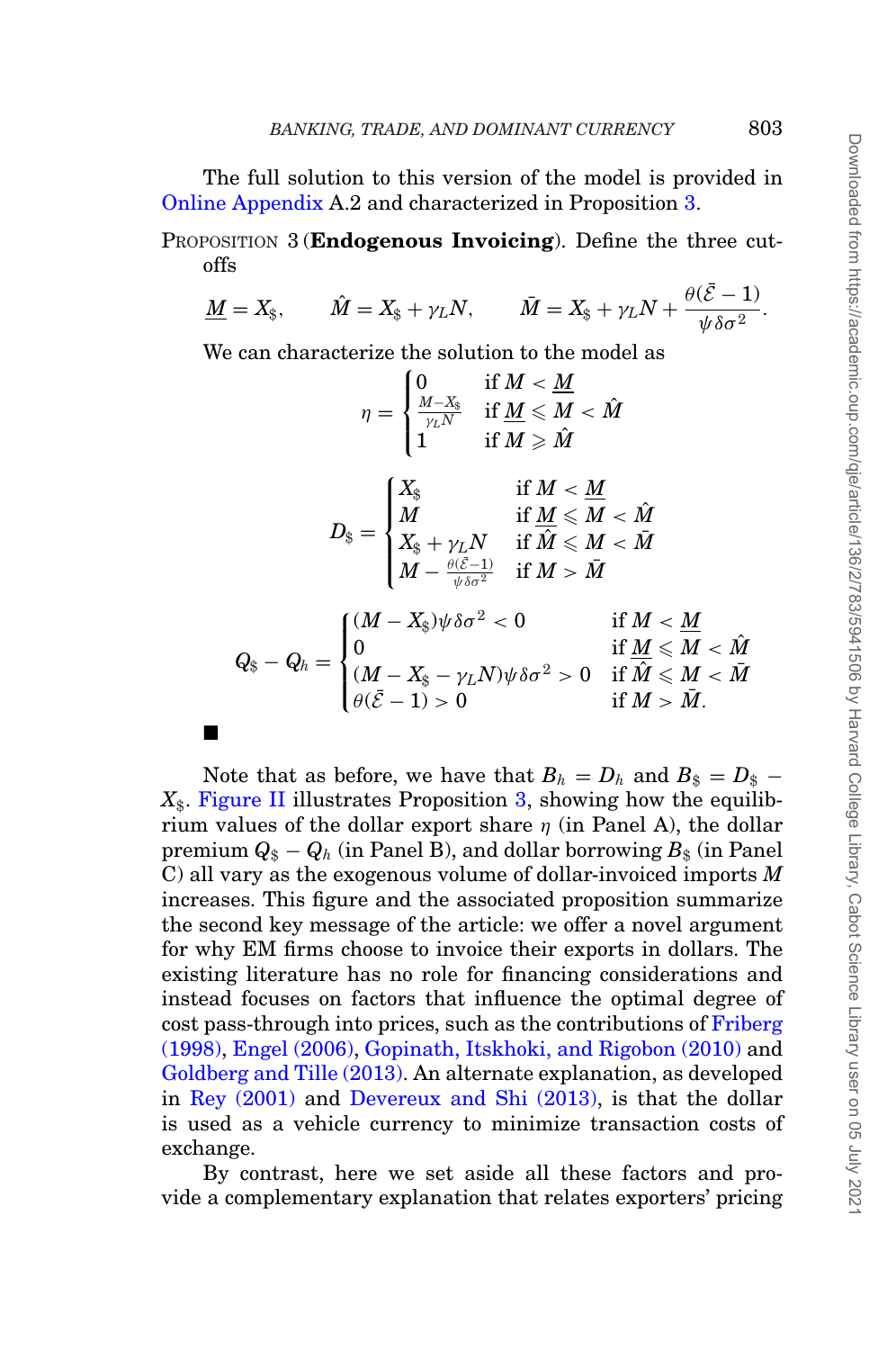<span id="page-21-0"></span>

FIGURE II

Equilibrium Values as Dollar-Invoiced Imports Vary

decisions to their desire to borrow in a cheap currency. Indeed, in our model the only reason exporters choose to invoice in dollars is because by doing so they are able to more cheaply finance their projects.[16](#page-21-1)

REMARK 3. *Why is the Export-Pricing Decision Relevant if Exporters Can Hedge?* At first glance, one might think that there is no need for an exporter firm that wants to insulate its dollar revenues to invoice its sales in dollars; it could instead invoice in home currency and then overlay a foreign exchange swap to convert the proceeds from the sale into dollars. Or put a bit differently, invoicing in dollars bundles together a goods-pricing decision with a risk-management decision, and in principle these two decisions could be unbundled, in which case the model's predictions for invoicing behavior would be less clear-cut.

<span id="page-21-1"></span>16. [Baskaya et al. \(2017\)](#page-45-1) use micro-data for Turkish firms and banks to show that there is indeed a failure of UIP and bank loans denominated in dollars are cheaper than those in Turkish lira.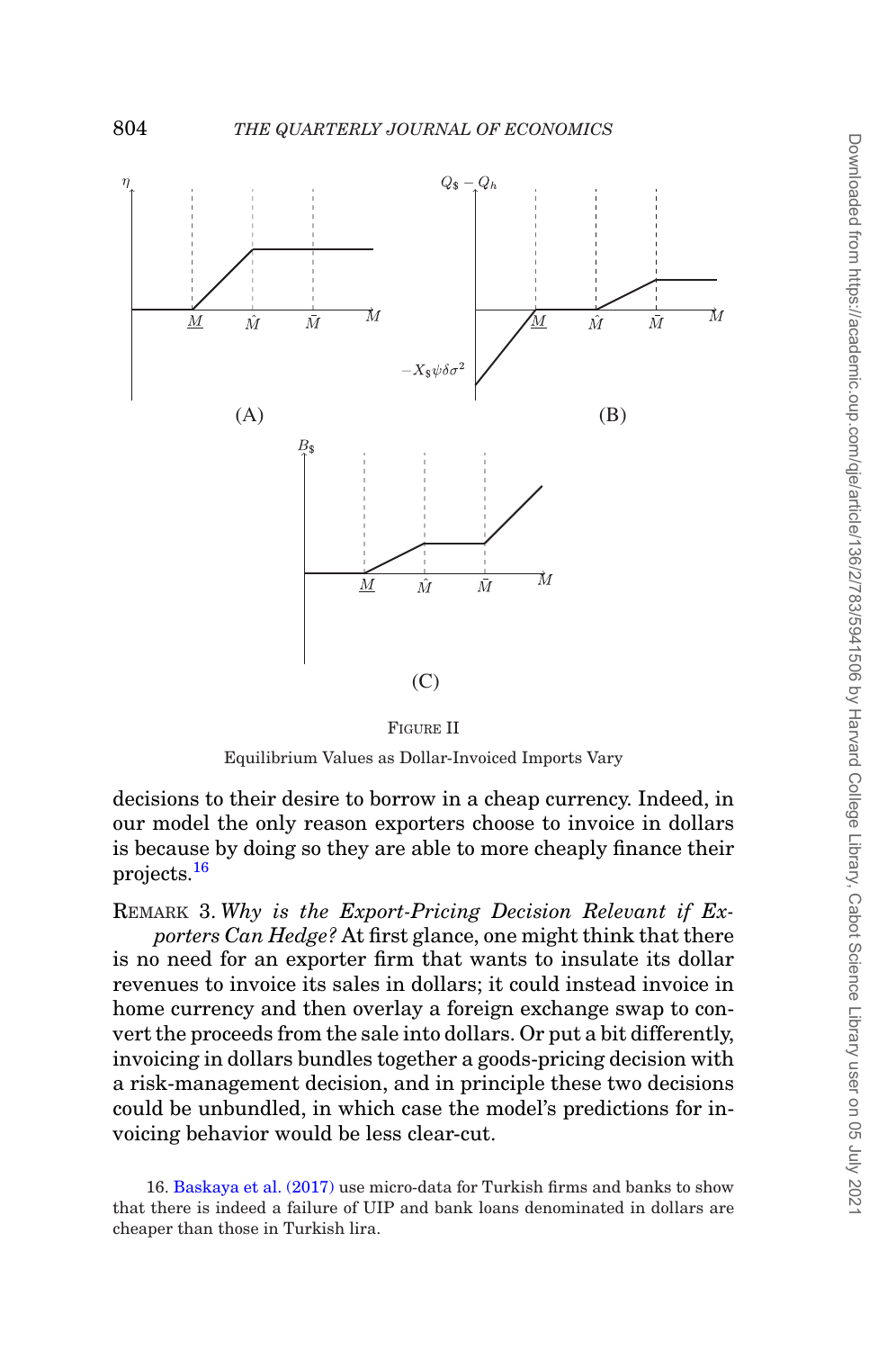A recent theoretical and empirical literature [\(Rampini and](#page-47-11) [Viswanathan 2010;](#page-47-11) [Rampini, Viswanathan, and Vuillemey 2020;](#page-47-12) among others) has argued that due to financial contracting frictions, hedging of this sort by both operating firms and financial intermediaries tends to be quite constrained. The broad idea of this work is that when a firm wishes to enter (say) a forward contract to hedge its FX risk, it needs to post adequate collateral to ensure it will be able to perform should the hedge move against it. In a world of financial frictions, posting such collateral is necessarily expensive, as it draws resources away from real investment activities.

To see why such frictions can make invoicing in dollars preferred to FX hedging in our setting, consider the following example. An exporter in Mexico plans to offer machines for sale in Brazil. It can either price these machines in Mexican pesos, and then enter a forward contract with a derivatives dealer to convert the pesos into dollars, or it can price the machines in dollars. In the former case, it needs to be able to assure the derivatives dealer that the sale of the machines will actually happen and will generate the stipulated revenues, and that these revenues will not be diverted by the exporter before the dealer can get its hands on them. If this is difficult or expensive to do, the exporter will be required to post a significant amount of collateral to enter the hedging transaction. Moreover, if it is already liquidity constrained, this posting of collateral will compromise its ability to do real investment. In contrast, if the exporter invoices in dollars, these problems of assuring performance disappear. Effectively, by bundling the two decisions, it sources its hedge from somebody (the Brazilian importer) who is already fully protected from default on the part of the exporter, because the importer does not have to turn over any cash until it receives its machines and is not promised anything other than the machines in any state of the world. Compare this with the derivatives dealer who makes a payment in one state (when the dollar depreciates against the peso) in the hopes of receiving a potentially default-prone payment in another state (when the dollar appreciates against the peso).

## <span id="page-22-0"></span>IV. ENDOGENOUS INVOICING DECISIONS AND MULTIPLE EQUILIBRIA

In the previous section, we endogenized the invoicing choices of exporter firms but did not link these decisions to the magnitude of dollar-invoiced imports that importers have to pay for, which in turn determines their preferences for dollar safe assets. In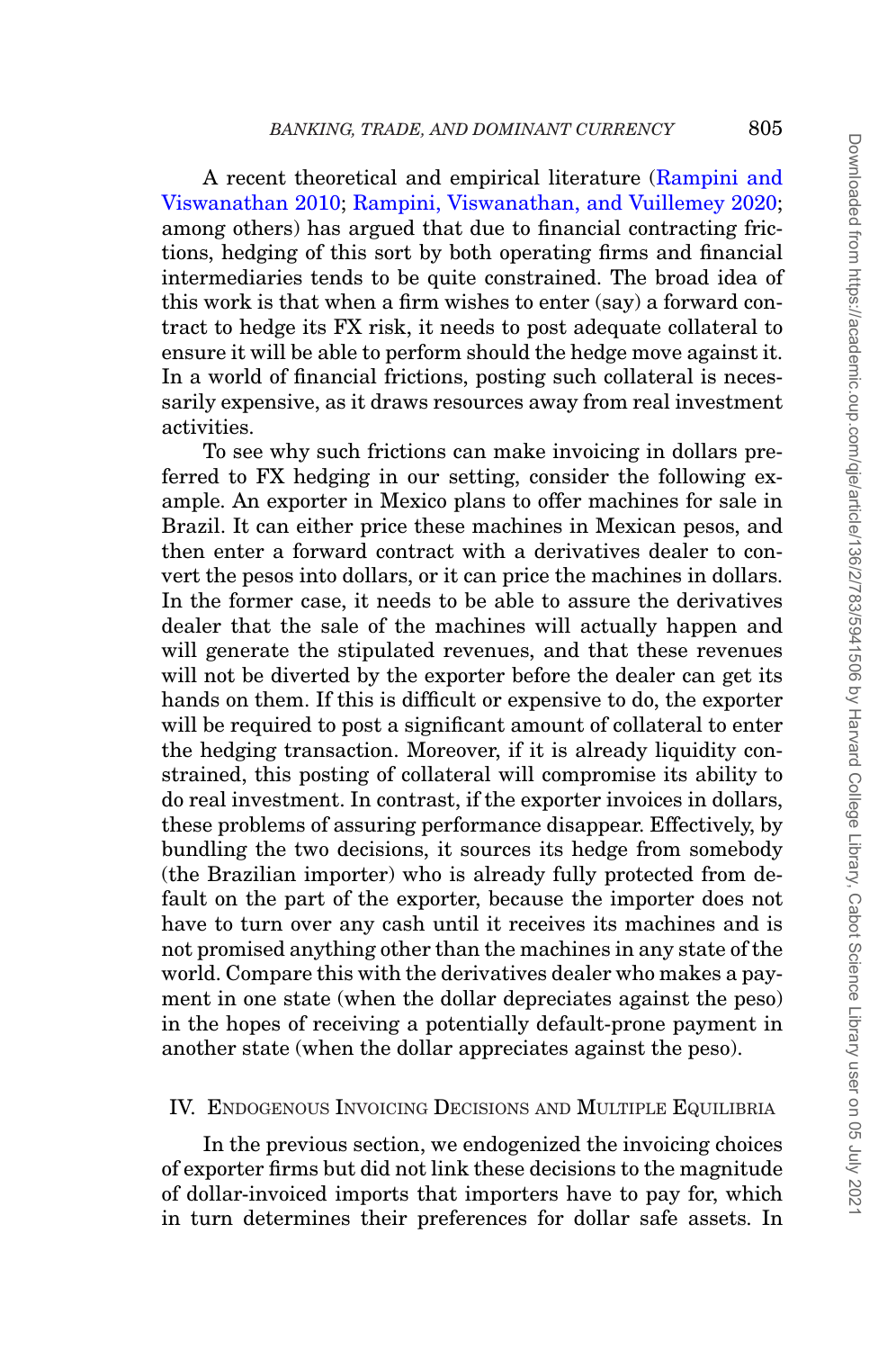this section, we close the loop. We extend the model to include many EMs that trade with each other. Specifically, we now consider a world composed of one large economy—namely, the United States—and a continuum of small open economies (EMs) of measure one. The EM we described in the previous section is one of this continuum and therefore of measure zero. This extension of course introduces multiple exchange rates. To keep the analysis tractable, we assume that households in each EM demand safe assets only in their own home currency and in dollars. The idea is that home-currency consumption and dollar-invoiced imports are always a nonnegligible fraction of expenditures in each EM country, the latter because the United States is discretely large. By contrast, imports from any single other EM are only an infinitesimal share of the expenditure bundle. Therefore, if we think of there being a small fixed cost of setting up a deposit account in each currency, citizens of country *i* will only want to do so in dollars and in country *i* currency, rather than having to set up an infinite number of such accounts to cover all the currencies of the world. Moreover, if we assume that exchange rates across the individual EM countries are uncorrelated, the law of large numbers implies that the failure to hedge nondollar currency risk in this way has no effect on the aggregate cost of the overall import bundle, and hence imposes no undesirable variation in time 1 local currency consumption *C*1.

Exporters in the EMs can choose to invoice their exports in either their own currency or in dollars.<sup>[17](#page-23-0)</sup> We denote total imports coming from the United States by *a*, and total imports coming from EM countries by *b*. With this, the budget constraint in period 1 is modified to

$$
C_{1i}=D_{hi}+\mathcal{E}_{1i}D_{\$i}-\mathcal{E}_{1i}a-\mathcal{E}_{1i}\int_{j\neq i}b\eta_jdj-\int_{j\neq i}\mathcal{E}_{ij}b(1-\eta_j)dj,
$$

where  $\eta_i$  is the fraction of the *N* projects in country *j* that are priced to generate dollar revenues, as chosen by exporters in country *j*, and  $\mathcal{E}_{ii}$  is the bilateral exchange rate between currency of  $i$  and of *j* expressed as the price of currency *j* in terms of currency *i*. The period 0 budget constraint is unchanged. Consistent with our description above, we assume  $\int_j \mathcal{E}_{ij} dj = 1$ , that is, while bilateral EM exchange rates can move around, the average of currency *i*

<span id="page-23-0"></span><sup>17.</sup> As will become clear, there is never an incentive to invoice in the destination currency.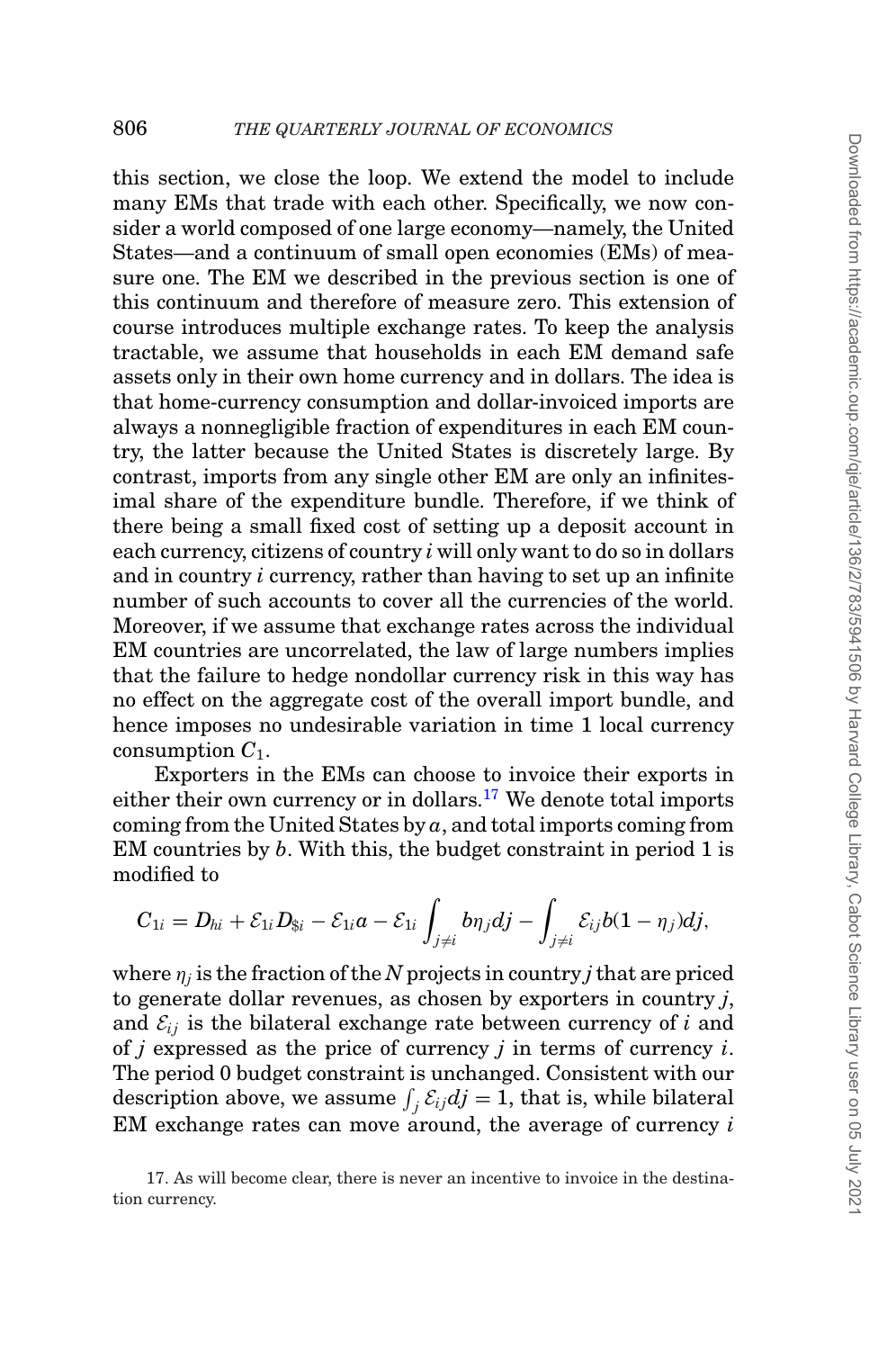relative to all other EMs stays constant at 1. As before, all imports from the United States, *a* are assumed to be invoiced in dollars. This implies that the total quantity of dollar-invoiced imports for emerging market *i*,  $M_{\hat{s}}$ , is now an endogenous variable, and is given by:

$$
M_{\$i}=a+b\int_{j\neq i}\eta_jdj.
$$

Simply put, if exporters in the rest of the EM world price more of their exports in dollars, importers in *i* who import from these countries have a higher volume of dollar-invoiced goods in their own expenditures.

The key exogenous parameters in the model are now *a* and *b*. Our assumption is that U.S. exporters always price in dollars, no matter what, so that if *a* is relatively large,  $M_{\text{si}}$  will necessarily be large as well. By contrast, EM exporters endogenously choose whether to price in dollars or in their own home currency, with this choice represented by  $\eta_i$ , so when their exports *b* are large, the ultimate value of dollar-invoiced trade volume  $M_{\text{fsi}}$  is more up for grabs. In terms of the mechanics of the model, *a* acts as an exogenous anchor on the quantity of dollar-invoiced trade, and *b* serves as a feedback coefficient—meaning that the higher *b* is, the stronger the feedback from the rest of the EM world's exportpricing decisions to import-invoice quantities, and vice versa, and hence the stronger the strategic-complementarity effects that can give rise to multiple equilibria.

By keeping *a* and *b* constant across all EM countries, we are effectively assuming that all EMs are equally exposed to the United States as a trading partner. This makes for a convenient simplification, though it is straightforward to generalize. Finally, we also assume that the market for dollar deposits is integrated, meaning that country-*i* citizens can obtain safe dollar claims from anywhere in the world. This ensures that the interest rate on dollar deposits offered by banks is the same across countries. By contrast, home currency markets are segmented across the countries. These assumptions imply that the market-clearing conditions are given by:

$$
B_{hi}=D_{hi}\\ B_{Ri}=A_{Ri}\\ \int_i B_{\$i}di+X_{\$}=\int_i D_{\$i}di.
$$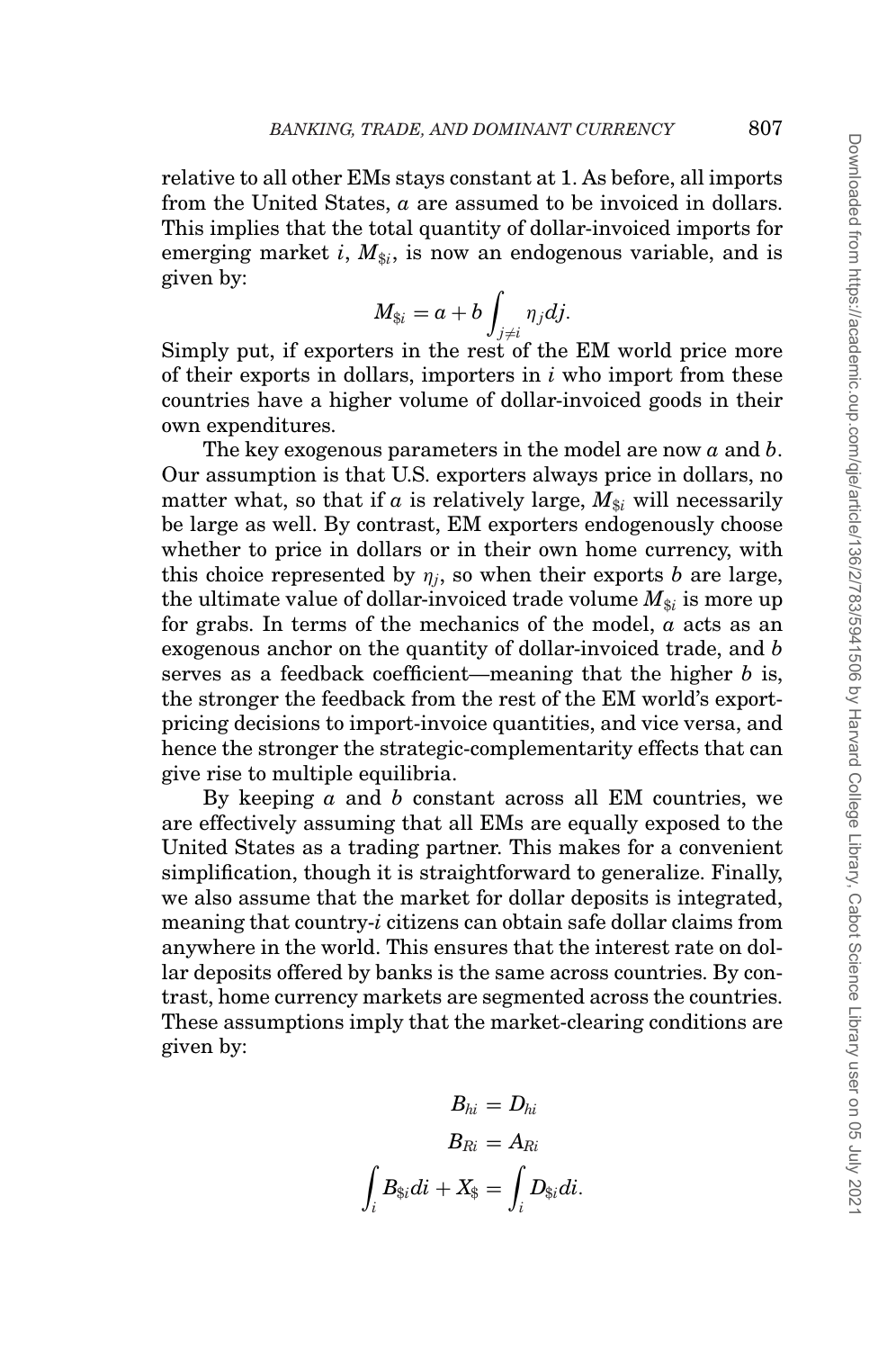<span id="page-25-0"></span>

FIGURE III

Dollar Equilibria as the Volume of Imports from the United States Varies

As just noted, for sufficiently large values of the invoicingfeedback coefficient *b*, we can obtain multiple equilibria, with differing degrees of dollar invoicing. Intuitively, if exporters in all countries  $j \neq i$  price a lot of their sales in dollars, this raises the dollar invoice volume  $M_{\hat{s}i}$  facing country *i* importers—and more so if *b* is larger. Given this higher value of  $M_{\text{Si}}$ , country *i* importers demand more dollar-denominated deposits, which tends to push down dollar interest rates. These low dollar rates in turn validate the original decision on the part of country *j* exporters to price in dollars; they do so precisely because it helps them tap more of the cheap dollar funding. This line of reasoning explains how we can sustain an equilibrium where the dollar is used relatively intensively in both trade and banking. Conversely, a less dollar-intensive equilibrium can also be self-sustaining. In this case, there is less invoicing in dollars, which lowers the demand on the part of importers for safe dollar claims, and therefore leads to higher interest rates on safe dollar claims. These higher rates in turn validate the choice on the part of exporters to do less in the way of pricing their exports in dollars.

Proposition [4,](#page-26-0) which is proven in [Online Appendix](file:qje.oxfordjournals.org) A.3 and illustrated in [Figures III](#page-25-0) and [IV,](#page-26-1) formalizes this intuition. The proposition divides the parameter space into three regions, but now the exogenous parameter that defines the regions is *a*, not *M*. Recall again that *a* can be interpreted as the quantity of U.S. goods imported by the representative EM country.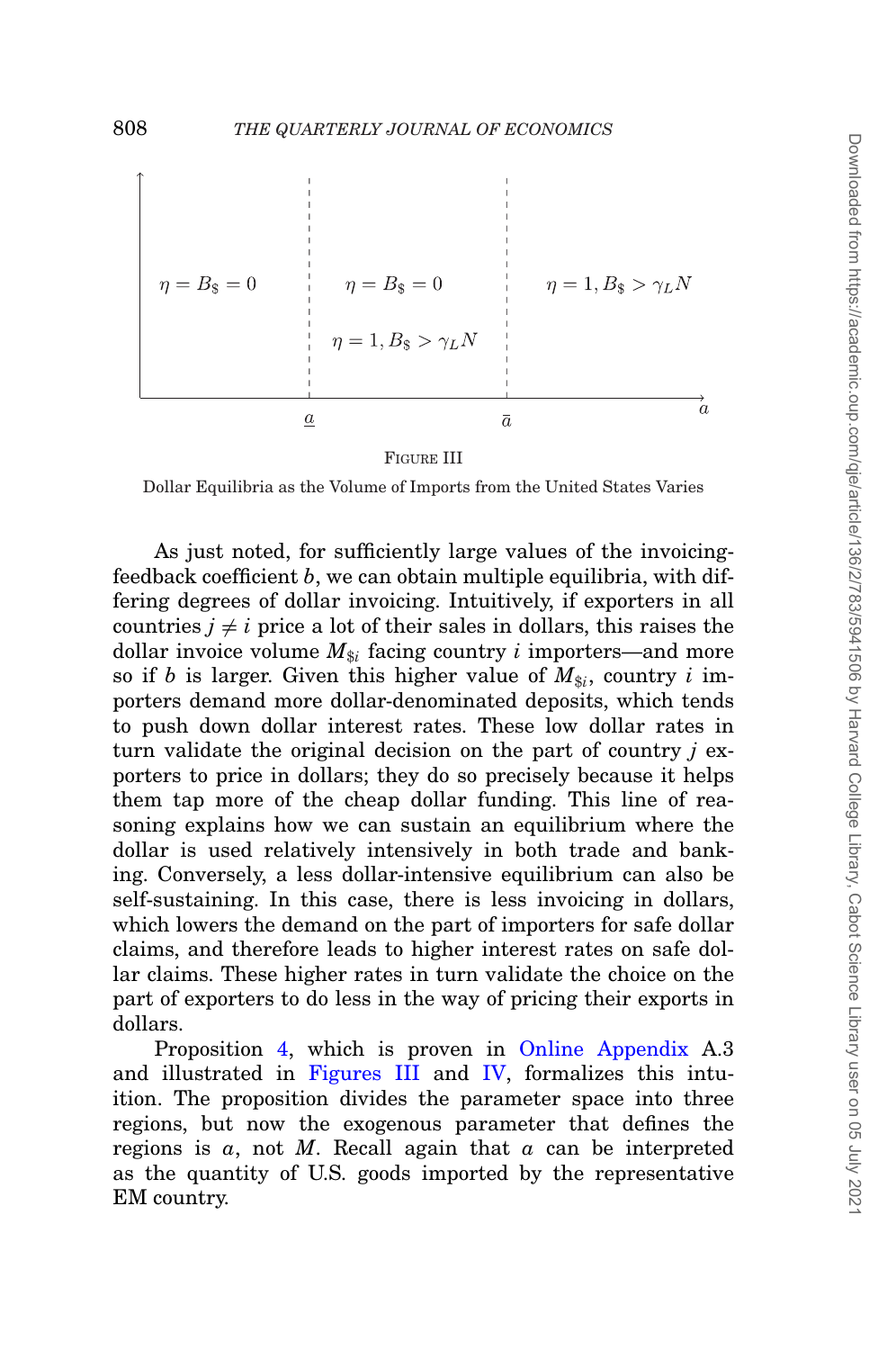<span id="page-26-1"></span>



Invoicing Decisions and Deposit Rates as the Volume of Imports from the United States Varies

<span id="page-26-0"></span>PROPOSITION 4. Define two cut-offs  $\underline{a}$  and  $\overline{a}$  as:

$$
\underline{a} \equiv X_{\$} + \gamma_L N + \frac{\theta(\bar{\mathcal{E}} - 1)}{\psi \delta \sigma^2} - b
$$
  

$$
\bar{a} \equiv X_{\$}.
$$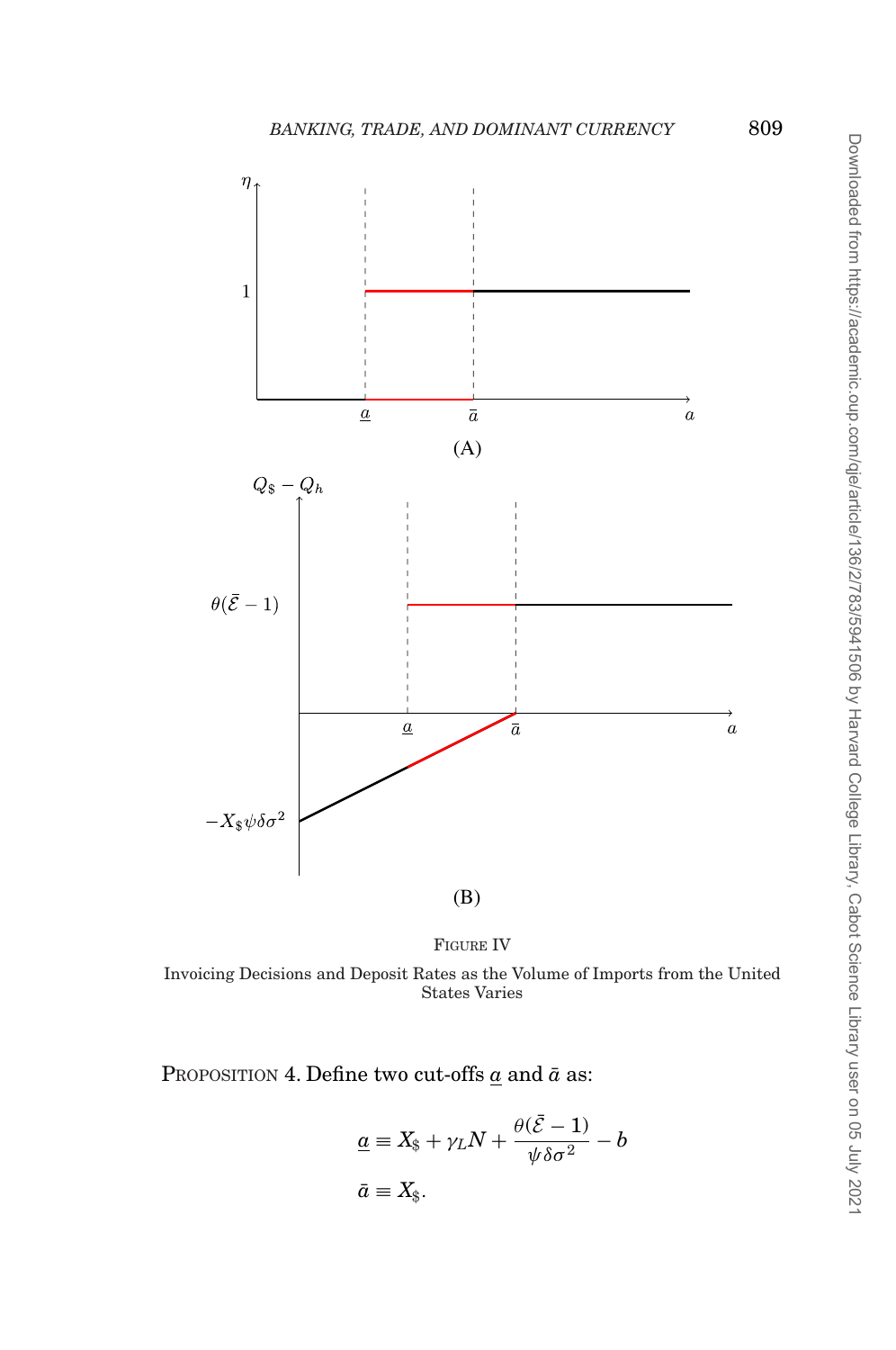If the invoicing-feedback coefficient *b* is large enough, specifically, if

$$
b>\gamma_L N+\frac{\theta(\bar{\mathcal{E}}-1)}{\psi\delta\sigma^2},
$$

then  $a < \bar{a}$ , and we can describe the solution of the model according to three regions. In the high-*a* region where  $a > \bar{a}$ , the only equilibrium is one where  $\eta = 1$ , and where there is mismatch, meaning that  $B_{\text{s}} > \gamma_L N$ —that is, dollar deposits are backed both by dollar-invoiced projects and by local currency projects. In the low-*a* region where  $a < a$ , there is an equilibrium with  $\eta = 0$ , and the equilibrium with both  $\eta = 1$ and mismatch  $(B_{\text{A}} > \gamma_L N)$  does not exist. In the intermediate*a* region where  $a < a < \bar{a}$ , both types of equilibria coexist.<sup>18</sup> The values of all of the other endogenous variables in these two equilibria are the same as given by the corresponding expressions for the lower and upper ranges in Proposition [3.](#page-20-0) Specifically, when  $\eta = 0$ ,  $D_{\$} = X_{\$}$ ,  $Q_{\$} - Q_h = -\delta \psi \sigma^2 (X_{\$} - a)$ , and when  $\eta = 1$ ,  $D_{\$} = (a + b) - \frac{\theta(\bar{\mathcal{E}}-1)}{\psi \delta \sigma^2}$ ,  $Q_{\$} - Q_h = \theta(\bar{\mathcal{E}}-1)$ .

There are two broad messages to take away from Proposition [4](#page-26-0) and the accompanying figures. First, as EM imports coming from the United States—proxied for by the parameter *a*—gradually increase from zero, we eventually must obtain a discrete jump in the global role of the dollar, by  $a$  at the earliest, or by  $\bar{a}$  at the latest. This jump occurs when other countries besides the United States start pricing some of their exports in dollars as well. When they do so, the dollar premium jumps also, and the lower interest rate on dollar safe claims is precisely what helps support the decision of non-U.S. exporters to price their sales in dollars. Second, because of these strategic complementarities, there can be some indeterminacy in the outcome when imports from the United States are in a middle range. This indeterminacy may leave the

<span id="page-27-0"></span>18. The statement of the proposition simplifies things somewhat, in the following sense. What we are calling the low-*a* region can in turn be divided into two subregions, with the addition of another cut-off  $\tilde{a} = X_{\hat{s}} + \gamma_L N - b < \underline{a}$ . When  $a < \tilde{a}$ , the only possible equilibrium is one with  $\eta = 0$ . And when  $\tilde{a} \leq a \leq a$ , this zero- $\eta$ equilibrium coexists with one where  $0 < \eta < 1$ , but where there is no mismatch:  $B_{\rm s} = \eta \gamma I N$ . We are downplaying the no-mismatch equilibrium in the presentation here in part to streamline the exposition and in part because it is less empirically relevant, given the body of evidence on mismatch among corporate borrowers in emerging markets.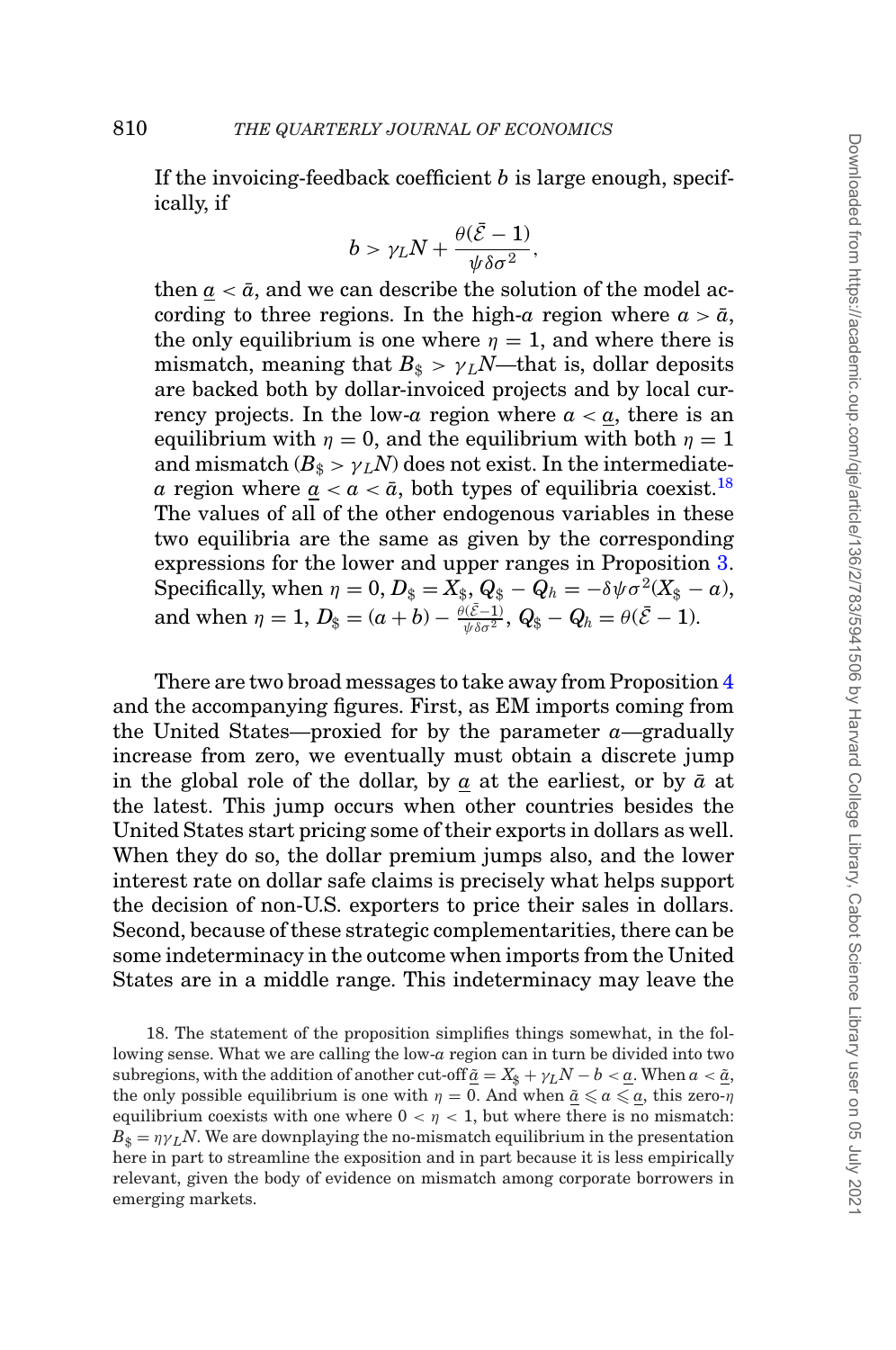door open for historical factors to pin down what actually happens. We return to this point in more detail below.

# <span id="page-28-0"></span>V. THE DOLLAR VERSUS THE EURO: WILL ONE CURRENCY DOMINATE?

In this section, we explore the possibility of the emergence of a single globally dominant currency out of several possible alternatives. To do so, we need to create a level playing field where we pit two candidate currencies against one another, and then ask what the potential outcomes are. This is what we do next. In particular, we consider a symmetric setting where there are two possible global currencies, the dollar and the euro, with identical economic fundamentals. The question we are most interested in is this: are there circumstances where, in spite of the symmetry in fundamentals, the equilibrium outcomes are asymmetric, with one global currency being used extensively by EM countries to invoice their exports and to finance projects, and the other global currency not being used at all in this way?

It turns out that such asymmetric outcomes arise naturally in our framework, and they are driven by the same invoicing feedback mechanism that led to multiple equilibria in Proposition [4.](#page-26-0) Intuitively, once one currency—say, the dollar—gets a bit of an edge in invoicing market share, this tends to feed on itself: as more global trade is invoiced in that currency, there is more demand for it as a safe store of value. This makes it a cheaper currency to borrow in, which leads exporters in search of lower borrowing costs to invoice their sales in that currency. Such a virtuous circle can entrench the dollar as the dominant currency and at the same time freeze out the euro, even if there is initially no fundamental difference between the two.<sup>[19](#page-28-1)</sup>

# *V.A. Augmenting the Model*

To capture this all in the model, we make several adaptations that allow us to incorporate the euro alongside the dollar. There is

<span id="page-28-1"></span>19. [He, Krishnamurthy, and Milbradt \(2016\)](#page-47-5) also study a model where strategic complementarities can strengthen the safe asset position of one currency relative to another. In their setting, these complementarities run through the coordinated decisions of investors who must decide whether to roll over short-term sovereign debt claims. This contrasts with our model, where the complementarities run through the invoicing decisions of exporters. In other words, the role of goods trade, which is central in our story, is absent in theirs.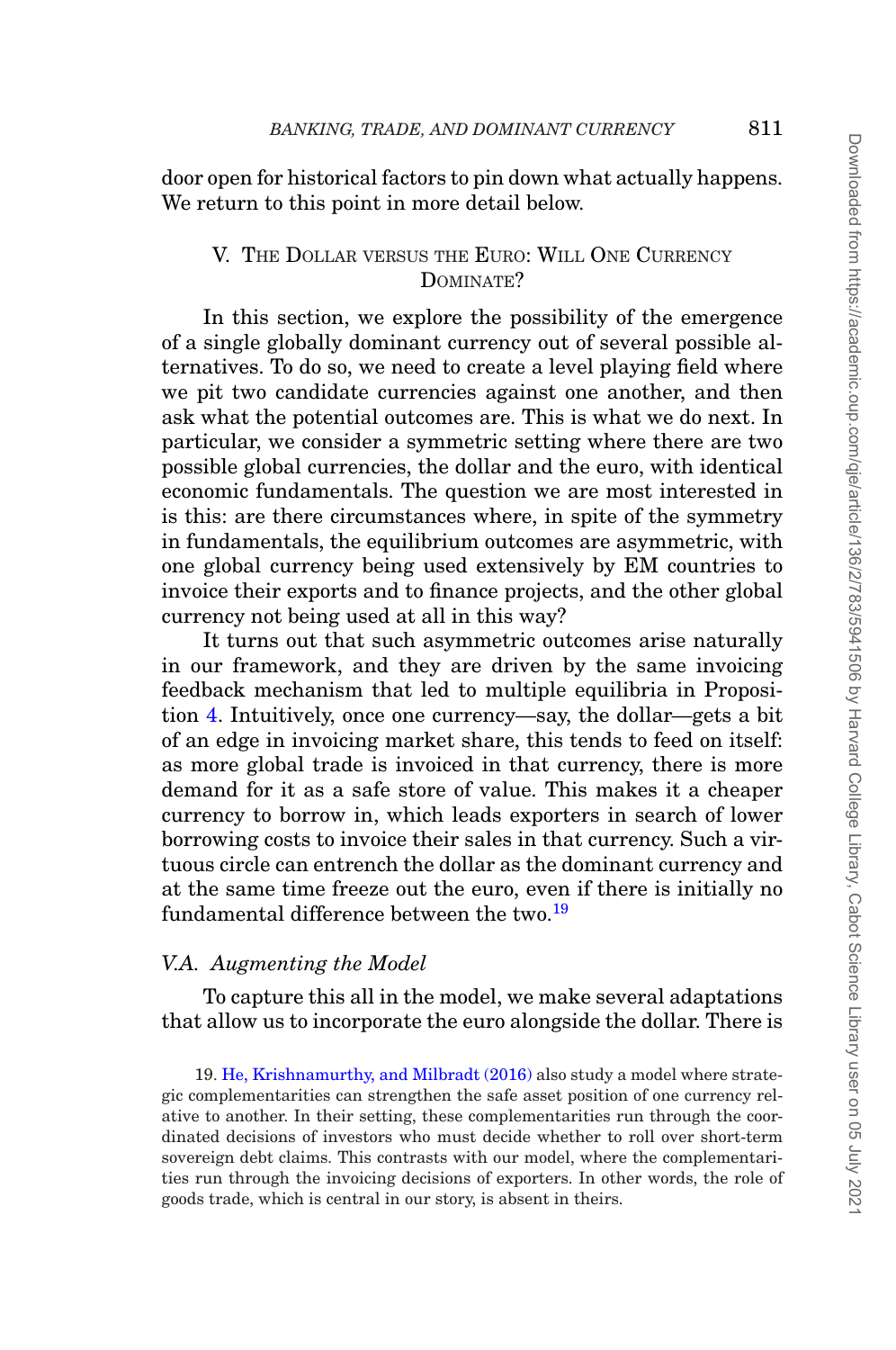now an equal-sized exogenous external supply of dollar and euro safe assets available to emerging markets, that is  $X_{\hat{s}} = X_{\hat{\epsilon}} = X$ . The goods purchased by importers in EM country *i* can now be invoiced in either dollars or euros. Imports from the United States are priced in dollars, and those from the euro area are priced in euros. To maintain symmetry and create a level-playing-field benchmark, we assume that the exogenous quantities of imports from the United States and the euro area are the same and equal to *a*. The quantity of imports invoiced in dollars is now given by  $M_{\$i} = a + b \int_{j \neq i} \eta_{\$j} dj$ , where as before  $\eta_{\$j}$  is the fraction of the *N* export projects in country *j* that are invoiced in dollars. Similarly, the quantity of imports invoiced in euros is given by  $M_{\epsilon i} = a +$  $\partial \int_{j\neq i} \eta_{\in j}dj.$ 

Importers in EM country *i* maximize the same utility function as before, but now they have access to deposits denominated in euros as well as in dollars. The budget constraint of the importers therefore becomes:

$$
C_{0i} = W - Q_{hi}D_{hi} - Q_{\$}D_{\$i} - Q_{\epsilon}D_{\epsilon i}
$$
  
\n
$$
C_{1i} = D_{hi} + \mathcal{E}_{\$1i}D_{\$i} + \mathcal{E}_{\epsilon 1i}D_{\epsilon i} - \mathcal{E}_{\$1i}a - \mathcal{E}_{\epsilon 1i}a
$$
  
\n
$$
- \mathcal{E}_{\$1i} \int_{j \neq i} \eta_{\$j} b d j - \mathcal{E}_{\epsilon 1i} \int_{j \neq i} \eta_{\epsilon j} b d j
$$
  
\n
$$
- \int_{j \neq i} \mathcal{E}_{ij} (1 - \eta_{\$j} - \eta_{\epsilon j}) b d j.
$$

Note that as before,  $\mathbb{E}_0(\mathcal{E}_{\$1}) = \mathbb{E}_0(\mathcal{E}_{\$1}) = 1$ ,  $\int_j \mathcal{E}_{ij}dj = 1$ , and we continue to assume that the dollar and euro deposit markets are globally integrated.

We also assume that the dollar and the euro are equally volatile with respect to the currencies of all EMs, and therefore that the maximally appreciated value of each is the same. That is,  $\mathbb{V}_0[\mathcal{E}_{\$1}] = \mathbb{V}_0[\mathcal{E}_{\epsilon 1}] = \sigma^2$  and  $\bar{\mathcal{E}}_{\epsilon i} = \bar{\mathcal{E}}_{\$i} = \bar{\mathcal{E}}$ . These assumptions have the effect of making it equally costly to use local currency projects as collateral for either dollar or euro safe claims. Again, the goal here is to do everything we can to create a level playing field between the dollar and the euro based on fundamental considerations. Finally, to keep things simple, we assume that the correlation between the two exchange rates is zero. We have also derived the more general case where the correlation is given by some  $\rho$  < 1. All the qualitative results described below carry through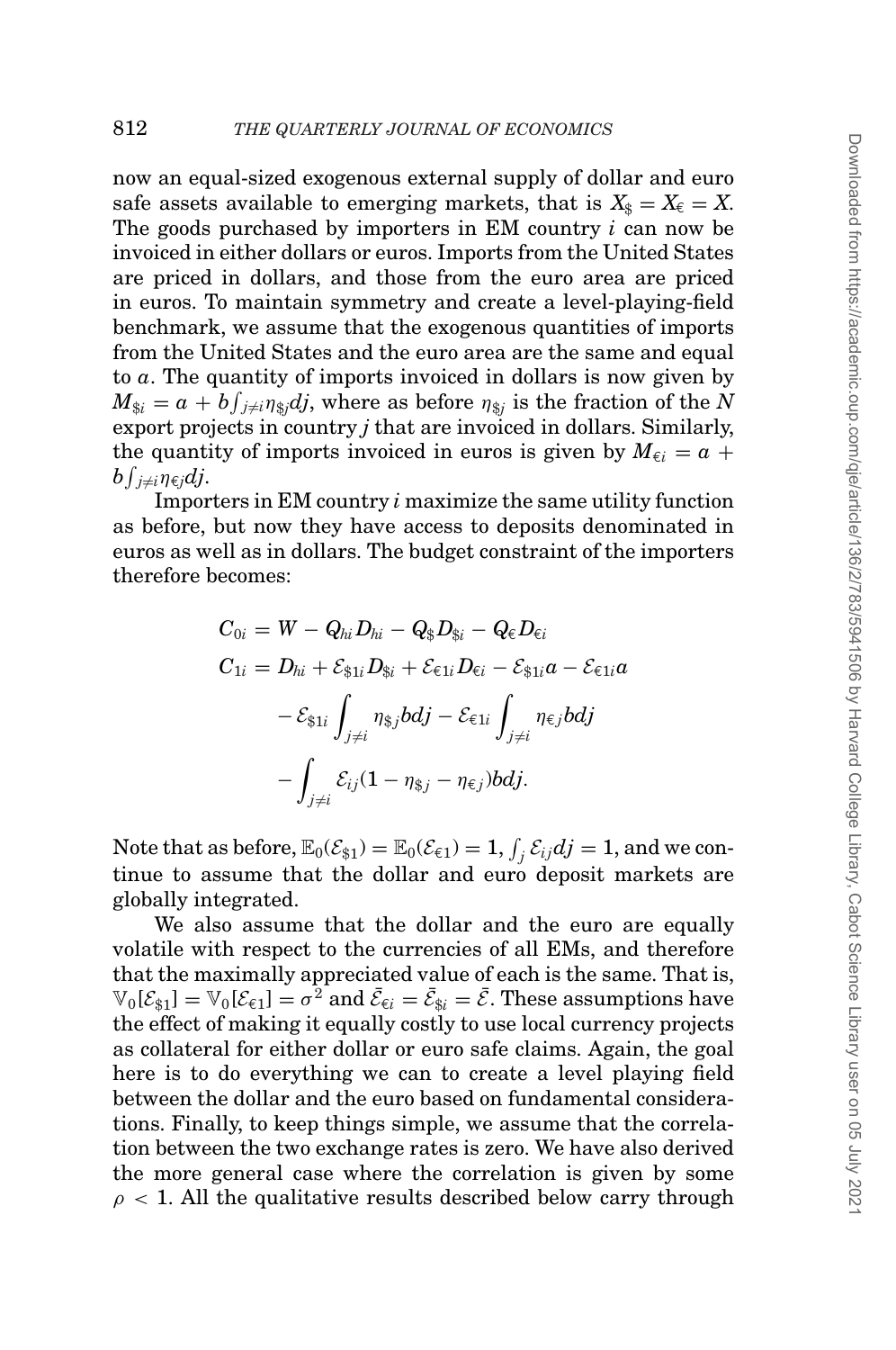to this case, albeit at the cost of some additional notational complexity.

Next we turn to the supply side. We can restate the augmented version of the bank's problem as:

$$
B_{hi}, B_{\$i}, B_{\epsilon i}B_{Ri},
$$
  
\n
$$
B_{hi}, B_{\$i}, B_{\epsilon i}B_{Ri},
$$
  
\n
$$
\mathcal{E}_{\epsilon 1i} \eta_{\epsilon i} \gamma N - B_{hi} - \varepsilon_{\$1i}B_{\$i} - \varepsilon_{\epsilon 1i}B_{\epsilon i} - B_{Ri} \rceil,
$$

subject to

$$
Q_{hi}B_{hi} + Q_{\$}B_{\$i} + Q_{\epsilon}B_{\epsilon i} + Q_{Ri}B_{Ri} \ge N + N_0
$$
  

$$
\bar{\mathcal{E}}(B_{\$i} + B_{\epsilon i}) + B_{hi} \le \gamma_L N_0 + (1 - \eta_{\$i} - \eta_{\epsilon i})\gamma_L N + \bar{\mathcal{E}}(\eta_{\$i} + \eta_{\epsilon i})\gamma_L N
$$
  

$$
B_{hi} \le \gamma_L N_0 + (1 - \eta_{\$i} - \eta_{\epsilon i})\gamma_L N.
$$

The market-clearing conditions are now given by:

$$
D_{hi} = B_{hi} \qquad \forall i
$$

$$
A_{Ri} = B_{Ri} \qquad \forall i
$$

$$
\int_i D_{\$i} di = \int_i B_{\$i} di + X
$$

$$
\int_i D_{\epsilon i} di = \int_i B_{\epsilon i} di + X.
$$

Before formally stating the full solution to this version of the model, it is useful to preview the types of outcomes that one can expect. Broadly speaking, depending on the value of the exogenous parameter *a*, three kinds of equilibria can arise. The first is a symmetric zero- $\eta$  equilibrium, where exporters do no pricing in either dollars or euros:  $\eta_{\text{si}} = \eta_{\text{f}i} = 0$ . The second is a dual currency equilibrium, where exporters do some pricing in both dollars and euros:  $\eta_{\text{fs}} > 0$ ,  $\eta_{\text{fi}} > 0$ . The third is an asymmetric dominant currency equilibrium, where exporters exclusively use only one of the two currencies (in addition to the relevant local currency) to price their exports:  $\eta_{\hat{s}i} > 0$ ,  $\eta_{\hat{\epsilon}i} = 0$  or  $\eta_{\hat{\epsilon}i} > 0$ ,  $\eta_{\hat{s}i} = 0$ .

If we focus for the moment on the dual currency equilibria, it is important to note that these can be of two subtypes. In the first, there is no mismatch, meaning that the only source of collateral for dollar (euro) safe claims comes from exports invoiced in dollars (euros). In the second, there is mismatch, meaning that local currency projects are also used to back dollar and euro safe claims. These two subtypes correspond to the intermediate-*M* and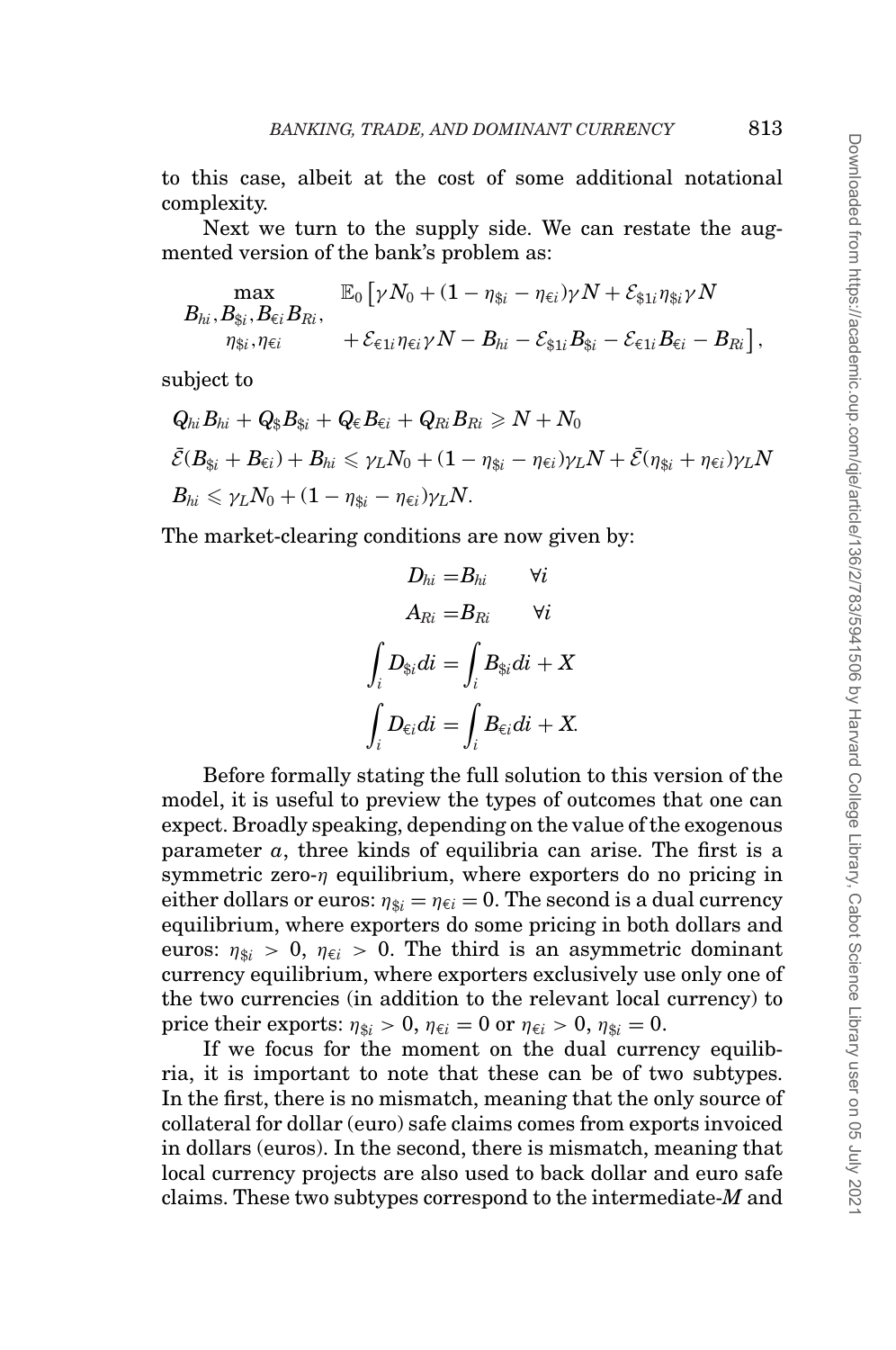high-*M* regions shown in [Figure II](#page-21-0) for the partial-equilibrium version of the model. A key insight for what follows—and one that captures a central piece of the intuition of our model—is that in the current general-equilibrium setting, only the latter mismatch types of equilibria are generally stable. That is, if we start in a hypothesized dual currency equilibrium with no mismatch, a small deviation on the part of other EM countries will necessarily drive the invoicing choice in country *i* toward one of the extreme corner solutions: either  $(\eta_{\hat{s}}, \eta_{\hat{\epsilon}}) = (1, 0)$  or  $(0, 1)$ .

To see this explicitly, note that, given the bang-bang nature of the invoicing decision, it is only possible to sustain  $\eta_{\hat{x}i} > 0$ ,  $\eta_{\hat{\epsilon}i} > 0$ if interest rates in dollars and in euros are exactly equalized, that is,  $Q_{\$} = Q_{\epsilon}$ . Now consider how these interest rates are determined in the no-mismatch region of the parameter space. From the firstorder conditions of the importers in country *i*, we have that:

(7) 
$$
Q_{\$} = \delta + \delta \psi \sigma^2 (a + b \eta_{\$,-i} - D_{\$i})
$$

(8) 
$$
Q_{\epsilon} = \delta + \delta \psi \sigma^{2} (a + b \eta_{\epsilon, -i} - D_{\epsilon i})
$$

$$
Q_{h} = \delta.
$$

Consider a potential no-mismatch equilibrium where  $\eta_{\rm s} > 0$ and  $\eta_{\epsilon} > 0$  for all countries. Now think about the situation facing a given country *i*, if all other countries deviate slightly from the proposed equilibrium, so that  $\eta_{\$,-i}$  increases by a small amount, while  $\eta_{\epsilon-i}$  decreases by the same small amount. From the firstorder conditions, it follows that this deviation increases  $Q_{\$}$  and reduces  $Q_{\epsilon}$ . In other words, the deviation toward more dollar invoicing increases the demand for dollar safe assets, and therefore drives dollar interest rates down relative to euro interest rates. But once we no longer have  $Q_{\$} = Q_{\epsilon}$ , it is no longer possible to sustain an equilibrium with positive amounts of invoicing in both dollars and euros, and indeed, given the linearity of the problem they face, banks in country *i* will switch all the way toward an extreme invoicing choice of  $\eta_{\hat{x}i} = 1$ ,  $\eta_{\hat{\epsilon}i} = 0$ . This demonstrates that any potential dual-currency equilibrium with no mismatch is not robust to such small deviations. This is what we mean when we say that such equilibria are unstable.

By contrast, in the mismatch region of [Figure II,](#page-21-0) which occurs, when *M* is sufficiently high—it can be seen that  $Q_{\$}$  is a constant, and therefore independent of  $\eta_{\$}$ . It follows that a deviation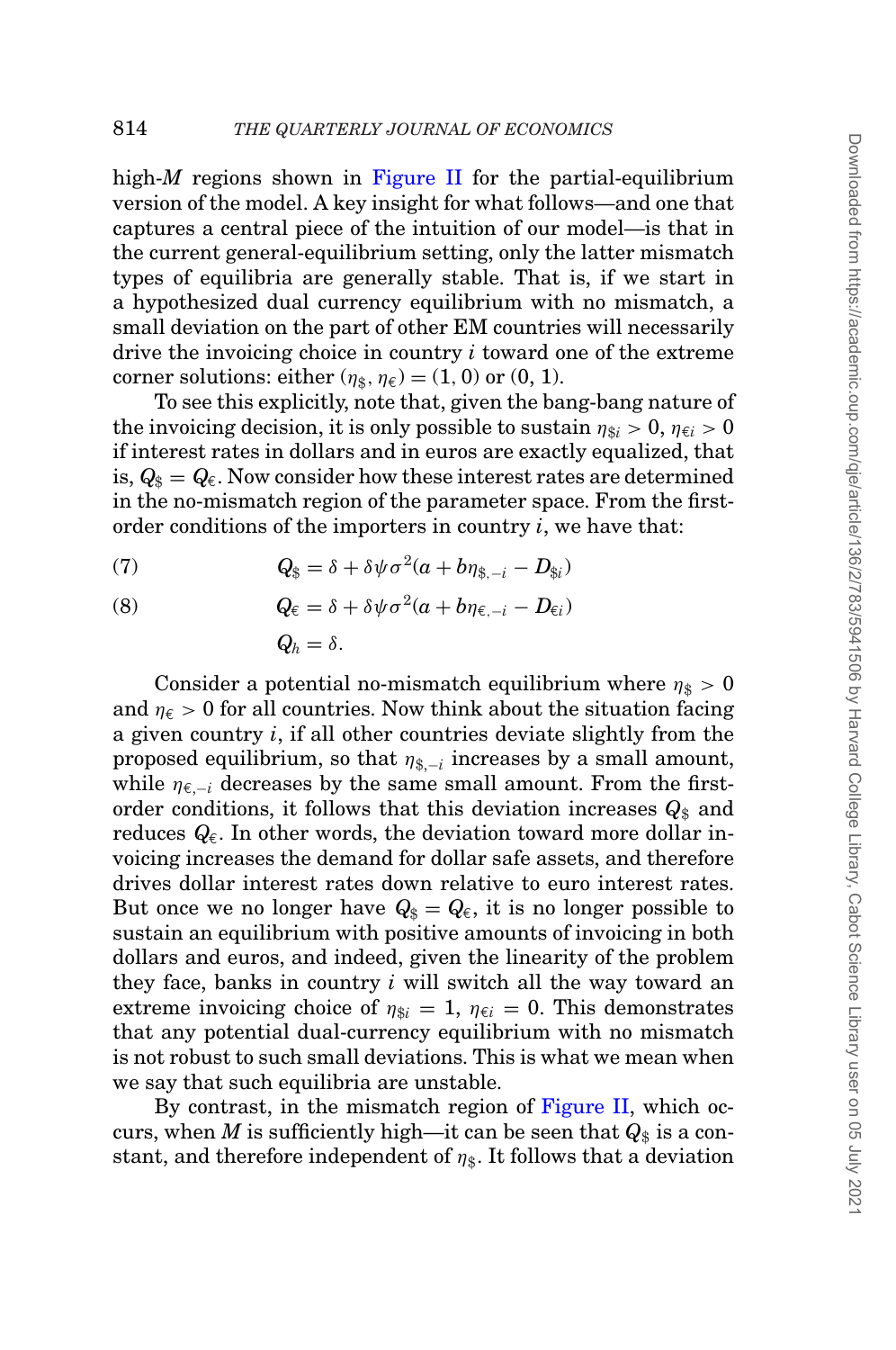by other countries that increases  $\eta_{\hat{\mathbf{x}}-i}$  has no effect on the incentive  $\frac{dm_{\text{S}i}}{dm_{\text{S}-i}} =$ 0, which implies that symmetric equilibria with mismatch are always stable.

If we restrict attention to such always-stable equilibria, it turns out that for any given value of  $a$ , it is possible that more than one type of equilibrium can be sustained. For example, for some values of *a*, it might be the case that we can have both a symmetric zero- $\eta$  equilibrium, as well as an asymmetric dominant currency equilibrium. Nevertheless, the symmetric zero- $\eta$  equilibrium is more likely to arise when  $\alpha$  is relatively low, whereas the dual currency equilibrium with mismatch is more likely to arise when  $a$  is high. The asymmetric dominant currency equilibria are most prevalent for intermediate values of *a*. Intuitively, this is because the parameter *a* proxies for the exogenous component of nonhome-currency invoicing, and hence the generalized demand for safe claims denominated in some nonhome currency, be it the euro or the dollar. When this demand is very low, this tends to produce outcomes where neither the dollar nor the euro plays an important role in global trade. When it is very high, we can get situations where both are prominently used. But in the intermediate region—and this is of particular interest to us—it can effectively be the case that while there is enough safe-asset demand to sustain one global currency, there is not enough to sustain two. This is what can lead to there being a single dominant currency. In [Online Appendix](file:qje.oxfordjournals.org) A.4 we prove:

<span id="page-32-0"></span>PROPOSITION 5. (**Dominant Currency**). Consider a symmetric setting where the United States and the eurozone have the same shares in global trade:  $a_{\$} = a_{\$} = a$ . Define four cutoffs as:

$$
\bar{a}^n \equiv X, \qquad \underline{a}^s \equiv X + \gamma_L N + \frac{\theta(\bar{\mathcal{E}} - 1)}{\delta \psi \sigma^2} - b,
$$

$$
\bar{a}^s \equiv X + \frac{\theta(\bar{\mathcal{E}} - 1)}{\delta \psi \sigma^2}, \qquad \underline{a}^b \equiv X + \frac{\theta(\bar{\mathcal{E}} - 1)}{\delta \psi \sigma^2} + \frac{\gamma_L N}{2} - \frac{b}{2}.
$$

 $\bar{a}^n$  is the cut-off for *a* below which a symmetric zero- $\eta$  equilibrium can be sustained and above which it cannot;  $a^b$  is the cut-off above which a symmetric positive  $\eta$  equilibrium is sustainable but below which it is not;  $a^s$  is the cut-off above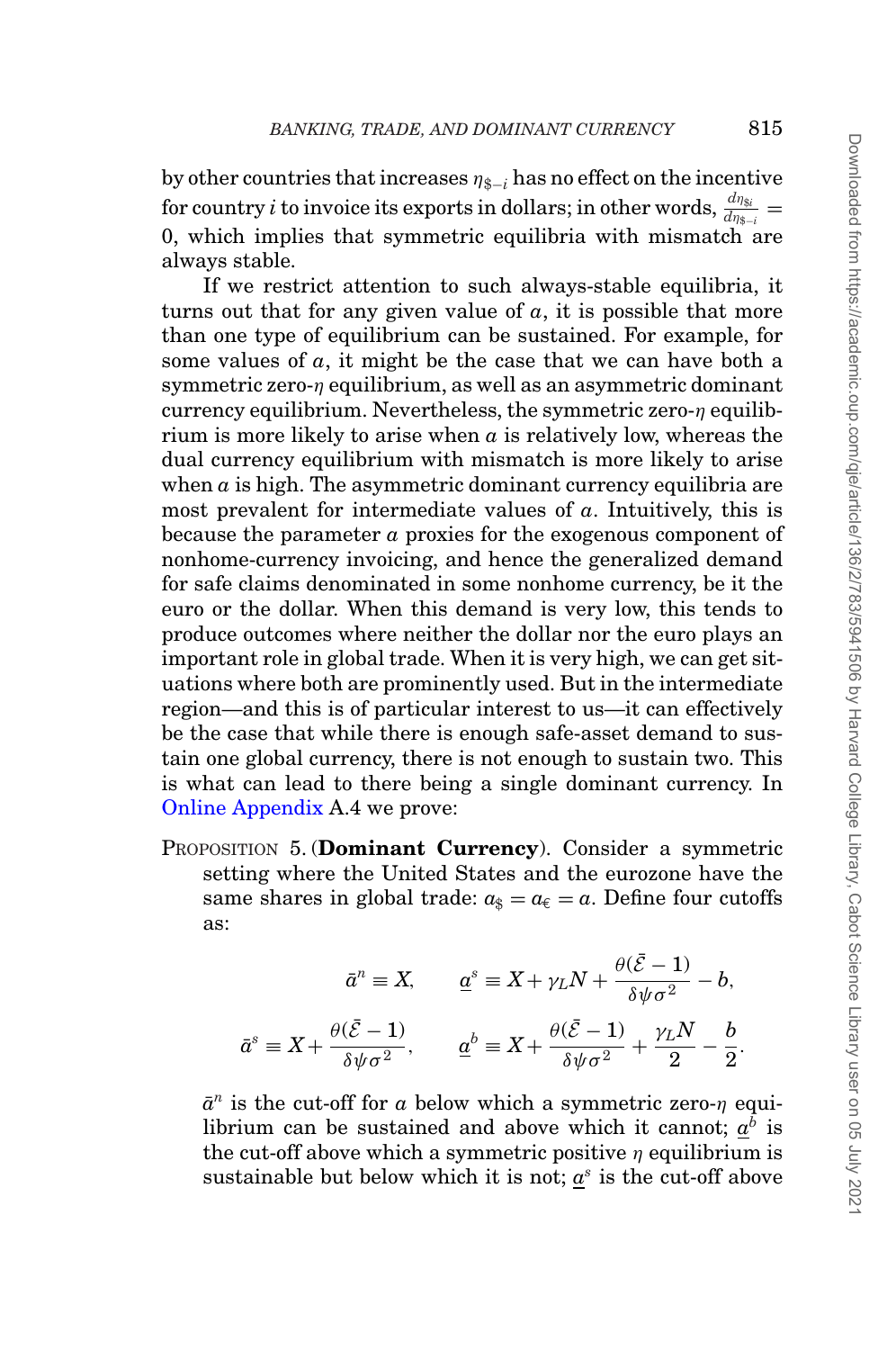<span id="page-33-1"></span>

FIGURE V

Possible Equilibrium Configurations for  $\eta_{\hat{\mathcal{S}}i}$ ,  $\eta_{\hat{\mathcal{C}}i}$  as a Function of *a* 

which an asymmetric dominant currency equilibrium is sus $tainable, while it is not above  $\bar{a}^s$ .$ 

From simple inspection of the four cut-offs in Proposition [5,](#page-32-0) it follows that all the cut-offs shift leftward with a lower supply of exogenous dollar/euro safe assets. This follows because a lower *X* reduces the exogenous supply of such assets, making it attractive for EM banks to produce these assets. The range of values of *a* for which an equilibrium with either an asymmetric dominant currency or a symmetric positive  $\eta$  can be sustained is greater the higher is the feedback coefficient *b*. Higher volatility has an ambiguous effect. On the one hand, raising volatility  $(\sigma^2)$  increases importers' demand for foreign currency safe assets, while on the other hand a higher worst-case (depreciated) value  $\bar{\mathcal{E}}$  reduces the attractiveness to EM banks of issuing safe foreign currency claims.

If the invoicing feedback coefficient *b* falls within the following region

$$
\frac{\theta(\bar{\mathcal{E}}-1)}{\delta \psi \sigma^2} + \gamma_L N < b < \frac{2\theta(\bar{\mathcal{E}}-1)}{\delta \psi \sigma^2} + \gamma_L N.
$$

the cutoffs satisfy  $a^s < \bar{a}^n < a^b < \bar{a}^s$ . We can then describe the stable equilibria of the model according to five regions, as depicted in [Figure V.](#page-33-1) In the first region, where  $a < a<sup>s</sup>$ , the only possible outcome is a symmetric zero- $\eta$  equilibrium in which there is no

<span id="page-33-0"></span><sup>20.</sup> Note that because of the bang-bang nature of the solution for  $\eta$ , in the dual currency equilibrium the specific values of  $\eta_{\$}$  and  $\eta_{\epsilon}$  are indeterminate. In this proposition we consider the case where  $\eta_{\hat{s}} = \eta_{\hat{\epsilon}}$ . However these conditions can be rederived for any other split of  $\eta$  and the main insights are unchanged.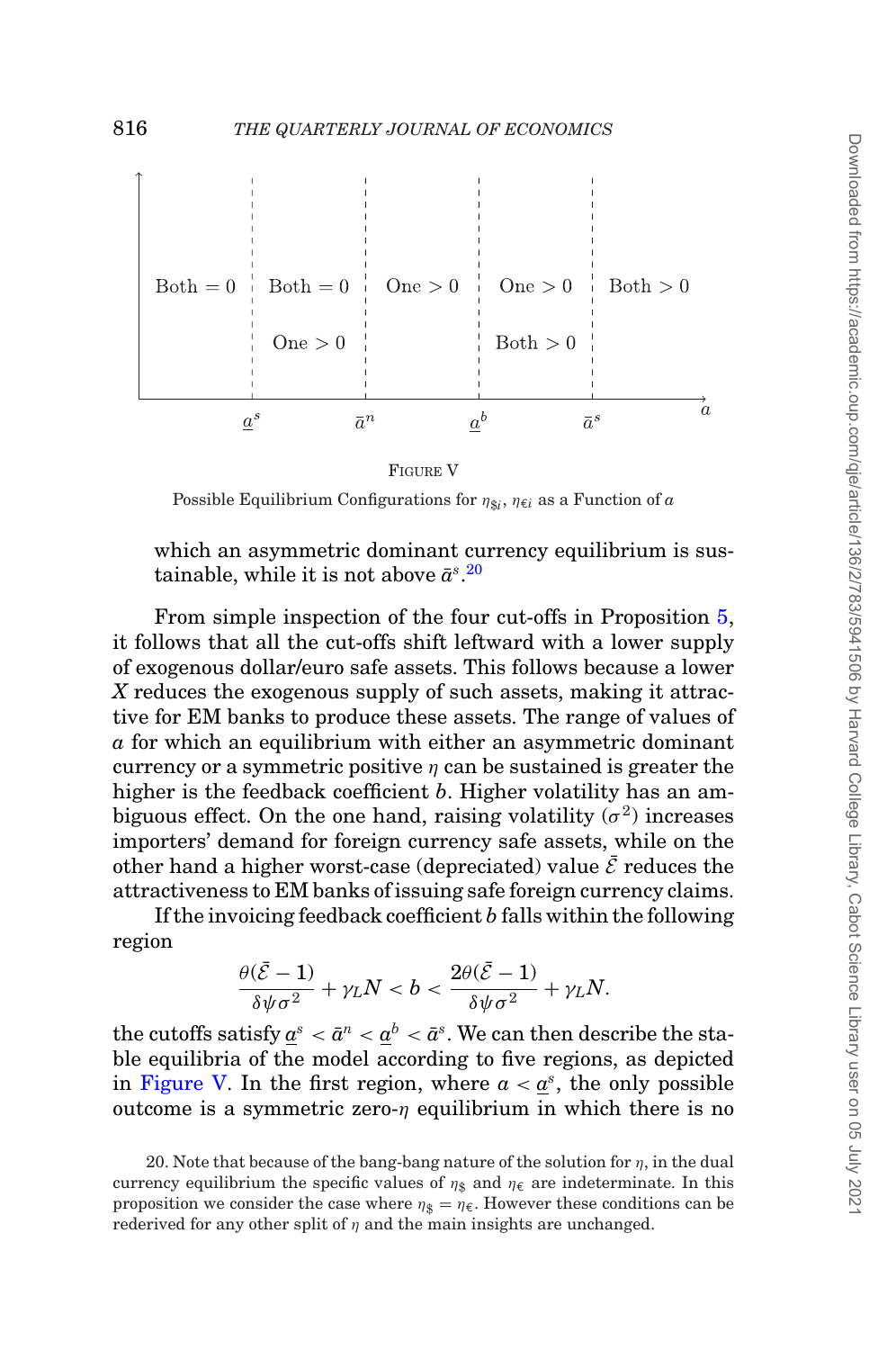|--|--|

<span id="page-34-0"></span>

| Parameter $\beta$ $\delta$ $\psi$ N N <sub>0</sub> X b $\gamma_L$ $\mathbb{E}[\gamma]$ $\sigma$ $\bar{\mathcal{E}}$ $\rho$ W<br>Value 0.75 0.8 0.8 2.6 10 0.3 1.6 0.55 1.4 0.55 3.8 0.05 10 |  |  |  |  |  |  |  |  |  |  |  |  |  |
|---------------------------------------------------------------------------------------------------------------------------------------------------------------------------------------------|--|--|--|--|--|--|--|--|--|--|--|--|--|
|---------------------------------------------------------------------------------------------------------------------------------------------------------------------------------------------|--|--|--|--|--|--|--|--|--|--|--|--|--|

dominant currency. In the second region, where  $a^s < a < \bar{a}^n$ , this equilibrium coexists with an asymmetric dominant currency equilibrium, where only one of the two η'*s* is positive. In the third region where  $\bar{a}^n < a < a^b$ , the asymmetric dominant currency equilibrium is the unique stable outcome. In the fourth region, where  $a^b < a < \bar{a}^s$ , the asymmetric dominant currency equilibrium coexists with a symmetric positive- $\eta$  equilibrium, where exporters do some pricing in both dollars and euros:  $\eta_{\text{S}i} = \eta_{\text{E}i} > 0$ , and where there is mismatch in both currencies. Finally, in the fifth region where  $a > \bar{a}^s$ , the symmetric positive- $\eta$  equilibrium is the unique outcome.

Again, what is particularly noteworthy about this ordering is that there is an intermediate range of values of  $a$ —namely, where  $a^2 < a < a^b$ —wh[e](#page-34-0)re the only possible equilibrium is one with a single dominant currency.

## *V.B. Numerical Example*

In this section we provide a detailed numerical example that generates the same ordering of cut-offs as in [Figure V.](#page-33-1) The parameters used are listed in [Table I.](#page-34-0)

As [Figure VI](#page-35-0) shows, in the no-dominant-currency case, which is the short-dashed (blue) line labeled "Both=0," we have that  $\eta = 0$  and  $B_{\hat{s}} = B_{\hat{\epsilon}} = 0$ . There is no incentive to invoice in a global currency, as  $Q_{\hat{s}} - Q = Q_{\hat{\epsilon}} - Q < 0$ . In this range as *a* increases the negative gap between the dollar (euro) bond price and the EM bond declines as a consequence of the exogenous increase in demand for dollar and euro safe assets. The dollar's invoice share in total imports,  $\hat{\alpha}_s$ , and the euro's share,  $\hat{\alpha}_\epsilon$ , both increase by the same amount with the exogenous increase in *a*. [21](#page-34-1)

In the case of a single dominant currency, depicted by the long-and-short dashed (yellow) line marked "One >0," there is positive invoicing in one of the two global currencies, whose  $\eta$  is

<span id="page-34-1"></span>21. The two involving shares are defined as 
$$
\hat{\alpha}_{\hat{\xi}} \equiv \frac{a+b\eta_{\hat{\xi}}}{2a+b\eta_{\hat{\xi}}+b(1-\eta_{\hat{\xi}}-\eta_{\hat{\xi}})}
$$
 and  $\hat{\alpha}_{\hat{\xi}} \equiv \frac{a+b\eta_{\hat{\xi}}}{2a+b\eta_{\hat{\xi}}+b(1-\eta_{\hat{\xi}}-\eta_{\hat{\xi}})}$ , respectively.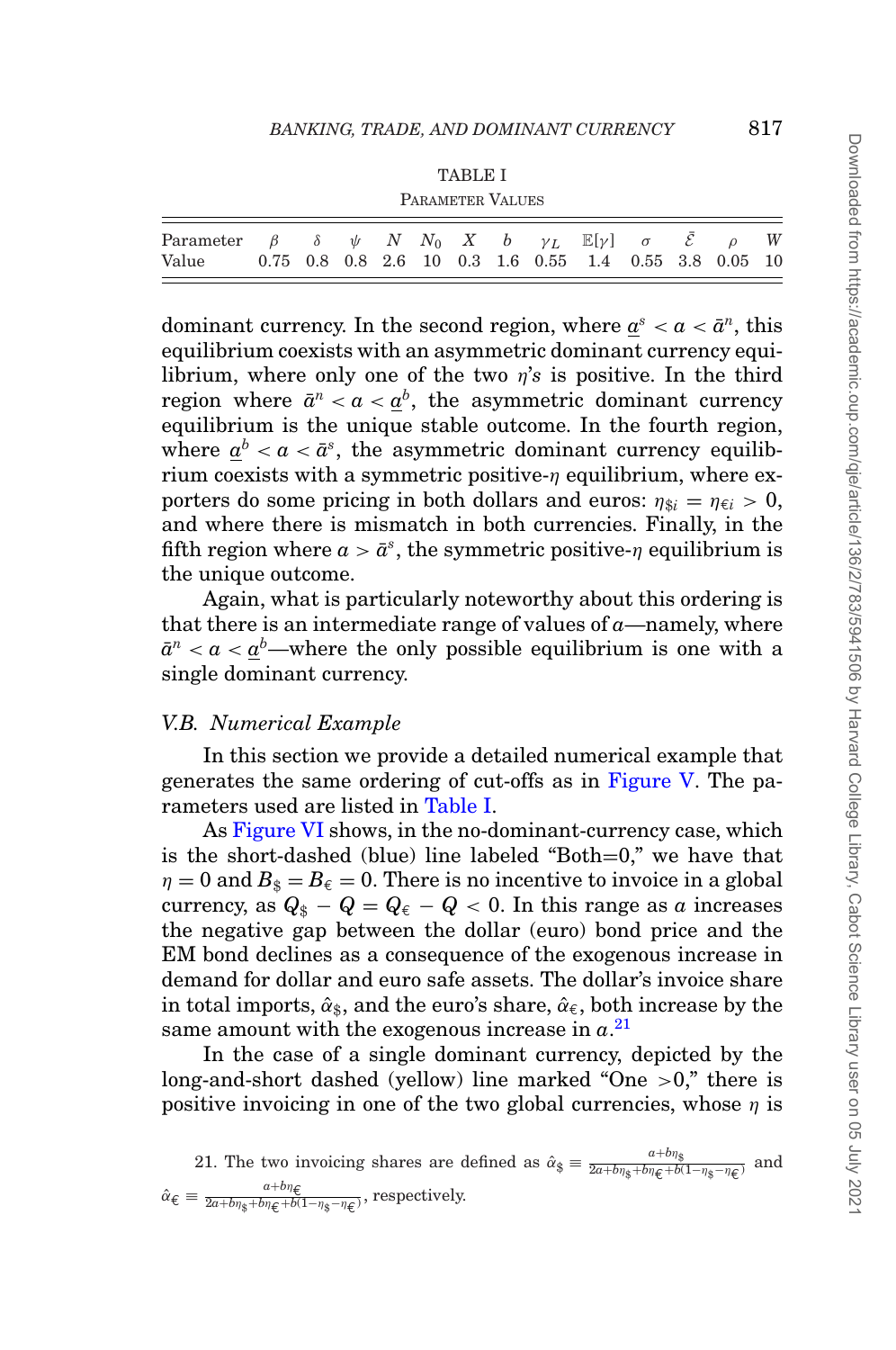<span id="page-35-0"></span>

FIGURE VI Numerical Example

plotted. For the purposes of discussion, we assign this dominant role to the dollar. The euro is not used in trade invoicing, and EM banks do not create any safe euro claims. This difference in dollar and euro invoicing leads to a divergence between the invoice market shares  $\hat{\alpha}_s$  and  $\hat{\alpha}_\epsilon$ , with the former jumping sharply relative to the no-dominant-currency case because of the endogenous increase in dollar invoicing, while the latter falls. Indeed, the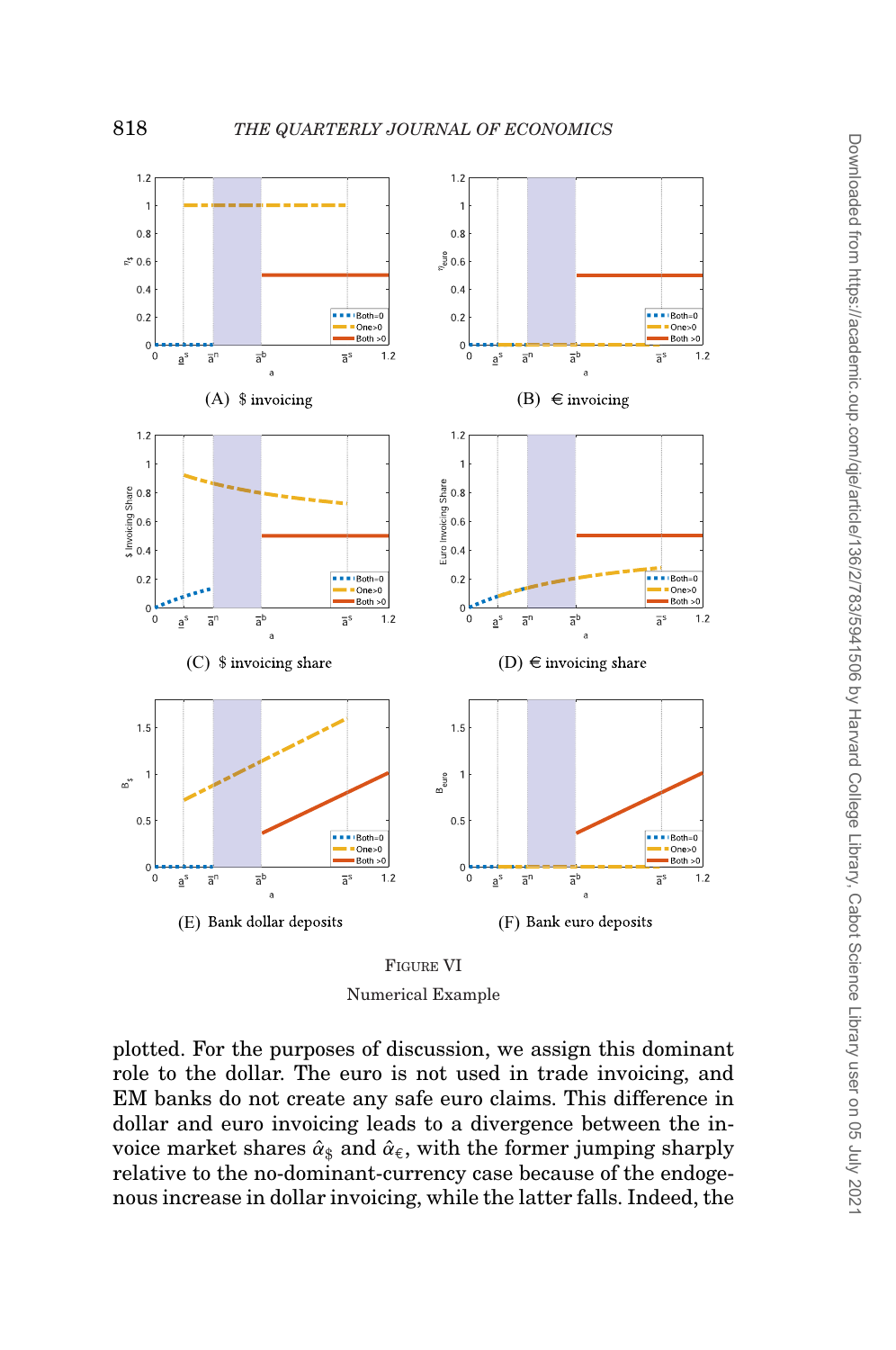<span id="page-36-0"></span>

FIGURE VI (Continued)

dollar invoicing share exceeds the euro invoicing share for all values of *a* for which this asymmetric equilibrium is sustainable. Consistent with this, in this equilibrium,  $Q_{\$} - Q_{h}$  is always positive and exceeds  $Q_{\epsilon} - Q_h$ . More subtly,  $Q_{\epsilon} - Q_h$  is negative for lower values of *a* and then turns positive, but even at this point there is still no incentive to invoice in euros as long as  $Q_{\epsilon} < Q_{\epsilon}$ . The figures also illustrate that in this equilibrium the bank-exporter coalition bears a dollar currency mismatch—in the sense that dollar deposits exceed dollar-denominated collateral—and there is no euro mismatch. In addition, the quantity of trade invoiced in dollars,  $M_{\text{s}}$ , greatly exceeds that coming from the United States, *a*, while the two quantities are exactly equal for the euro. This is very much in line with the empirical evidence on trade invoicing.

The case of dual dominant currencies is graphed as the solid (orange) line labeled "Both > 0." Now  $\eta$  represents invoicing in both dollars and euros, and it is symmetric and constant over this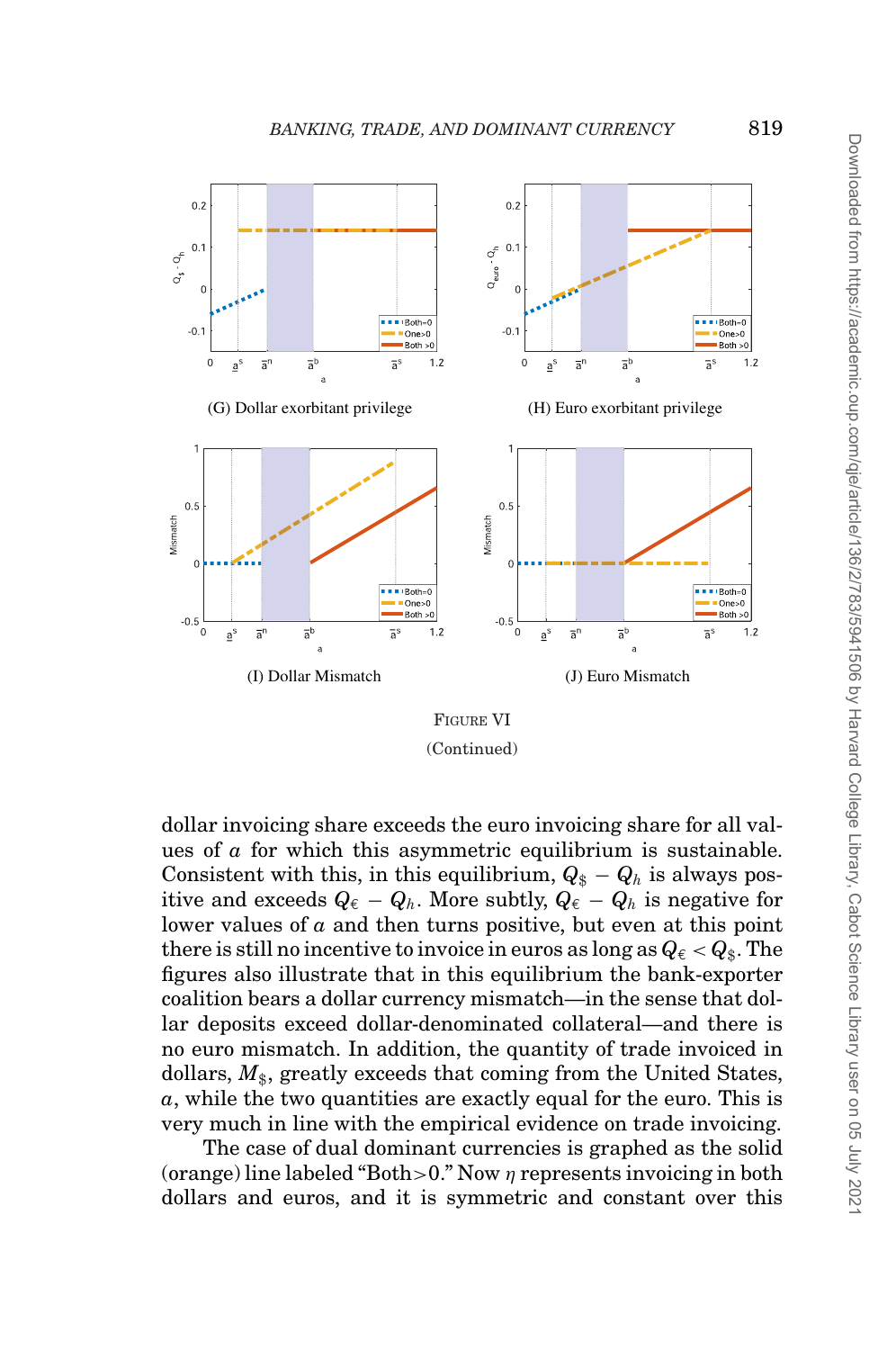range.<sup>[22](#page-37-0)</sup> The size of the exorbitant privilege and the extent of currency mismatch are now also identical across dollars and euros. The vertical lines demarcate the regions that support the different equilibria.

# *V.C. Which Currency Dominates? The Role of History*

As discussed, we are particularly interested in asymmetric dominant currency equilibria, where exporters exclusively use only one of the two currencies (in addition to the relevant local currency) to price their exports: either  $\eta_{\epsilon} = 0$ ,  $\eta_{\hat{x}} > 0$ , or  $\eta_{\epsilon} >$ 0,  $\eta_{\hat{x}} = 0$ . Our interest is motivated by the fact that the former configuration aligns very closely with what we observe in reality. In particular, although the United States and eurozone economies are the two largest in the world, trade invoicing by all countries other than these two skews almost entirely to the dollar: as noted in the introduction, the volume of international trade that is invoiced in dollars is several times that of imports coming from the United States, while the volume of trade that is invoiced in euros is very similar to that of imports coming from the eurozone.<sup>23</sup> Since the *n*'s correspond precisely to export pricing decisions made in countries other than the United States and Europe, it appears that we are in a situation that is strikingly similar to what the model envisions in an equilibrium with  $\eta_{\epsilon} = 0$ .

However, although the model suggests that we may well wind up in an asymmetric equilibrium where one currency dominates in this lopsided fashion, it is unable to speak to which currency that will be, given that it treats the United States and Europe as being identical on all fundamental dimensions. Taken literally, the model says that the outcome is indeterminate.

To break this indeterminacy, it may be useful to consider cases where the fundamentals differ across the United States and Europe, and to assign a role to history. Here is what we have in mind. If one steps away from the symmetric case where the United

<span id="page-37-0"></span>22. For the parameter values in this example, we have verified numerically that any symmetric dual currency equilibrium without mismatch is indeed unstable, as per our discussion. This is why such equilibria do not appear anywhere in [Figure VI.](#page-35-0)

<span id="page-37-1"></span>23. The eurozone refers to the 19 countries that use the euro as their common currency. Defined this way, the largest "countries" by GDP as of 2016 were, in descending order: the United States, the euro area, China, Japan, and the United Kingdom.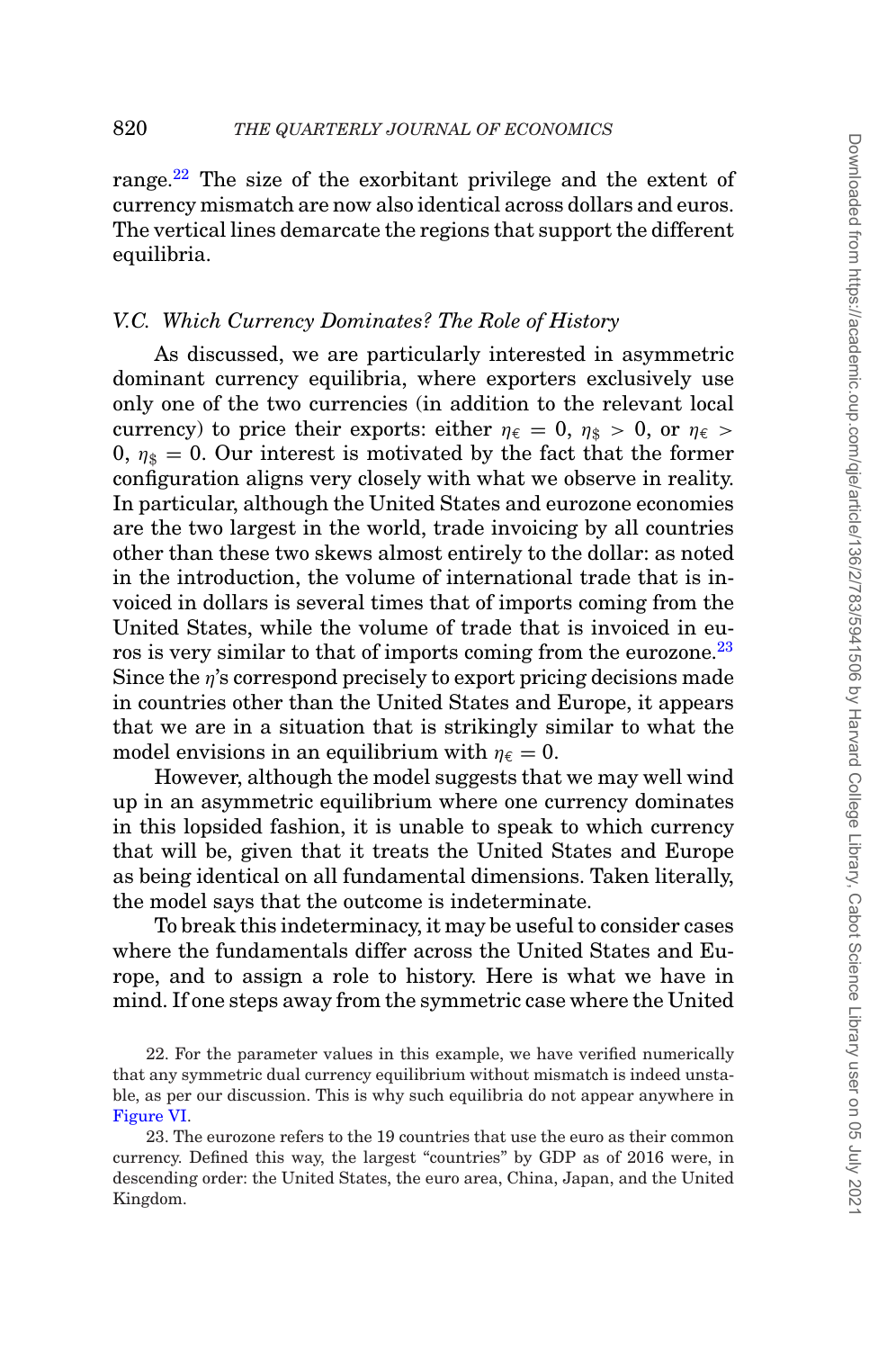States and European shares in imports of other countries are the same—that is, where  $a_{\text{s}} = a_{\text{f}}$ —for a wide range of parameter values there can be just a single deterministic equilibrium outcome. We analyze this asymmetric-fundamentals case in [Online](file:qje.oxfordjournals.org) [Appendix](file:qje.oxfordjournals.org) A.5, and show, for example, that if  $a_{\hat{s}}$  is much larger than  $a_{\epsilon}$ , it may well be that the only equilibrium is one where  $\eta_{\epsilon} = 0$ ,  $\eta_{\delta} > 0$ . In the case of the United States and Europe, something like this might have been a good description of the situation that existed before the formation of eurozone in 1999, when all the member countries had their own currencies, and the largest individual member, Germany, had a GDP only about a fifth that of the United States. So applied to the pre-eurozone period, our model might well have predicted that the only possible equilibrium outcome was one in which the dollar was the lone dominant currency.

Now suppose that after the eurozone forms, it is large enough so that given current parameter values, the model admits two equilibrium outcomes: one where the dollar is dominant, and one where the euro is dominant. Which of the two is likely to actually obtain? To the extent that there is any history dependence, it would naturally seem to be the dollar-dominant equilibrium. In other words, any time we are faced with multiple possible equilibrium outcomes at some date *t*, a plausible selection mechanism would be to go back in time to the first date prior to *t* when one of those equilibria is uniquely pinned down by the model, and posit that it then remains as the focal equilibrium until the parameters change to the point where it is no longer viable.

If one accepts this line of reasoning, it suggests that even if the European economy grows to the point where it catches up with or even somewhat surpasses—the United States, this may not be enough to dislodge the now-entrenched dollar from its dominant currency perch. According to the dynamic equilibrium selection process outlined above, this might require the European economy to get substantially bigger than the United States, to the point where  $\eta_{\epsilon} > 0$ ,  $\eta_{\epsilon} = 0$  becomes the unique equilibrium outcome. Of course, exactly the same observations apply if, instead of Europe, one asks about the prospects for the Chinese renminbi to become a globally dominant currency: even as its fundamentals approach those of the United States, it is likely to be handicapped by history, which we would argue can play an important role in selecting the equilibrium in a setting like that of our model.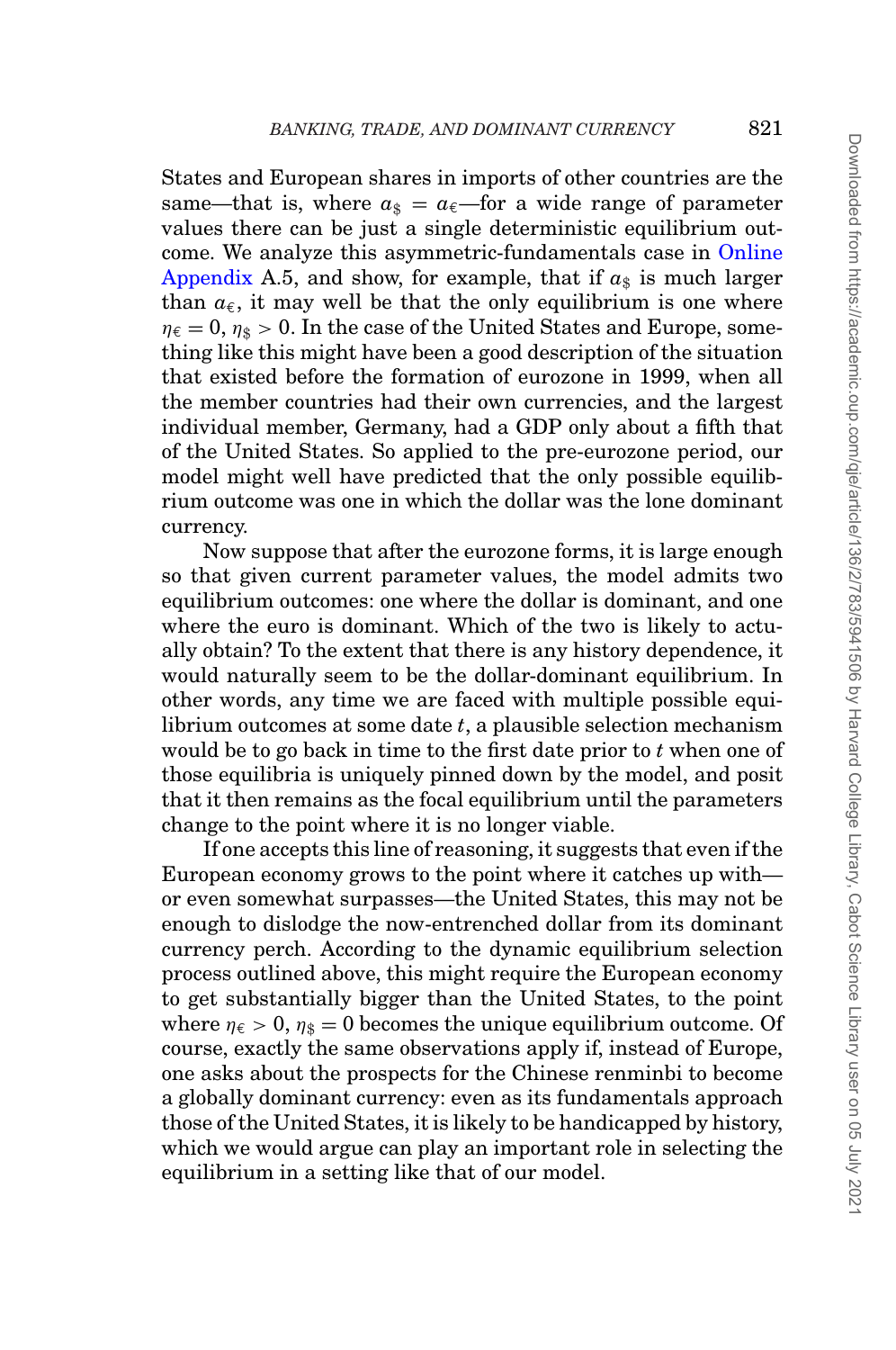We can also consider the case where the exogenous supply of safe assets differs across the two countries, that is,  $X_{\text{s}} \neq X_{\epsilon}$ . As shown in [Online Appendix](file:qje.oxfordjournals.org) A.5.2, as the relative supply of safe assets increases for a country, all else equal, this reduces its ability to become a dominant currency. That is, an increase in the supply of euro safe assets, without any change in demand for euro safe assets, will lead to an increase in interest rates on euro safe assets and thereby reduce the incentive of EM banks to produce euro safe assets and of EM exporters to invoice in euros. It has often been argued that issuing a euro safe bond can help with internationalization of the euro. Interestingly, in the context of our model if such an issuance does not increase the demand for euro safe bonds it does not help with internationalization.

## <span id="page-39-0"></span>VI. FURTHER IMPLICATIONS

#### *VI.A. Historical Perspectives*

As described in [Eichengreen, Mehl, and Chitu \(2017\),](#page-46-24) the pound was the dominant global currency prior to World War I, with over 60% of world trade invoiced, financed, and settled in pounds. This was despite the fact that the U.S. economy had already overtaken Britain as the world's largest economy (in the 1870s) and was almost as large as Britain in world trade. Things changed quickly over the decade 1914–1924, when the dollar replaced the pound as the leading international currency. According to [Eichengreen, Mehl, and Chitu \(2017\),](#page-46-24) this transition was triggered by two events: by the Federal Reserve Act of 1913 that allowed U.S. banks to deal in instruments of trade credit (also known as "bankers acceptances") and by World War I, which was relatively more disruptive to Britain and British trade.

Importantly, the Federal Reserve played an active role in fostering the market for trade credit in dollars, in the expectation that this would lead to the use of the dollar in the invoicing and settlement of international trade. Specifically, a policy decision was taken to make dollar trade credit available at concessionary rates, and as a result, between 1917 and 1930 the Federal Reserve held over half of all trade acceptances. In the language of our model, such a policy can be thought of as an increase in  $a_{\text{A}}$ , the exogenous component in the quantity of dollar-invoiced imports facing other countries. As we have shown, a small change in this parameter can lead to a large and abrupt change in the global role of the currency—both for invoicing decisions taken by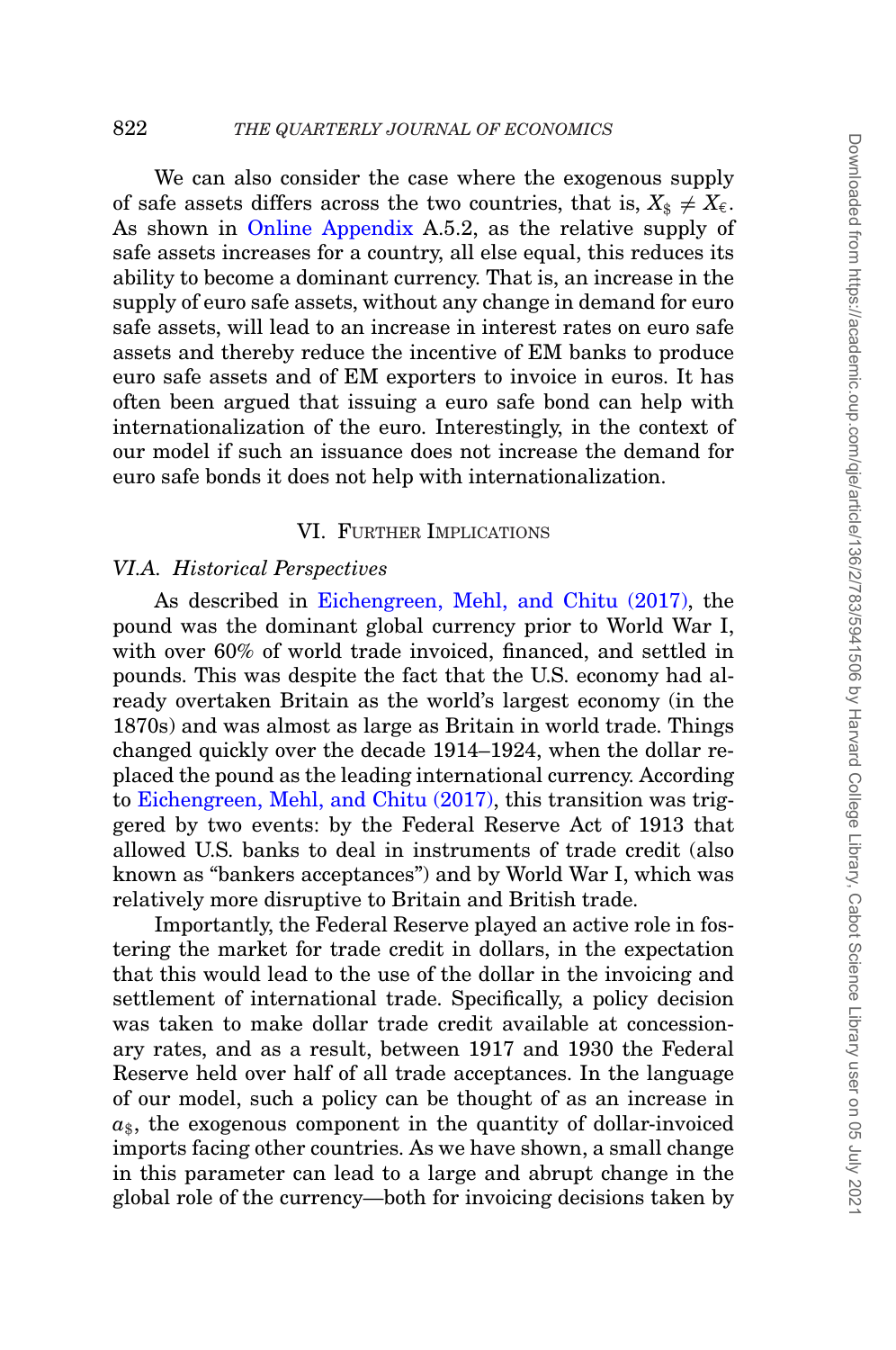exporters in other countries, as well as for the investment and financing decisions of firms, banks, and households in these countries. Thus our model offers one lens through which to interpret the rapid takeover of the dollar from the pound in the early part of the twentieth century.<sup>24</sup>

The ability of a currency to dominate will of course depend on the strength of its financial and monetary institutions, the stability of its currency, and the liquidity of its markets. However, historical efforts to globalize a currency have often started with an emphasis on the domain of international trade, as emphasized by [Eichengreen \(2010\).](#page-46-16) This historical observation again highlights the key linkage between the role of a currency in trade invoicing and its role in banking and finance, which is the central focus of our article.

With China now one of the largest economies in the world, and the biggest exporter, it appears that Chinese officials are taking these historical lessons to heart in their efforts to internationalize the renminbi. Similar to the U.S. interventions in the early twentieth century, they have proceeded by encouraging the use of the renminbi in international trade transactions. Following this push, between 2010 and 2015 the renminbi's share as a settlement currency in China's trade has gone from 0% in 2010 to 25% in 2015.<sup>25</sup> In addition as documented in [Eichengreen, Mehl, and](#page-46-24) [Chitu \(2017\),](#page-46-24) the renminbi surpassed the euro in 2013 as the second most widely used currency in global trade finance, although it has since fallen back to third place.

Nevertheless, the renminbi currently remains far behind other major currencies in international financial transactions unrelated to trade. What might the future hold? In the medium term, the self-reinforcing mechanisms in our model might lead one to predict that the dollar's dominance would continue largely undisturbed, and that the renminbi would have a hard time gaining much traction in international banking and finance. However, in the longer run, if the gap between Chinese and U.S. shares in world exports widens far enough, we could eventually get to a point where a renminbi-dominant equilibrium becomes inevitable.

<span id="page-40-0"></span><sup>24.</sup> The ranking of the dollar and pound again switched in the 1930s as the Great Depression was more severe for the United States, and trade collapsed more for the United States compared with Britain. In the 1950s the dollar once again took over as the world's leading currency, and has remained in that position since.

<span id="page-40-1"></span><sup>25.</sup> Less is known about the extent of invoicing in RMB.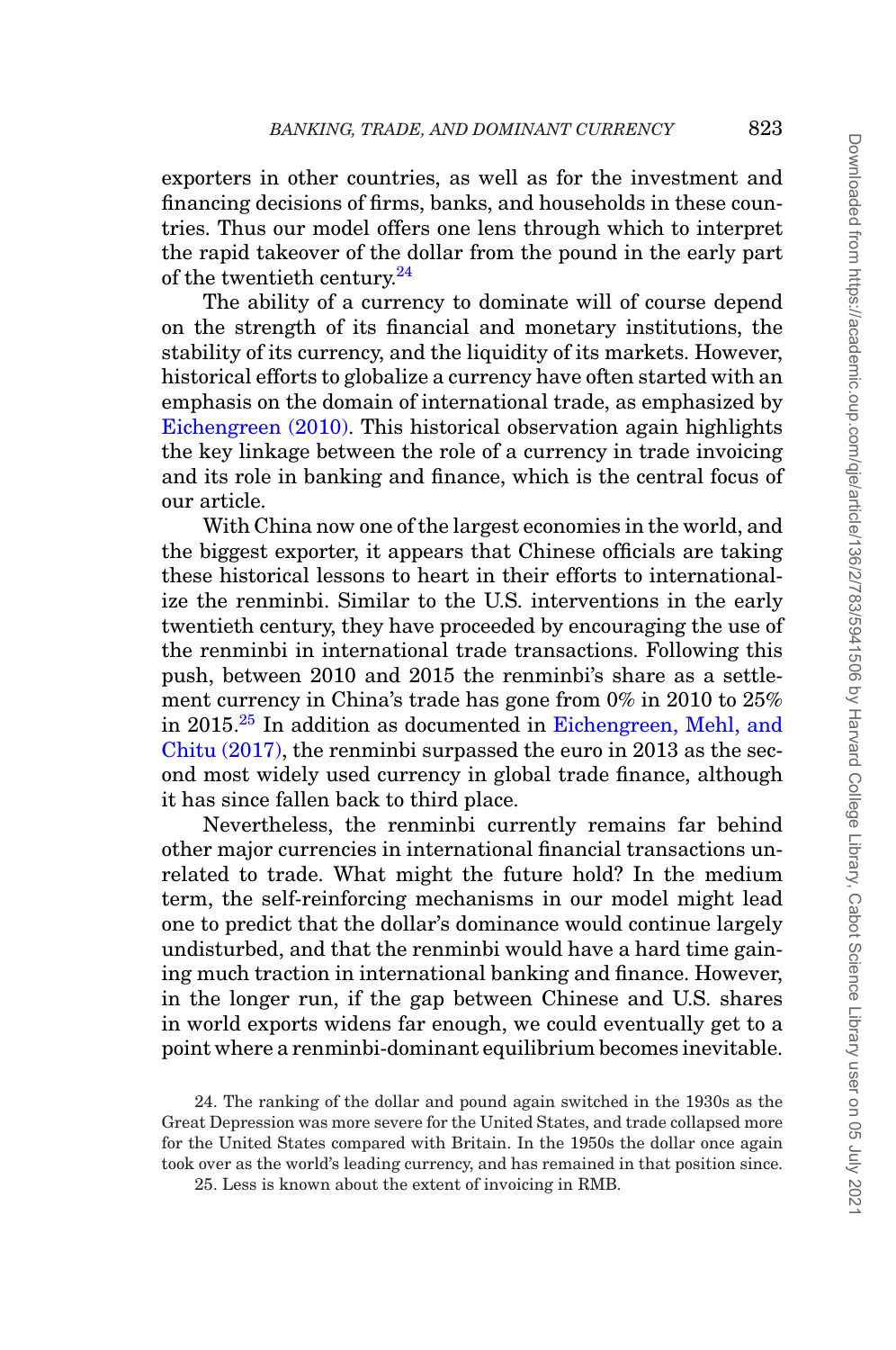At this point, the dollar's share in global trade and finance could potentially decline quite sharply.

#### *VI.B. Cross-Country Empirical Evidence*

A fundamental premise of the article is that a currency's role as a unit of account is complementary to its role as a store of value. In this subsection, we test a simple cross-sectional version of this hypothesis.

To get started, note that in any equilibrium of our model, if we generalize to allow the invoicing volumes  $M_{\hat{\kappa}i}$  and  $M_{\hat{\epsilon}i}$  to vary across countries, the first-order conditions for importers in country *i* imply that:

$$
(9) \qquad \qquad \frac{D_{\S i}}{D_{\epsilon i}} = \frac{M_{\S i} - \frac{1}{\psi \delta \sigma^2} \left(Q_{\S} - Q_{hi}\right)}{M_{\epsilon i} - \frac{1}{\psi \delta \sigma^2} \left(Q_{\epsilon i} - Q_{hi}\right)}.
$$

In other words, if importers in country *i* have a greater volume of their imports invoiced in dollars—relative to euros—than importers in country *j*, they will hold a greater share of their deposits in dollars as well, all else equal. This is intuitive, since dollar deposits are effectively held to hedge the exchange rate risk associated with dollar-priced imports. To operationalize a test of this prediction, we need to make two assumptions. First, country *i* importers keep their deposits in country *i* banks. Second, recalling that  $D_{\hat{x}i} = B_{\hat{x}i} + X_{\hat{x}i}$ , where  $X_{\hat{x}i}$  denotes holdings by country *i* importers of U.S. Treasury securities and the like, we need to assume that investments by importers in these securities are intermediated through the banking system, rather than being directly held. This implies that the asset side of bank balance sheets in country  $i$  includes not only their real projects but also the  $X_{\text{\$i}}$ .

With these assumptions in place, the mapping from the theory to the data is straightforward. From [Gopinath \(2015\)](#page-46-1) we have data at the country level on import invoice shares in different currencies. From the BIS Locational Banking Statistics, we can compute for any country in the data set the fraction of foreign currency local banking liabilities that are denominated in dollars. To be clear, for a given country *i*, these numbers are based on all banks domiciled in *i*, be they locally headquartered banks or subsidiaries of foreign bank holding companies.

In the top panel of [Figure VII,](#page-42-0) we plot this measure against the share of a country's foreign currency–invoiced imports that are denominated in dollars. Our sample includes all countries for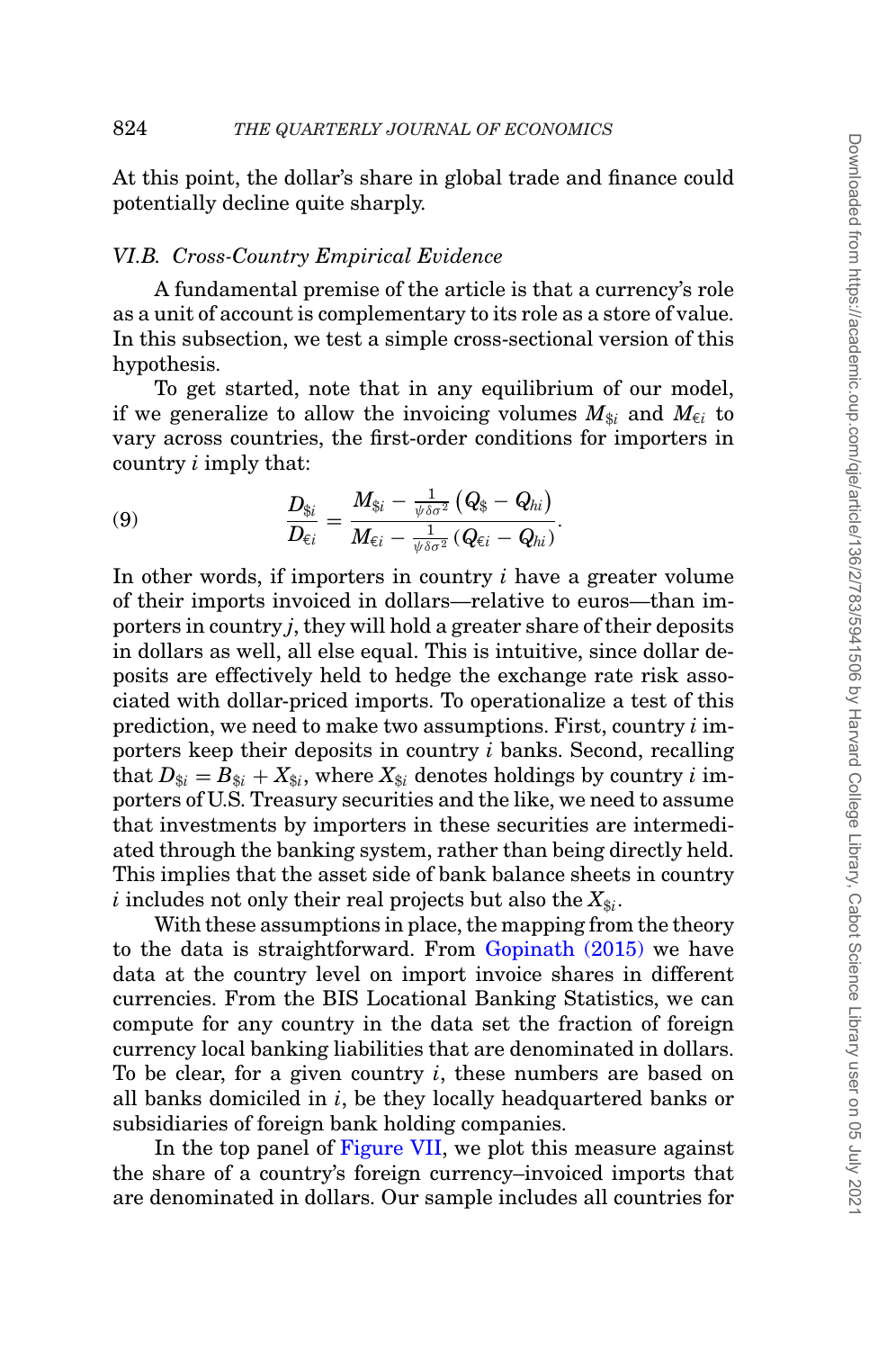<span id="page-42-0"></span>



Dollar Share in Trade Invoicing and Banks' Local Foreign Currency Liabilities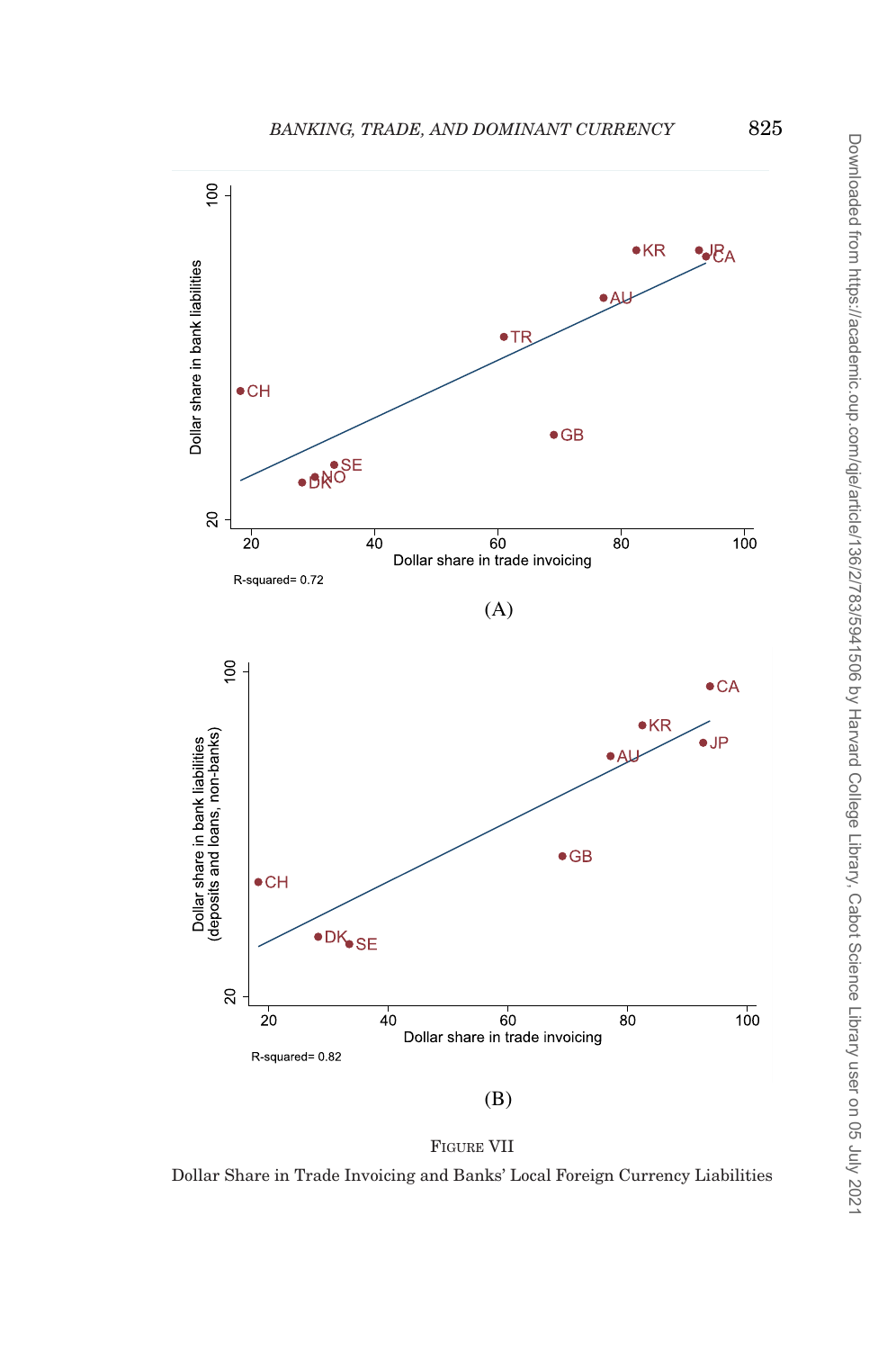which both of these data series are available, with the following exceptions. First, we exclude eurozone countries and the United States, to ensure that we are not simply capturing the fact that countries use their own currency in trade and in finance. Second, we also exclude Brazil and India because they place strong restrictions on foreign currency deposits by private agents. These restrictions leave us with a sample of only 10 countries. However, if we drop the restrictions and include all countries for which the data is available, the correlation depicted in the figure becomes even more pronounced. As it is, the 10-country sample already yields a very strong correlation, with the regression having an *R*-squared of 0.72. We also observe that it is those countries that are geographically closer to the eurozone and that trade heavily with eurozone countries—namely, Denmark, Norway, Sweden, and Switzerland—that, unsurprisingly, have both lower dollar invoicing of their imports and fewer dollar-denominated banking sector liabilities.

In the lower panel of [Figure VII,](#page-42-0) we attempt to create an alternative measure of banking activity that is somewhat cleaner relative to the theory we have in mind; we do so by restricting attention to banking liabilities in the subcategory "loans and deposits," and where the counterparty (i.e., the party making the loan to the bank in question) is itself a nonbank institution. The aim here is to eliminate interbank lending transactions, and other wholesale sources of funding that are less likely to come from local depositors. This refinement cuts our sample down from 10 to 8 countries, but leads to a very similar picture: the R-squared of the regression is now 0.82. Thus either way, there seems to be a strong empirical association at the country level between dollar-invoiced imports and dollar-denominated bank deposits.

# *VI.C. Central Bank Reserve Holdings*

In [Gopinath and Stein \(2018b\),](#page-46-14) we extend the model of this article to incorporate an explicit role for central bank reserve holdings. To do so, we relax the assumption that banks always maintain enough collateral to render their deposits completely riskless in all states of the world. Instead, there is a rare banking crisis state in which the local currency depreciates against the dollar and in which a fraction of banks fail and need to have their deposits bailed out by the government. The government can finance this bailout in one of two ways: it can impose distortionary taxes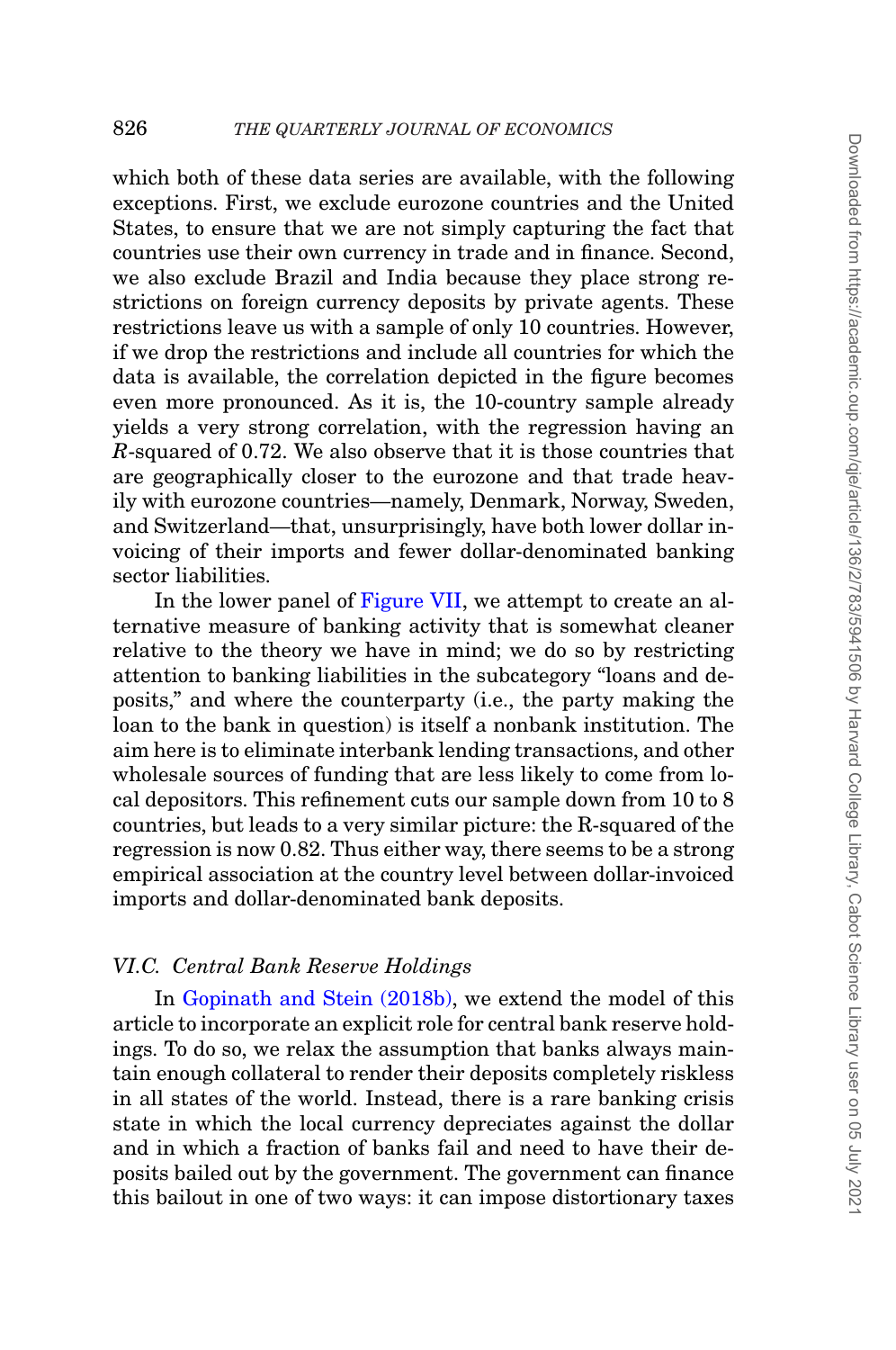ex post on its citizens, or it can draw on a previously accumulated stockpile of foreign exchange reserves. The key proposition is that the larger is the share of dollar (as opposed to local currency) deposits in bank liabilities, the more the government—that is, the central bank—will choose to rely on dollar reserves to finance bailouts, as opposed to ex post taxation. This is because if a banking crisis tends to occur when the local currency is depreciating against the dollar, bailing out dollar deposits can require imposing very large ex post taxes, whereas holding dollar reserves effectively hedges against the currency risk associated with being a lender of last resort to a dollarized banking system.

Consistent with this proposition, we show that in a sample of 15 countries for which the data are available, there is a strong correlation between the dollar's share in import invoicing, and its share in central bank foreign exchange reserves. Combined with the evidence in the previous subsection, this suggests that a country's import invoice share not only influences the liability structure of its commercial banks but also affects the reserve holding decisions of its central bank.

## <span id="page-44-0"></span>VII. CONCLUSION

The central theme of this article is that there is a fundamental connection between the dollar's role as the currency in which non-U.S. exporters predominantly invoice their sales, and its prominence in global banking and finance. Moreover, these two roles feed back on and reinforce each other. Going in one direction, a large volume of dollar invoicing in international trade creates an increased demand for safe dollar deposits, thereby conferring an exorbitant privilege on the dollar in terms of reduced borrowing costs. Going in the other direction, these low dollar-denominated borrowing costs make it attractive for non-U.S. exporters to invoice their sales in dollars, so they can more easily tap the cheap dollar funding. The end result of this two-way feedback can be an asymmetric entrenchment of the dollar as the global currency of choice, even when other countries are roughly similar to the United States in terms of economic fundamentals such as their share of overall worldwide imports.

Looking to the future, the self-reinforcing asymmetric equilibrium outcomes that we have highlighted carry a double-edged message about the dollar's potential prospects in a changing world. As noted, the model suggests that the dollar's dominance is likely to be quite resilient in the medium run, even in the face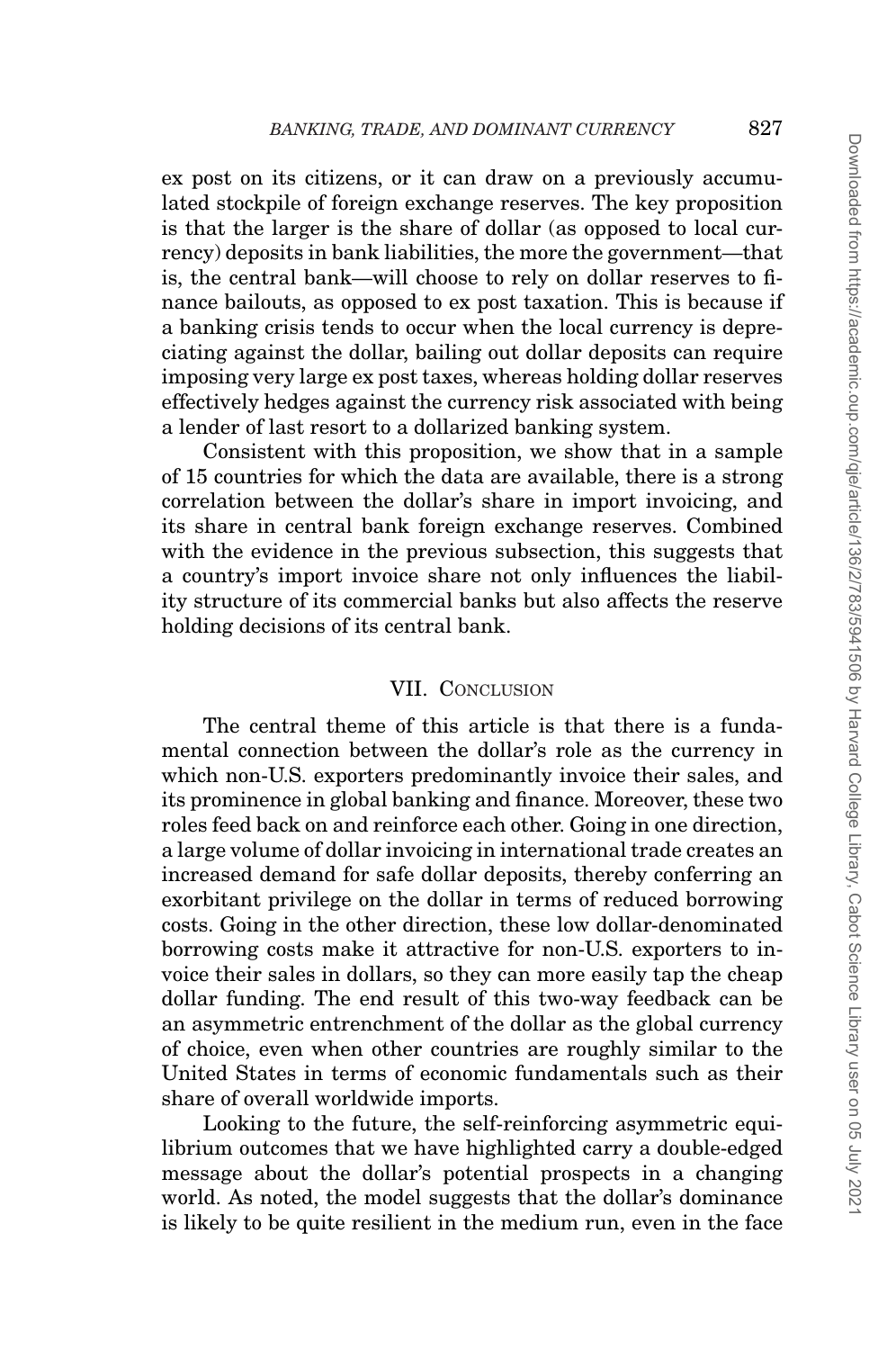of rapid growth in global exports from other leading economies like those of Europe and China. However, in the longer run, if the gap between the United States and one of these other economies widens far enough, the dollar may potentially fall off the world stage to a very substantial extent, much as the British pound sterling did in the early part of the twentieth century. In other words, change may be slow to come, but when it finally does, the forces in our model suggest that the change may well be quite dramatic in magnitude.

Our model can also provide a lens through which to analyze recent developments in digital currencies. Potential new currencies, like Facebook's Libra, are designed for use in retail payments. With large enough scale (in this case Facebook's 2.4 billion user base), one could envisage a scenario where prices are invoiced in Libra and where this in turn generates a demand for Libra safe assets, which then triggers further invoicing in Libra, and so on. Of course, the emergence of a dominant Libra-like currency would require that it be sufficiently liquid and stable in value, issues that we have taken as given in our analysis but that cannot be assumed away for novel would-be currencies.

HARVARD UNIVERSITY AND NATIONAL BUREAU OF ECONOMIC RE-**SEARCH** 

HARVARD UNIVERSITY AND NATIONAL BUREAU OF ECONOMIC RE-SEARCH

#### SUPPLEMENTARY MATERIAL

An [Online Appendix](file:qje.oxfordjournals.org) for this article can be found at *The Quarterly Journal of Economics* online.

## DATA AVAILABILITY

Data replicating the figures in this article can be found in [Gopinath and Stein \(2020\),](#page-46-25) in the Harvard Dataverse doi: 10.7910/DVN/CI13SP.

#### **REFERENCES**

<span id="page-45-0"></span>Aguiar, Mark, "Investment, Devaluation, and Foreign Currency Exposure: The Case of Mexico," *Journal of Development Economics*, 78 (2005), 95–113.

<span id="page-45-1"></span>Baskaya, Yusuf Soner, Julian di Giovanni, Sebnem Kalemli-Ozcan, and Mehmet Fatih Ulu, "International Spillovers and Local Credit Cycles," NBER Working Paper no. 23149, 2017.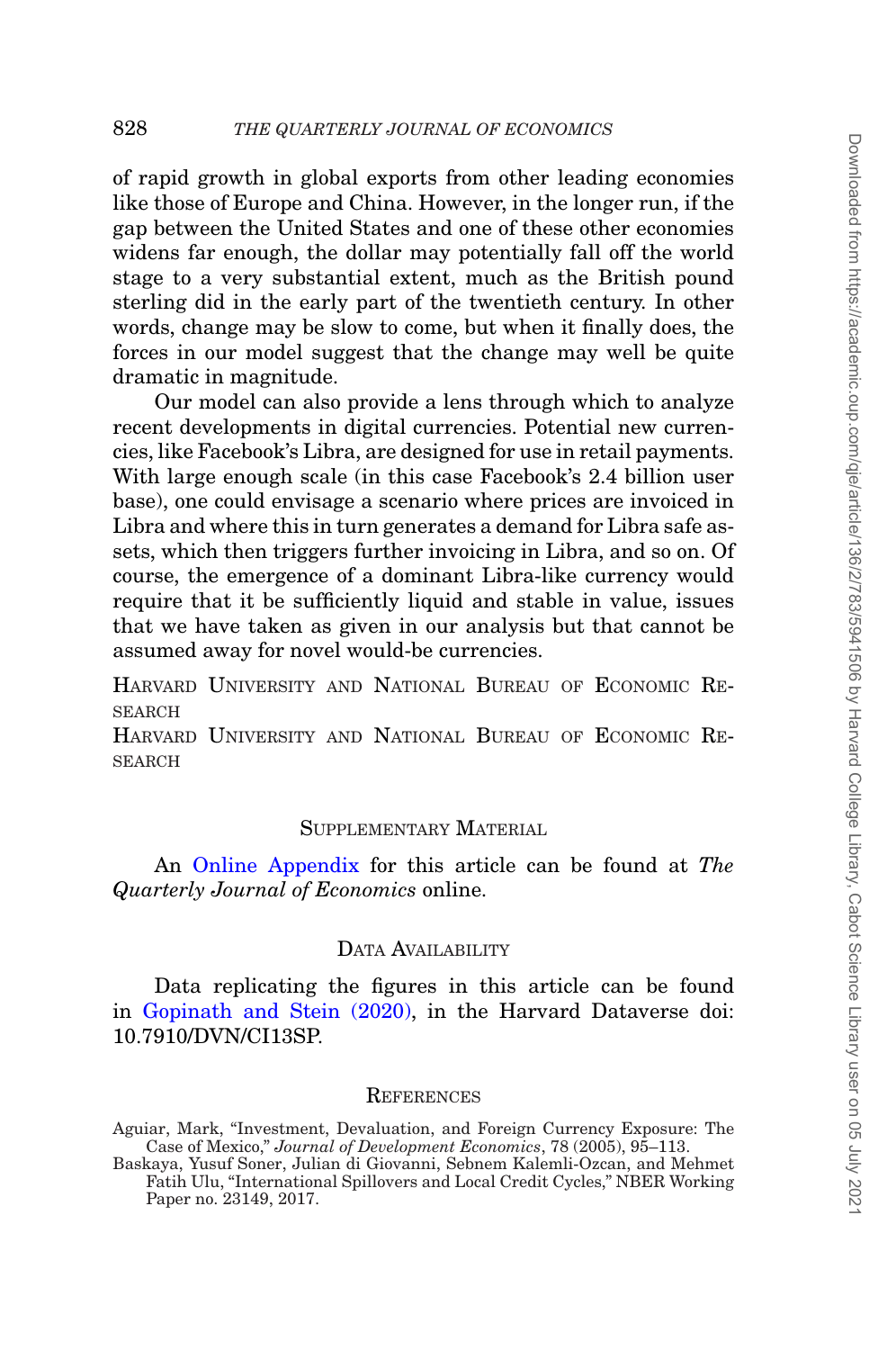<span id="page-46-2"></span>BIS Locational Banking Statistics, Bank for International Settlements, Retrieved November 8, 2017, from [https://www.bis.org/statistics/full\\_data\\_sets.htm.](https://www.bis.org/statistics/full_data_sets.htm)

<span id="page-46-15"></span>Bocola, Luigi, and Guido Lorenzoni, "Financial Crises and Lending of Last Resort in Open Economies," NBER Working Paper no. 23984, 2017.

- <span id="page-46-3"></span>Brauning, Falk, and Victoria Ivashina, "Monetary Policy and Global Banking," NBER Working Paper no. 23316, 2017.
- <span id="page-46-18"></span>Chahrour, Ryan, and Rosen Valchev, "International Medium of Exchange: Privilege and Duty," SSRN Working Paper, 2017.
- <span id="page-46-17"></span>Devereux, Michael B., and Shouyong Shi, "Vehicle Currency," *International Economic Review*, 54 (2013), 97–133.
- <span id="page-46-19"></span>Doepke, Matthias, and Martin Schneider, "Money as a Unit of Account," *Econometrica*, 85 (2017), 1537–1574.
- <span id="page-46-4"></span>Du, Wenxin, and Jesse Schreger, "Sovereign Risk, Currency Risk, and Corporate Balance Sheets," Working Paper no. 209056, Harvard University OpenScholar, 2014.
- <span id="page-46-5"></span>ECB Staff, "The International Role of the Euro," European Central Bank technical report, 2017.
- <span id="page-46-16"></span>Eichengreen, Barry, "The Renminbi as an International Currency," UC Berkeley Working Paper, 2010.
- <span id="page-46-24"></span>Eichengreen, Barry, Arnaud Mehl, and Livia Chitu, *How Global Currencies Work* (Princeton, NJ: Princeton University Press, 2017).
- <span id="page-46-9"></span>Engel, Charles, "Equivalence Results for Optimal Pass-Through, Optimal Indexing to Exchange Rates, and Optimal Choice of Currency for Export Pricing," *Journal of European Economic Association*, 4 (2006), 1249–60.
- <span id="page-46-20"></span>———, "Exchange Rates and Interest Parity," in *Handbook of International Economics*, Gita Gopinath, Elhanan Helpman, and Kenneth Rogoff, eds. (Amsterdam: Elsevier, 2014), 453–522.
- <span id="page-46-13"></span>Farhi, Emmanuel, and Matteo Maggiori, "A Model of the International Monetary System," *Quarterly Journal of Economics*, 133 (2018), 295–355.
- <span id="page-46-8"></span>Friberg, Richard, "In Which Currency Should Exporters Set Their Prices?," *Journal of International Economics*, 45 (1998), 59–76.
- <span id="page-46-22"></span>Galindo, Arturo, Ugo Panizza, and Fabio Schiantarelli. "Debt Composition and Balance Sheet Effects of Currency Depreciation: A Summary of the Micro Evidence," *Emerging Markets Review*, 4 (2003), 330–339.
- <span id="page-46-6"></span>Gilmore, Stephen, and Fumio Hayashi, "Emerging Market Currency Excess Returns," *American Economic Journal: Macroeconomics*, 3 (2011), 85–111.
- <span id="page-46-0"></span>Goldberg, Linda, and Cedric Tille, "Vehicle Currency use in Intern,ational Trade," *Journal of International Economics*, 76 (2008), 177–192.
- <span id="page-46-11"></span>———, "A Bargaining Theory of Trade Invoicing and Pricing," Kiel Working Paper no. 1839, 2013.
- <span id="page-46-1"></span>Gopinath, Gita, "The International Price System," in *Jackson Hole Symposium*, vol. 27 (Kansas City: Federal Reserve Bank at Kansas City, 2015).
- <span id="page-46-10"></span>Gopinath, Gita, Oleg Itskhoki, and Roberto Rigobon, "Currency Choice and Exchange Rate Pass-Through," *American Economic Review*, 100 (2010), 306–336.
- <span id="page-46-23"></span>Gopinath, Gita, and Jeremy C. Stein, "Banking, Trade, and the Making of a Dominant Currency," NBER Working Paper no. 24485, 2018a.

<span id="page-46-14"></span>, "Trade Invoicing, Bank Funding, and Central Bank Reserve Holdings," *American Economic Review Papers and Proceedings*, 108 (2018b), 542–546.

- <span id="page-46-25"></span>-, "Replication Data for: 'Banking, Trade, and the Making of a Dominant Currency'," (2020), Harvard Dataverse, doi: 10.7910/DVN/CI13SP.
- <span id="page-46-21"></span>Gorton, Gary, and George Pennacchi, "Financial Intermediaries and Liquidity Creation," *Journal of Finance*, 45 (1990), 49–71.
- <span id="page-46-12"></span>Gourinchas, Pierre-Olivier, and Hélène Rey, "Exorbitant Privilege and Exorbitant Duty," IMES Discussion Paper Series, 2010.

<span id="page-46-7"></span>———, "From World Banker to World Venture Capitalist: U.S. External Adjustment and the Exorbitant Privilege," in *G7 Current Account Imbalances: Sustainability and Adjustment*, (Cambridge, MA: National Bureau of Economic Research, 2007), 11–66.